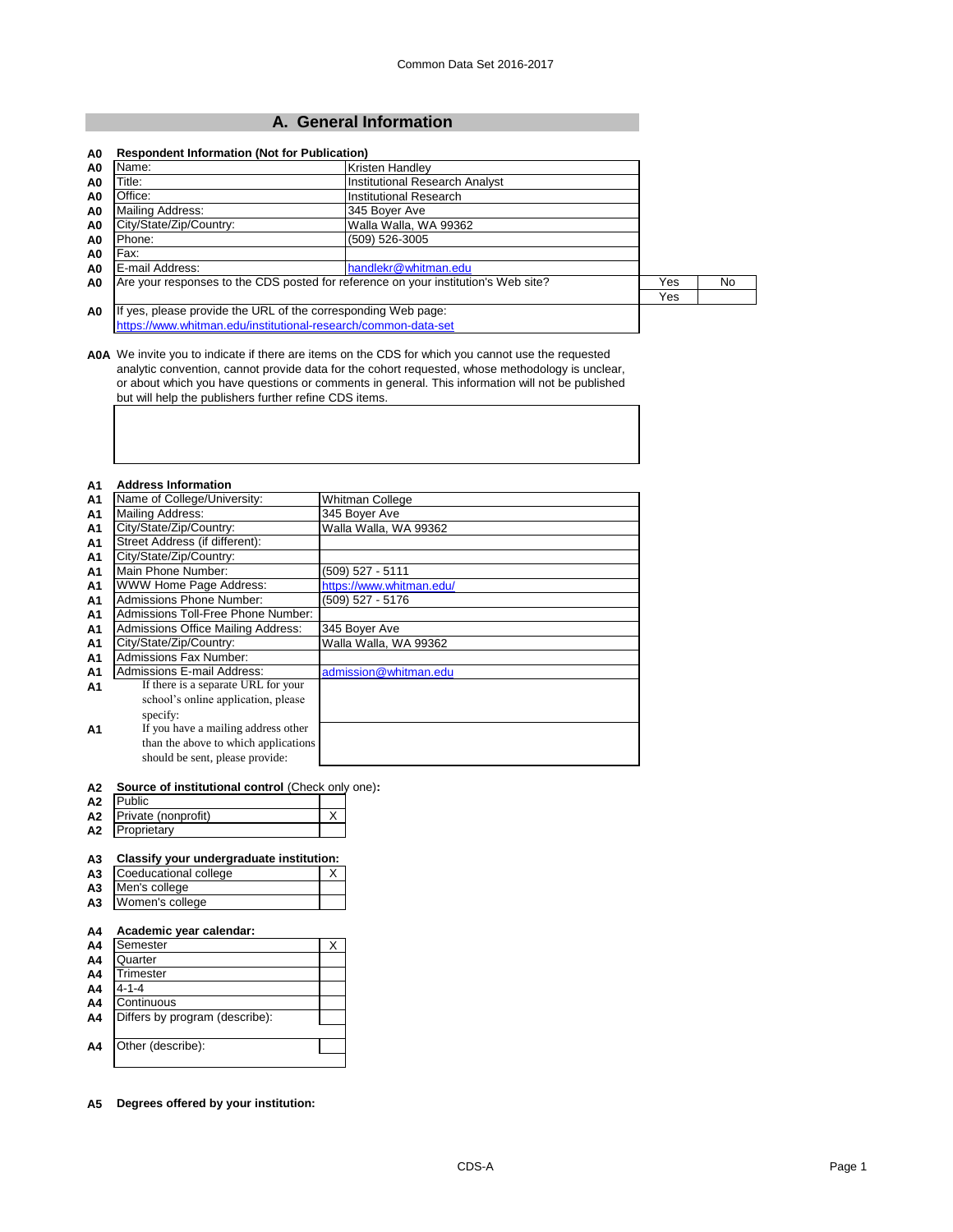| A5             | Certificate                |   |
|----------------|----------------------------|---|
| A <sub>5</sub> | Diploma                    |   |
| A5             | Associate                  |   |
| A <sub>5</sub> | Transfer Associate         |   |
| A <sub>5</sub> | <b>Terminal Associate</b>  |   |
| A <sub>5</sub> | Bachelor's                 | Χ |
| A <sub>5</sub> | Postbachelor's certificate |   |
| A5             | Master's                   |   |
| A <sub>5</sub> | Post-master's certificate  |   |
| A <sub>5</sub> | Doctoral degree            |   |
|                | research/scholarship       |   |
| A <sub>5</sub> | Doctoral degree -          |   |
|                | professional practice      |   |
| А5             | Doctoral degree -- other   |   |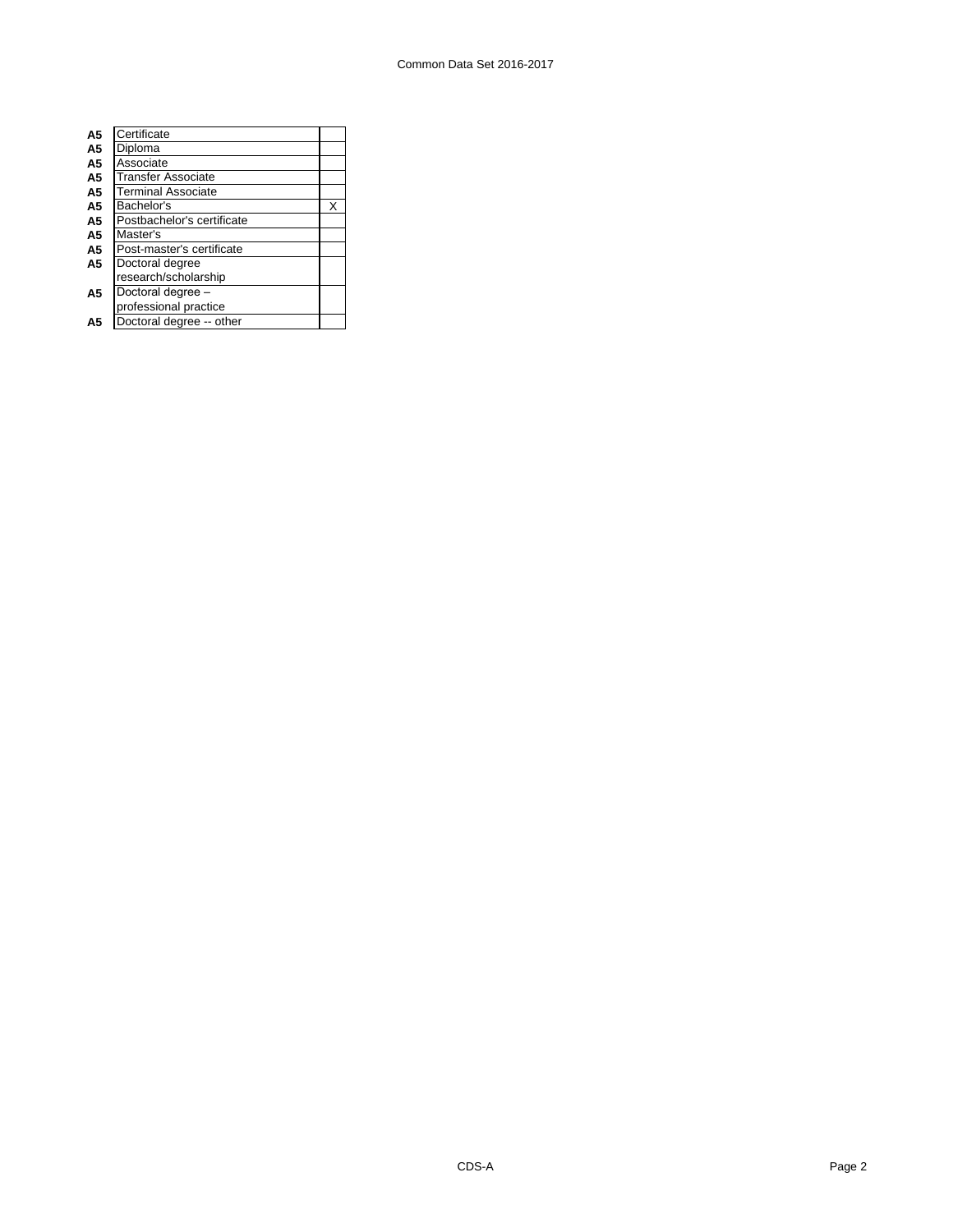# **B. ENROLLMENT AND PERSISTENCE**

**B1 Institutional Enrollment - Men and Women Provide numbers of students for each of the following categories as of the institution's official fall reporting date or as of October 15, 2016. Note: Report students formerly designated as "first professional" in the graduate cells.**

| <b>B1</b> |                                   |     | <b>FULL-TIME</b> |     | <b>PART-TIME</b> |  |
|-----------|-----------------------------------|-----|------------------|-----|------------------|--|
| <b>B1</b> |                                   | Men | Women            | Men | Women            |  |
| <b>B1</b> | <b>Undergraduates</b>             |     |                  |     |                  |  |
| <b>B1</b> | Degree-seeking, first-time        |     |                  |     |                  |  |
|           | freshmen                          | 184 | 221              |     |                  |  |
| <b>B1</b> | Other first-year, degree-seeking  |     |                  |     |                  |  |
| <b>B1</b> | All other degree-seeking          | 437 | 607              | 9   | 5                |  |
| <b>B1</b> | Total degree-seeking              | 621 | 828              | 9   | 5                |  |
| <b>B1</b> | All other undergraduates enrolled |     |                  |     |                  |  |
|           | in credit courses                 |     | 3                | 5   | 21               |  |
| <b>B1</b> | Total undergraduates              | 622 | 831              | 14  | 26               |  |
| <b>B1</b> | Graduate                          |     |                  |     |                  |  |
| <b>B1</b> | Degree-seeking, first-time        |     |                  |     |                  |  |
| <b>B1</b> | All other degree-seeking          |     |                  |     |                  |  |
| <b>B1</b> | All other graduates enrolled in   |     |                  |     |                  |  |
|           | credit courses                    |     |                  |     |                  |  |
| <b>B1</b> | Total graduate                    | 0   | $\bf{0}$         | 0   | 0                |  |
| <b>B1</b> | Total all undergraduates          |     |                  |     | 1,493            |  |
| <b>B1</b> | Total all graduate                |     |                  |     | $\Omega$         |  |
| <b>B1</b> | <b>GRAND TOTAL ALL STUDENTS</b>   |     |                  |     | 1,493            |  |

**B2 Enrollment by Racial/Ethnic Category. Provide numbers of undergraduate students for each of the following categories as of the institution's official fall reporting date or as of October 15, 2016. Include international students only in the category "Nonresident aliens." Complete the "Total Undergraduates" column only if you cannot provide data for the first two columns. Report as your institution reports to IPEDS: persons who are Hispanic should be reported only on the Hispanic line, not under any race, and persons who are non-Hispanic multi-racial should be reported only under "Two or more races."** 

| <b>B2</b> |                                                 | Degree-Seeking<br>First-Time<br><b>First Year</b> | Degree-Seeking<br>Undergraduates<br>(include first-time<br>first-year) | Total<br>Undergraduates<br>(both degree- and<br>non-degree-<br>seeking) |
|-----------|-------------------------------------------------|---------------------------------------------------|------------------------------------------------------------------------|-------------------------------------------------------------------------|
| <b>B2</b> | Nonresident aliens                              | 29                                                | 84                                                                     | 86                                                                      |
| <b>B2</b> | Hispanic/Latino                                 | 28                                                | 107                                                                    | 109                                                                     |
| <b>B2</b> | Black or African American, non-Hispanic         |                                                   | 21                                                                     | 21                                                                      |
| <b>B2</b> | White, non-Hispanic                             | 279                                               | 1.045                                                                  | 1,052                                                                   |
| <b>B2</b> | American Indian or Alaska Native, non-Hispanic  | 2                                                 | 5                                                                      | 5                                                                       |
| <b>B2</b> | Asian, non-Hispanic                             | 20                                                | 66                                                                     | 67                                                                      |
| <b>B2</b> | Native Hawaiian or other Pacific Islander, non- |                                                   |                                                                        |                                                                         |
|           | Hispanic                                        | 4                                                 | 5                                                                      | 5                                                                       |
| <b>B2</b> | Two or more races, non-Hispanic                 | 30                                                | 100                                                                    | 101                                                                     |
| <b>B2</b> | Race and/or ethnicity unknown                   | 6                                                 | 30                                                                     | 47                                                                      |
| <b>B2</b> | TOTAL                                           | 405                                               | 1.463                                                                  | 1,493                                                                   |

### **Persistence**

**B3 Number of degrees awarded from July 1, 2015 to June 30, 2016**

- **B3** Certificate/diploma
- **B3** Associate degrees<br>**B3** Bachelor's degrees **Bachelor's degrees** 268
- **B3** Postbachelor's certificates
- **B3** Master's degrees
- **B3** Post-Master's certificates<br>**B3** Doctoral degrees –
- **B3** Doctoral degrees –
- research/scholarship **B3** Doctoral degrees – professional
- practice

# **B3** Doctoral degrees – other

### **Graduation Rates**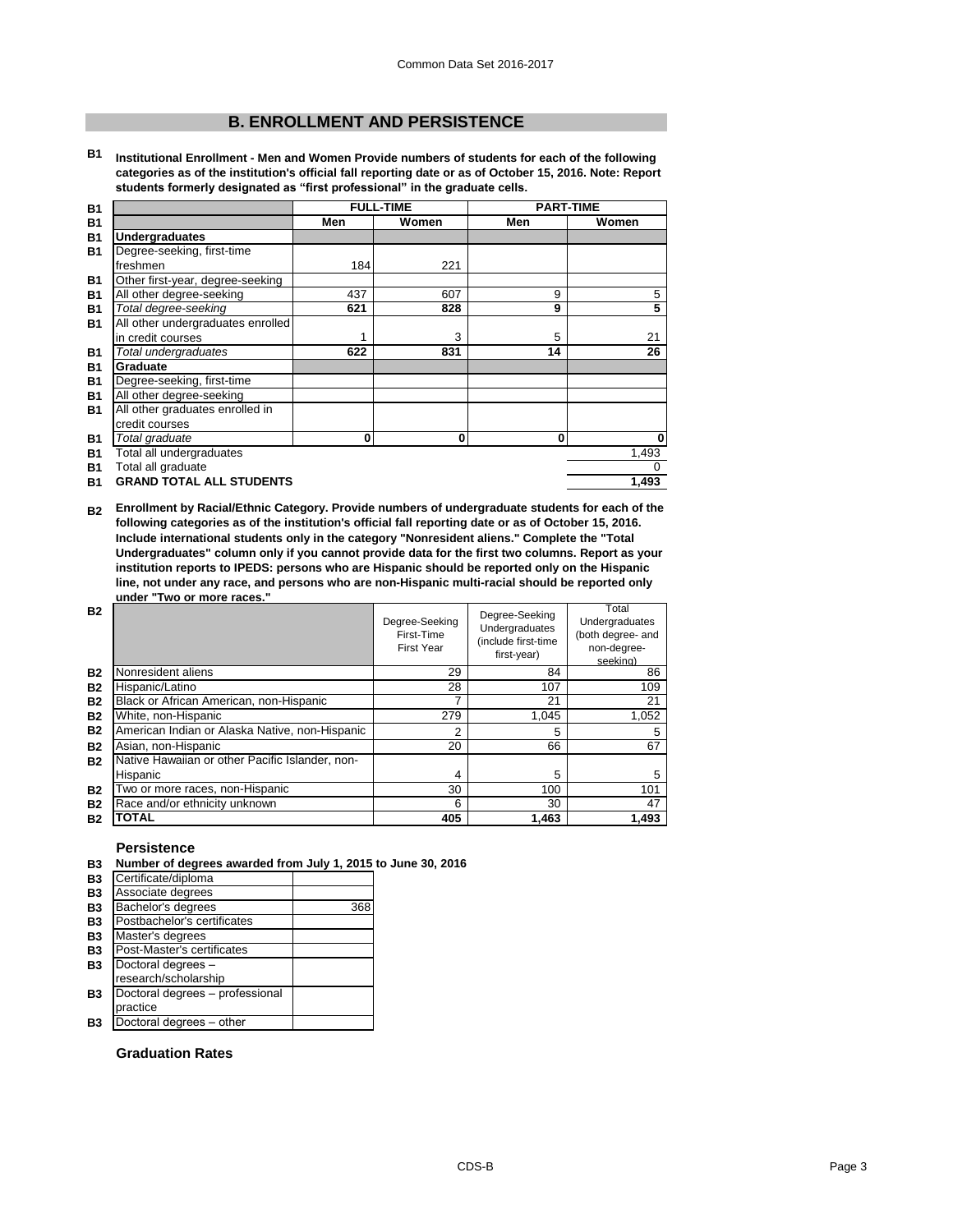The items in this section correspond to data elements collected by the IPEDS Web-based Data Collection System's Graduation Rate Survey (GRS). For complete instructions and definitions of data elements, see the IPEDS GRS instructions and glossary on the 2015 Web-based survey.

#### **For Bachelor's or Equivalent Programs**

Please provide data for the Fall 2010 cohort if available. If Fall 2010 cohort data are not available, provide data for the Fall 2009 cohort.

### *Fall 2010 Cohort*

Report for the cohort of full-time first-time bachelor's (or equivalent) degree-seeking undergraduate students who entered in Fall 2010. Include in the cohort those who entered your institution during the summer term preceding Fall 2010.

| <b>B4</b>  | Initial 2010 cohort of first-time, full-time bachelor's (or equivalent) degree-seeking<br>undergraduate students; total all students:                                                                                                                                           | 415 |
|------------|---------------------------------------------------------------------------------------------------------------------------------------------------------------------------------------------------------------------------------------------------------------------------------|-----|
| <b>B5</b>  | Of the initial 2010 cohort, how many did not persist and did not graduate for the<br>following reasons: death, permanent disability, service in the armed forces, foreign<br>aid service of the federal government, or official church missions; total allowable<br>exclusions: | 0   |
| <b>B6</b>  | Final 2010 cohort, after adjusting for allowable exclusions: (subtract question B5 from<br>question B4)                                                                                                                                                                         | 415 |
| <b>B7</b>  | Of the initial 2010 cohort, how many completed the program in four years or less (by<br>August 31, 2014):                                                                                                                                                                       | 345 |
| <b>B8</b>  | Of the initial 2010 cohort, how many completed the program in more than four years<br>but in five years or less (after August 31, 2014 and by August 31, 2015):                                                                                                                 | 17  |
| <b>B</b> 9 | Of the initial 2010 cohort, how many completed the program in more than five years<br>but in six years or less (after August 31, 2015 and by August 31, 2016):                                                                                                                  | 2   |
|            | <b>B10</b> Total graduating within six years (sum of questions B7, B8, and B9):                                                                                                                                                                                                 | 364 |
| <b>B11</b> | Six-year graduation rate for 2010 cohort (question B10 divided by question B6):                                                                                                                                                                                                 | 88% |

### *Fall 2009 Cohort*

Report for the cohort of full-time first-time bachelor's (or equivalent) degree-seeking undergraduate students who entered in Fall 2009. Include in the cohort those who entered your institution during the summer term preceding Fall 2009.

| <b>B4</b>  | Initial 2008 cohort of first-time, full-time bachelor's (or equivalent) degree-seeking                                                                                                                                                                                          |     |
|------------|---------------------------------------------------------------------------------------------------------------------------------------------------------------------------------------------------------------------------------------------------------------------------------|-----|
|            | undergraduate students; total all students:                                                                                                                                                                                                                                     | 396 |
| <b>B5</b>  | Of the initial 2009 cohort, how many did not persist and did not graduate for the<br>following reasons: death, permanent disability, service in the armed forces, foreign<br>aid service of the federal government, or official church missions; total allowable<br>exclusions: |     |
| <b>B6</b>  | Final 2009 cohort, after adjusting for allowable exclusions: (subtract question B5 from                                                                                                                                                                                         |     |
|            | question B4)                                                                                                                                                                                                                                                                    |     |
|            |                                                                                                                                                                                                                                                                                 | 395 |
| <b>B7</b>  | Of the initial 2009 cohort, how many completed the program in four years or less (by<br>August 31, 2013):                                                                                                                                                                       |     |
|            |                                                                                                                                                                                                                                                                                 | 314 |
| <b>B8</b>  | Of the initial 2009 cohort, how many completed the program in more than four years<br>but in five years or less (after August 31, 2013 and by August 31, 2014):                                                                                                                 | 29  |
| <b>B9</b>  | Of the initial 2008 cohort, how many completed the program in more than five years<br>but in six years or less (after August 31, 2013 and by August 31, 2014):                                                                                                                  |     |
|            |                                                                                                                                                                                                                                                                                 | 2   |
|            | <b>B10</b> Total graduating within six years (sum of questions B7, B8, and B9):                                                                                                                                                                                                 |     |
|            |                                                                                                                                                                                                                                                                                 | 345 |
| <b>B11</b> | Six-year graduation rate for 2009 cohort (question B10 divided by question B6):                                                                                                                                                                                                 |     |
|            |                                                                                                                                                                                                                                                                                 | 87% |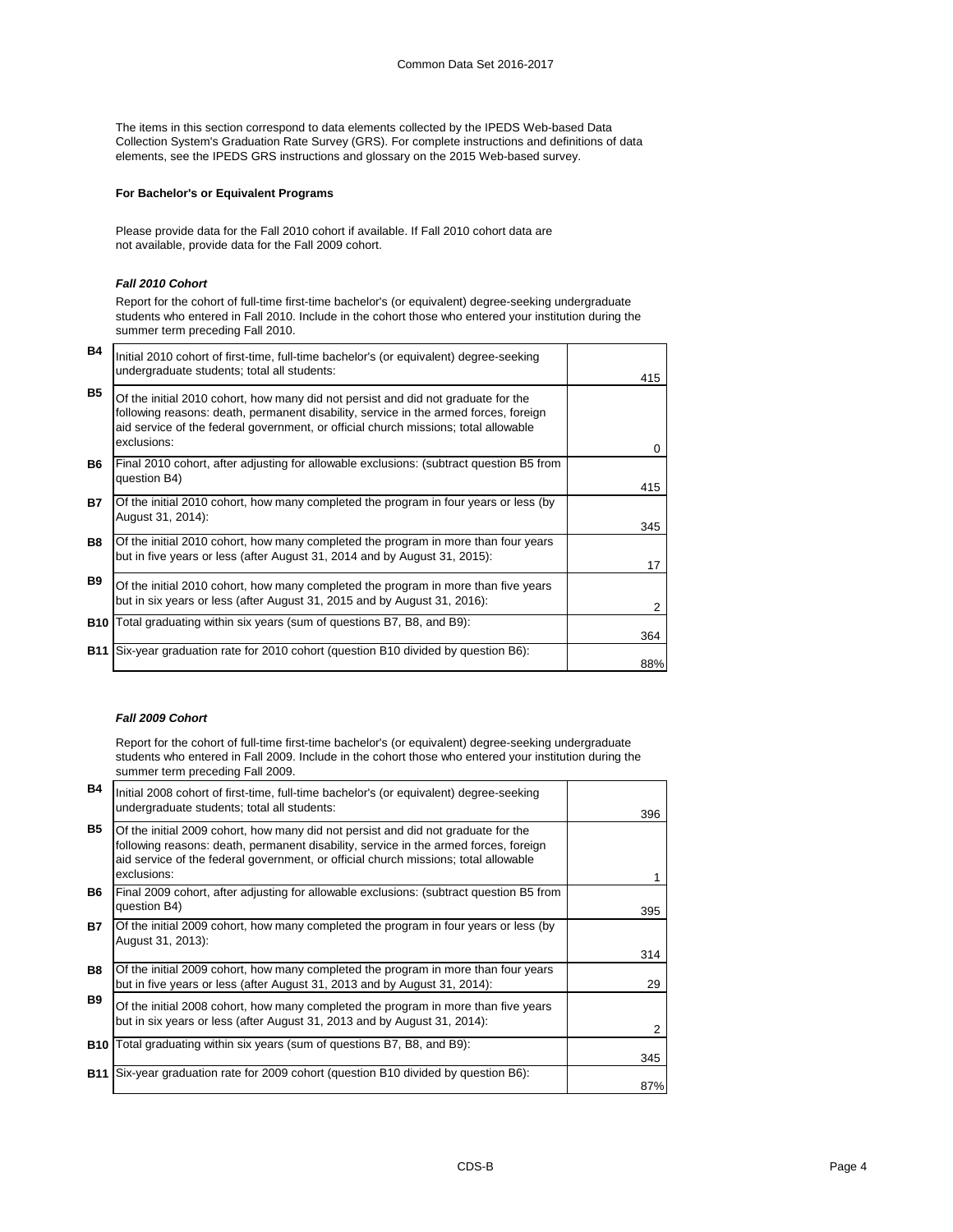### **For Two-Year Institutions**

Please provide data for the 2013 cohort if available. If 2013 cohort data are not available, provide data for the 2012 cohort.

### *2013 Cohort*

|            | <b>B12</b> Initial 2013 cohort, total of first-time, full-time degree/certificate-seeking students:                                                                                                                                                                                        |  |
|------------|--------------------------------------------------------------------------------------------------------------------------------------------------------------------------------------------------------------------------------------------------------------------------------------------|--|
|            | <b>B13</b> Of the initial 2013 cohort, how many did not persist and did not graduate for the<br>following reasons: death, permanent disability, service in the armed forces, foreign<br>aid service of the federal government, or official church missions; total allowable<br>exclusions: |  |
|            | <b>B14</b> Final 2013 cohort, after adjusting for allowable exclusions (Subtract question B13<br>from question B12):                                                                                                                                                                       |  |
|            | <b>B15</b> Completers of programs of less than two years duration (total):                                                                                                                                                                                                                 |  |
|            | <b>B16</b> Completers of programs of less than two years within 150 percent of normal time:                                                                                                                                                                                                |  |
| <b>B17</b> | Completers of programs of at least two but less than four years (total):                                                                                                                                                                                                                   |  |
|            | <b>B18</b> Completers of programs of at least two but less than four-years within 150 percent of<br>normal time:                                                                                                                                                                           |  |
|            | <b>B19</b> Total transfers-out (within three years) to other institutions:                                                                                                                                                                                                                 |  |
| <b>B20</b> | Total transfers to two-year institutions:                                                                                                                                                                                                                                                  |  |
|            | <b>B21</b> Total transfers to four-year institutions:                                                                                                                                                                                                                                      |  |

### *2012 Cohort*

| <b>B12</b> Initial 2012 cohort, total of first-time, full-time degree/certificate-seeking students:                                                                                                                                                                                        |  |
|--------------------------------------------------------------------------------------------------------------------------------------------------------------------------------------------------------------------------------------------------------------------------------------------|--|
| <b>B13</b> Of the initial 2012 cohort, how many did not persist and did not graduate for the<br>following reasons: death, permanent disability, service in the armed forces, foreign<br>aid service of the federal government, or official church missions; total allowable<br>exclusions: |  |
| <b>B14</b> Final 2012 cohort, after adjusting for allowable exclusions (Subtract question B13<br>from question B12):                                                                                                                                                                       |  |
| <b>B15</b> Completers of programs of less than two years duration (total):                                                                                                                                                                                                                 |  |
| <b>B16</b> Completers of programs of less than two years within 150 percent of normal time:                                                                                                                                                                                                |  |
| <b>B17</b> Completers of programs of at least two but less than four years (total):                                                                                                                                                                                                        |  |
| <b>B18</b> Completers of programs of at least two but less than four-years within 150 percent of                                                                                                                                                                                           |  |
| normal time:                                                                                                                                                                                                                                                                               |  |
| <b>B19</b> Total transfers-out (within three years) to other institutions:                                                                                                                                                                                                                 |  |
| <b>B20</b> Total transfers to two-year institutions:                                                                                                                                                                                                                                       |  |
| <b>B21</b> Total transfers to four-year institutions:                                                                                                                                                                                                                                      |  |

### **Retention Rates**

Report for the cohort of all full-time, first-time bachelor's (or equivalent) degree-seeking undergraduate students who entered in Fall 2015 (or the preceding summer term). The initial cohort may be adjusted for students who departed for the following reasons: death, permanent disability, service in the armed forces, foreign aid service of the federal government or official church missions. No other adjustments to the initial cohort should be made.

| <b>B22</b> For the cohort of all full-time bachelor's (or equivalent) degree-seeking undergraduate |        |
|----------------------------------------------------------------------------------------------------|--------|
| students who entered your institution as freshmen in Fall 2014 (or the preceding                   |        |
| summer term), what percentage was enrolled at your institution as of the date your                 |        |
| linstitution calculates its official enrollment in Fall 2016?                                      | 93.70% |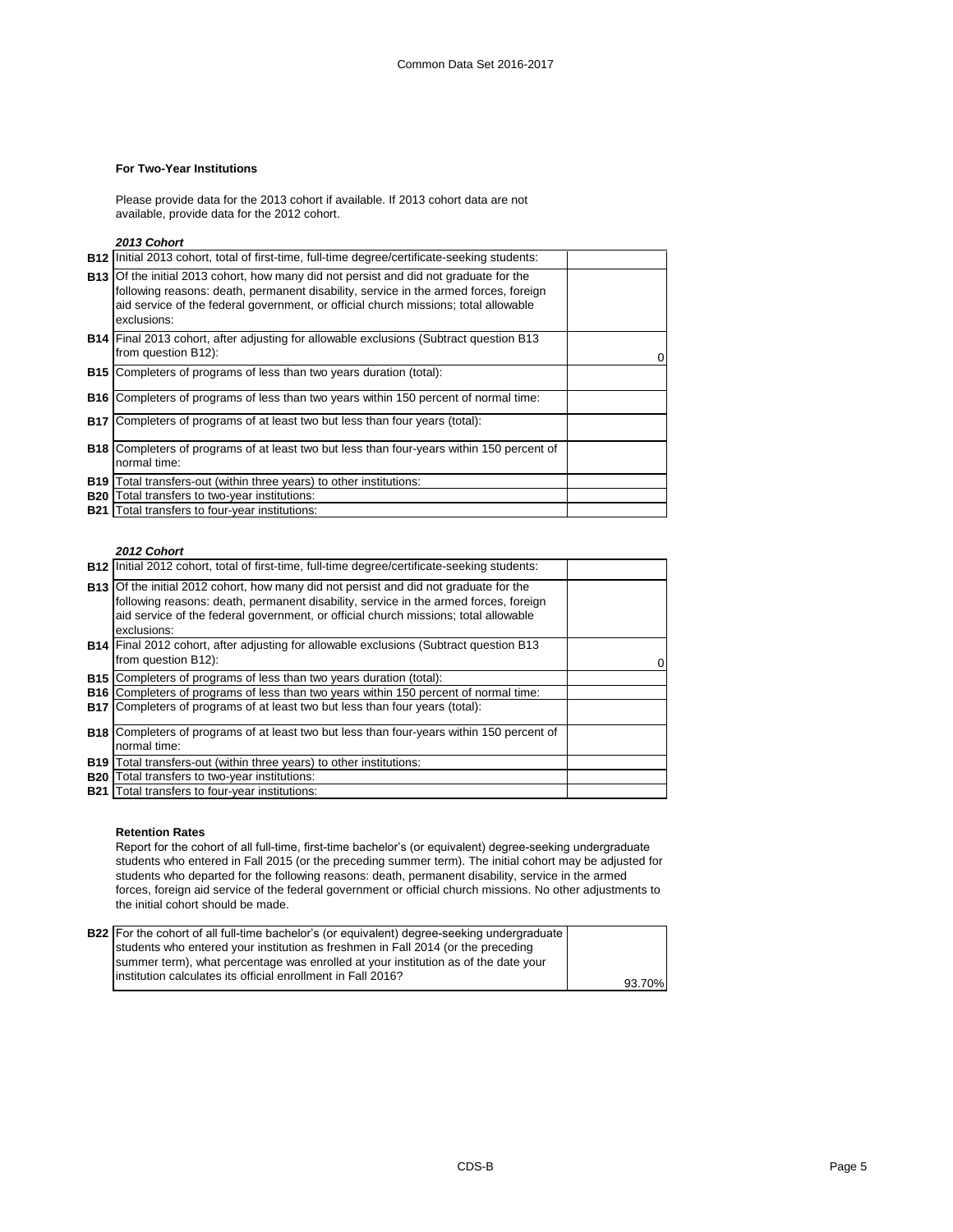# **C. FIRST-TIME, FIRST-YEAR (FRESHMAN) ADMISSION**

### **Applications**

**C1 First-time, first-year, (freshmen) students: Provide the number of degree-seeking, first-time, firstyear students who applied, were admitted, and enrolled (full- or part-time) in Fall 2016. Include early decision, early action, and students who began studies during summer in this cohort. Applicants should include only those students who fulfilled the requirements for consideration for admission (i.e., who completed actionable applications) and who have been notified of one of the following actions: admission, nonadmission, placement on waiting list, or application withdrawn (by applicant or institution). Admitted applicants should include wait-listed students who were subsequently offered admission.**

| C <sub>1</sub> | Total first-time, first-year (freshman) men who applied               | 1501     |
|----------------|-----------------------------------------------------------------------|----------|
| C <sub>1</sub> | Total first-time, first-year (freshman) women who applied             | 2248     |
|                |                                                                       |          |
| C <sub>1</sub> | Total first-time, first-year (freshman) men who were admitted         | 778      |
| C <sub>1</sub> | Total first-time, first-year (freshman) women who were admitted       | 1137     |
|                |                                                                       |          |
| C <sub>1</sub> | Total full-time, first-time, first-year (freshman) men who enrolled   | 184      |
| C <sub>1</sub> | Total part-time, first-time, first-year (freshman) men who enrolled   | $\Omega$ |
|                |                                                                       |          |
| C <sub>1</sub> | Total full-time, first-time, first-year (freshman) women who enrolled | 221      |
| C <sub>1</sub> | Total part-time, first-time, first-year (freshman) women who enrolled | 0        |

#### **C2 Freshman wait-listed students (students who met admission requirements but whose final admission was contingent on space availability)**

|                |                                                                     | Yes | No |
|----------------|---------------------------------------------------------------------|-----|----|
| C <sub>2</sub> | Do you have a policy of placing students on a waiting list?         |     |    |
| C <sub>2</sub> | If yes, please answer the questions below for Fall 2016 admissions: |     |    |
| C <sub>2</sub> | Number of qualified applicants offered a place on waiting list      | 922 |    |
| C <sub>2</sub> | Number accepting a place on the waiting list                        | 371 |    |
| C <sub>2</sub> | Number of wait-listed students admitted                             |     |    |
|                |                                                                     | Yes | No |
| C <sub>2</sub> | Is your waiting list ranked?                                        |     |    |
| C <sub>2</sub> | If yes, do you release that information to students?                |     |    |
| C <sub>2</sub> | Do you release that information to school counselors?               |     |    |
|                |                                                                     |     |    |

### **Admission Requirements**

#### **C3 High school completion requirement**

| C <sub>3</sub> | High school diploma is required and GED is        |  |
|----------------|---------------------------------------------------|--|
|                | accepted                                          |  |
| C <sub>3</sub> | High school diploma is required and GED is not    |  |
|                | accepted                                          |  |
| C <sub>3</sub> | High school diploma or equivalent is not required |  |
|                |                                                   |  |

#### **C4 Does your institution require or recommend a general college-preparatory program for degreeseeking students?**

| C4 | Require                                 |  |
|----|-----------------------------------------|--|
|    | <b>C4</b> Recommend                     |  |
|    | <b>C4</b> Neither require nor recommend |  |
|    |                                         |  |

#### **C5 Distribution of high school units required and/or recommended.** Specify the distribution of academic high school course units required and/or recommended of all or most degree-seeking students using Carnegie units (one unit equals one year of study or its equivalent). If you use a different system for calculating units, please convert.

| C <sub>5</sub> |                              | <b>Units</b> | <b>Units</b>   |
|----------------|------------------------------|--------------|----------------|
|                |                              | Required     | Recommended    |
| C <sub>5</sub> | Total academic units         |              | 15             |
| C <sub>5</sub> | English                      |              | 4              |
| C <sub>5</sub> | <b>Mathematics</b>           |              | 4              |
| C <sub>5</sub> | Science                      |              | 3              |
| C5             | Of these, units that must be |              | 3              |
|                | lab                          |              |                |
| C <sub>5</sub> | Foreign language             |              | 2              |
| C <sub>5</sub> | Social studies               |              | $\overline{2}$ |
| C <sub>5</sub> | History                      |              | 2              |
| C <sub>5</sub> | Academic electives           |              |                |
| C <sub>5</sub> | <b>Computer Science</b>      |              |                |
| C <sub>5</sub> | Visual/Performing Arts       |              |                |
| C <sub>5</sub> | Other (specify)              |              |                |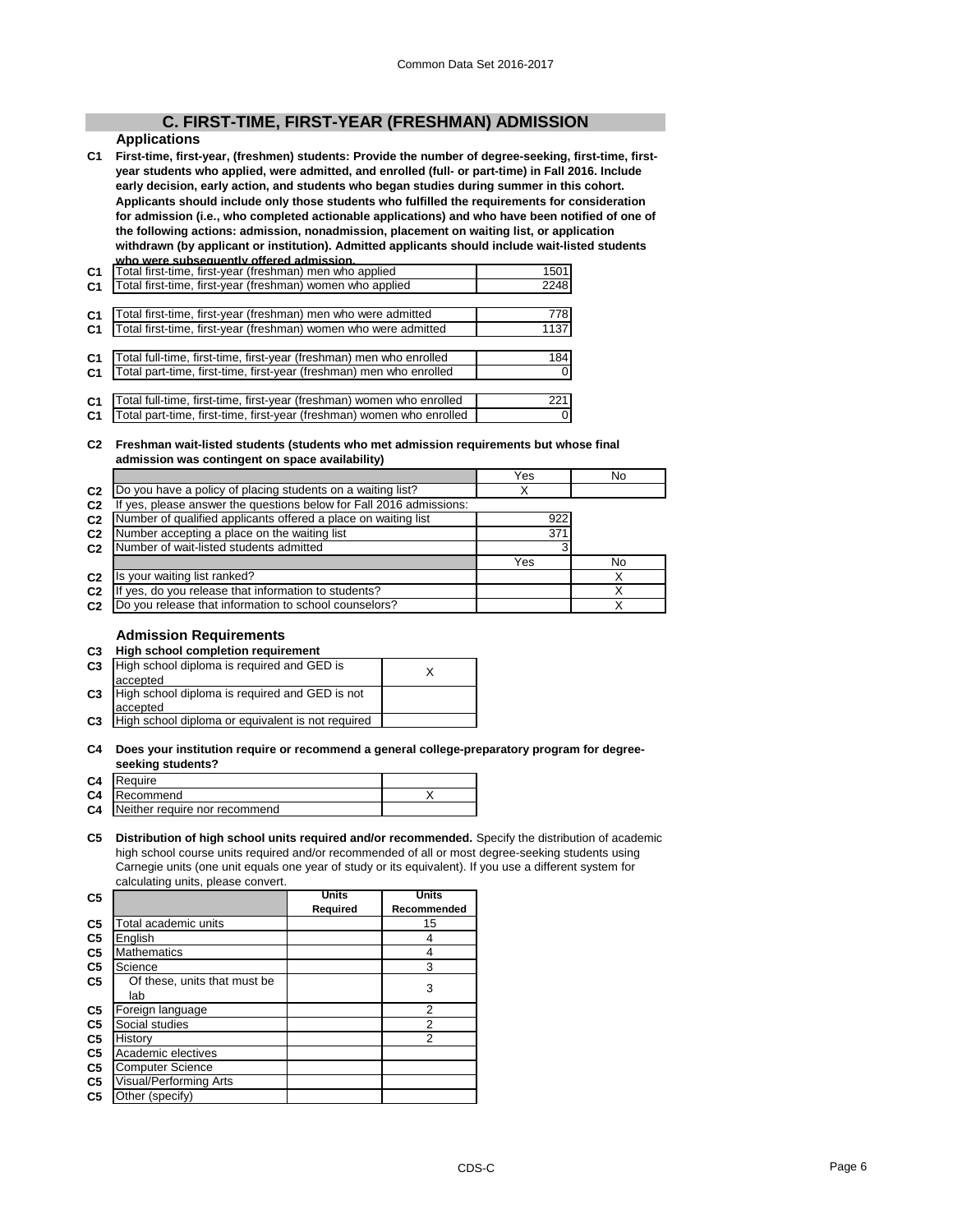### **Basis for Selection**

**C6** Do you have an open admission policy, under which virtually all secondary school graduates or students with GED equivalency diplomas are admitted without regard to academic record, test scores, or other qualifications? If so, check which applies:

| C <sub>6</sub> | Open admission policy as described above for all students         |  |
|----------------|-------------------------------------------------------------------|--|
| C <sub>6</sub> | Open admission policy as described above for most students, but-- |  |
| C6             | selective admission for out-of-state students                     |  |
| C6             | selective admission to some programs                              |  |
| C <sub>6</sub> | other (explain):                                                  |  |
|                |                                                                   |  |

**C7 Relative importance of each of the following academic and nonacademic factors in first-time, firstyear, degree-seeking (freshman) admission decisions.**

| C7 |                                     | Very Important | Important | <b>Considered</b> | <b>Not Considered</b> |
|----|-------------------------------------|----------------|-----------|-------------------|-----------------------|
| C7 | Academic                            |                |           |                   |                       |
| C7 | Rigor of secondary school<br>record | X              |           |                   |                       |
| C7 | Class rank                          |                |           | X                 |                       |
| C7 | Academic GPA                        | X              |           |                   |                       |
| C7 | Standardized test scores            |                |           | X                 |                       |
| C7 | <b>Application Essay</b>            | X              |           |                   |                       |
| C7 | Recommendation(s)                   |                | X         |                   |                       |
| C7 | Nonacademic                         |                |           |                   |                       |
| C7 | Interview                           |                |           | X                 |                       |
| C7 | <b>Extracurricular activities</b>   |                | X         |                   |                       |
| C7 | Talent/ability                      |                | X         |                   |                       |
| C7 | Character/personal qualities        |                | X         |                   |                       |
| C7 | First generation                    |                |           | X                 |                       |
| C7 | Alumni/ae relation                  |                |           | X                 |                       |
| C7 | Geographical residence              |                |           | X                 |                       |
| C7 | State residency                     |                |           | X                 |                       |
| C7 | Religious                           |                |           | X                 |                       |
|    | affiliation/commitment              |                |           |                   |                       |
| C7 | Racial/ethnic status                |                |           | X                 |                       |
| C7 | Volunteer work                      |                |           | X                 |                       |
| C7 | Work experience                     |                |           | X                 |                       |
| C7 | Level of applicant's interest       |                |           | X                 |                       |

# **SAT and ACT Policies**

# **C8 Entrance exams**

|                                                                            | Yes | Nο |
|----------------------------------------------------------------------------|-----|----|
| <b>C8AIDoes your institution make use of SAT, ACT, or SAT Subject Test</b> |     |    |
| scores in admission decisions for first-time, first-year, degree-          |     |    |
| seeking applicants?                                                        |     |    |

**C8A** If yes, place check marks in the appropriate boxes below to reflect your institution's policies for use in admission for Fall 2018.

| C8A |                                         |         | <b>ADMISSION</b> |                         |                                        |                    |  |
|-----|-----------------------------------------|---------|------------------|-------------------------|----------------------------------------|--------------------|--|
| C8A |                                         | Require | Recommend        | <b>Require for Some</b> | <b>Consider if</b><br><b>Submitted</b> | <b>Not</b><br>Used |  |
|     | C8A SAT or ACT                          |         |                  |                         |                                        |                    |  |
|     | C8A ACT only                            |         |                  |                         |                                        |                    |  |
|     | C8A SAT only                            |         |                  |                         |                                        |                    |  |
|     | <b>C8A</b> SAT and SAT Subject Tests or |         |                  |                         |                                        |                    |  |
|     | <b>ACT</b>                              |         |                  |                         |                                        |                    |  |
|     | <b>C8A SAT Subject Tests only</b>       |         |                  |                         |                                        |                    |  |

**C8B** If your institution will make use of the ACT in admission decisions for first-time, first-year, degree-seeking applicants for Fall 2018, please indicate which ONE of the following applies: (regardless of whether the writing score will be used in the admissions process):

**C8B** ACT with writing required

**C8B** ACT with writing recommended

**C8B** ACT with or without writing accepted  $\overline{X}$ 



**C8B** If your institution will make use of the SAT in admission decisions for first-time, first-year, degree-seeking for Fall 2018 please indicate which ONE of the following applies (regardless of whether the Essay score will be used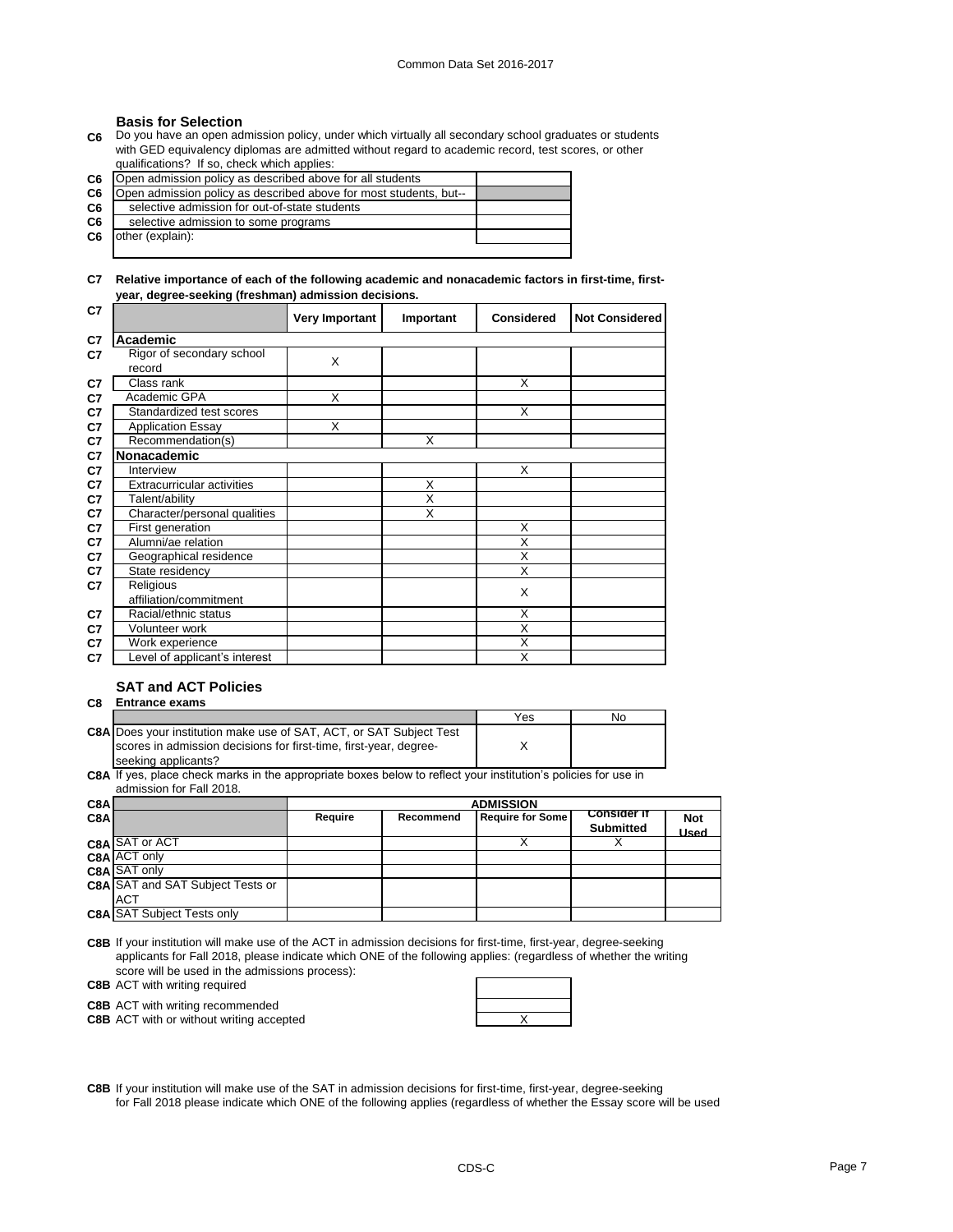#### in the admissions process:

- **C8B** SAT with Essay component required
- **C8B** SAT with Essay component recommended
- **C8B** SAT with or without Essay component accepted  $\times$

**C8C** Please indicate how your institution will use the SAT or ACT writing component; check all that apply: **C8C SAT essay ACT essay ACT** essay **C8C** X X For admission **C8C** For placement **C8C** For advising **C8C** In place of an application essay **C8C C8C C8C** Not using essay component As a validity check on the application essay No college policy as of now

**C8D In addition**, does your institution use applicants' test scores for academic advising?

| C8D                                                                                                  | Yes  | No |      |
|------------------------------------------------------------------------------------------------------|------|----|------|
|                                                                                                      |      |    |      |
|                                                                                                      |      |    |      |
| <b>C8E</b> Latest date by which SAT or ACT scores must be received for fall-                         | 1/15 |    |      |
| <b>C8E</b> Latest date by which SAT Subject Test scores must be received for<br>Ifall-term admission |      |    | 1/15 |

**C8F** If necessary, use this space to clarify your test policies (e.g., if tests are recommended for some **C8F** Applicants are not required to submit ACT or SAT scores as part of the admission process. For applicants who submit test scores, those scores will be one of many factors considered in the application

|         | <b>C8G</b> Please indicate which tests your institution uses for placement (e.g., state tests): |  |  |  |  |
|---------|-------------------------------------------------------------------------------------------------|--|--|--|--|
| C8G SAT |                                                                                                 |  |  |  |  |
| C8G ACT |                                                                                                 |  |  |  |  |
|         | <b>C8G</b> SAT Subject Tests                                                                    |  |  |  |  |
| C8G AP  |                                                                                                 |  |  |  |  |
|         | C8G CLEP                                                                                        |  |  |  |  |
|         | <b>C8G</b> Institutional Exam                                                                   |  |  |  |  |
|         | <b>C8G</b> State Exam (specify):                                                                |  |  |  |  |

#### **Freshman Profile**

Provide percentages for ALL enrolled, degree-seeking, full-time and part-time, first-time, first-year (freshman) students enrolled in Fall 2016, including students who began studies during summer, international students/nonresident aliens, and students admitted under special arrangements.

**C9 Percent and number of first-time, first-year (freshman) students enrolled in Fall 2016 who submitted national standardized (SAT/ACT) test scores. Include information for ALL enrolled, degree-seeking, first-time, first-year (freshman) students who submitted test scores. Do not include partial test scores (e.g., mathematics scores but not critical reading for a category of students) or combine other standardized test results (such as TOEFL) in this item.** *Do* **not convert SAT scores to ACT scores and vice versa.** *Do* **convert New SAT scores (2016) to Old SAT scores using the College Board's concordance tools and tables (sat.org/concordance).**

| C <sub>9</sub> | I Percent submitting SAT scores      | 63% Number submitting SAT scores | 2531 |
|----------------|--------------------------------------|----------------------------------|------|
| C9             | <b>Percent submitting ACT scores</b> | 56% Number submitting ACT scores | 225I |

| C <sub>9</sub> |                             | 25th Percentile | 75th Percentile |
|----------------|-----------------------------|-----------------|-----------------|
| C <sub>9</sub> | <b>SAT Critical Reading</b> | 600             | 720             |
| C <sub>9</sub> | <b>SAT Math</b>             | 600             | 700             |
|                | <b>SAT Writing</b>          | 600             | 690             |
|                | <b>SAT Essay</b>            |                 |                 |
| C <sub>9</sub> | <b>ACT Composite</b>        | 28              | 32              |
| C <sub>9</sub> | <b>ACT Math</b>             |                 |                 |
| C <sub>9</sub> | <b>ACT English</b>          |                 |                 |
| C <sub>9</sub> | <b>ACT Writing</b>          |                 |                 |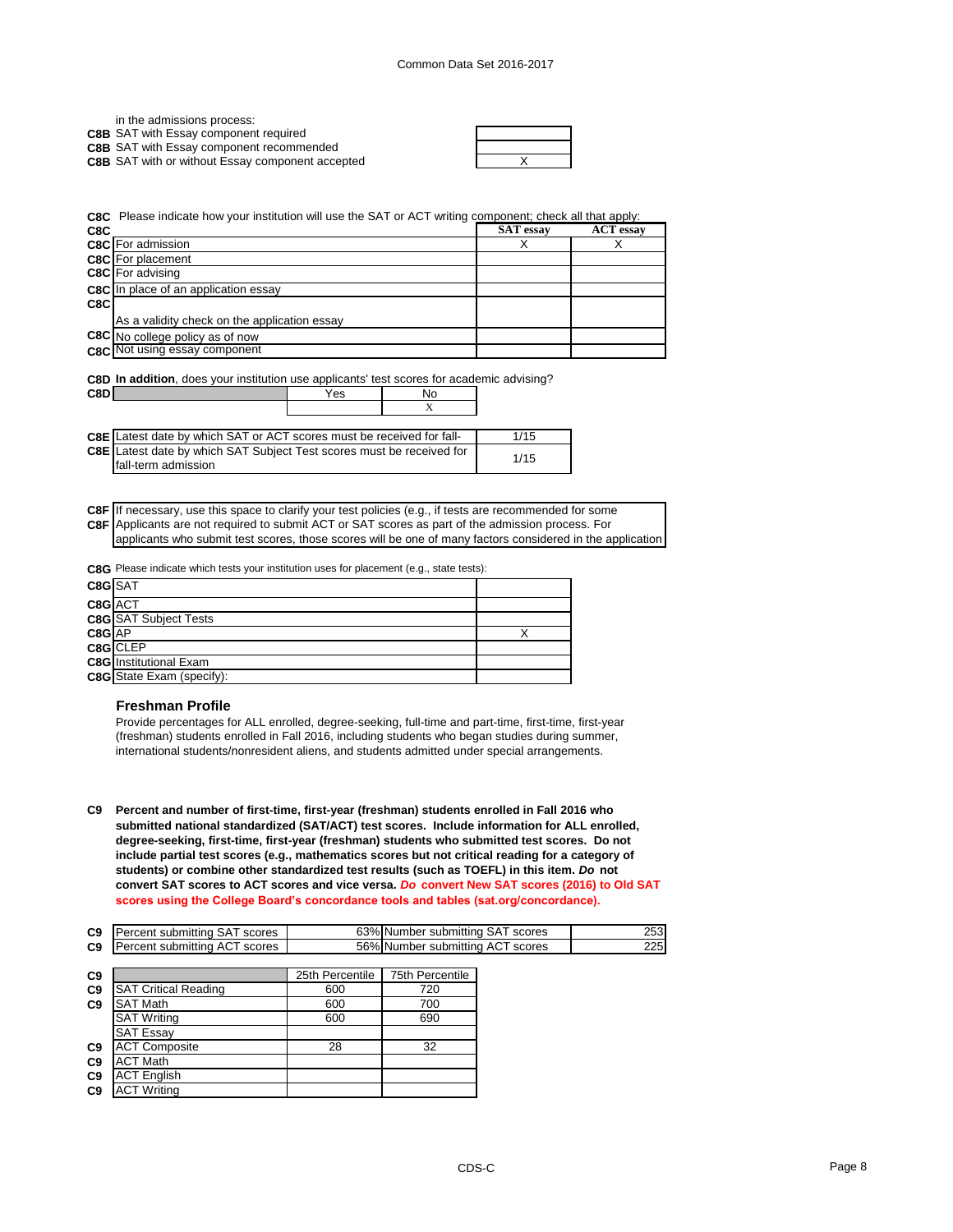|  |  |  |  |  | C9 Percent of first-time, first-year (freshman) students with scores in each range: |
|--|--|--|--|--|-------------------------------------------------------------------------------------|
|--|--|--|--|--|-------------------------------------------------------------------------------------|

| C <sub>9</sub> |                         | <b>SAT Critical</b>  |                    |                    |
|----------------|-------------------------|----------------------|--------------------|--------------------|
|                |                         | Reading              | <b>SAT Math</b>    | <b>SAT Writing</b> |
| C <sub>9</sub> | 700-800                 | 29.64%               | 28.06%             | 22.12%             |
| C <sub>9</sub> | 600-699                 | 47.04%               | 49.41%             | 55.34%             |
| C <sub>9</sub> | 500-599                 | 20.55%               | 20.95%             | 20.16%             |
| C9             | 400-499                 | 2.37%                | 1.58%              | 1.98%              |
| C <sub>9</sub> | 300-399                 | 0.40%                | $0.00\%$           | 0.40%              |
| C <sub>9</sub> | 200-299                 | $0.00\%$             | $0.00\%$           | $0.00\%$           |
|                | Totals should = $100\%$ | 100.00%              | 100.00%            | 100.00%            |
| C <sub>9</sub> |                         | <b>ACT Composite</b> | <b>ACT English</b> | <b>ACT Math</b>    |
| C9             | 30-36                   | 56.00%               |                    |                    |
| C <sub>9</sub> | 24-29                   | 39.56%               |                    |                    |
| C <sub>9</sub> | 18-23                   | 4.00%                |                    |                    |
| C <sub>9</sub> | $12 - 17$               | 0.44%                |                    |                    |
| C9             | $6 - 11$                | $0.00\%$             |                    |                    |
| C <sub>9</sub> | Below <sub>6</sub>      | $0.00\%$             |                    |                    |
|                | Totals should = $100\%$ | 100.00%              | 0.00%              | 0.00%              |

**C10** Percent of all degree-seeking, first-time, first-year (freshman) students who had high school class rank within each of the following ranges (report information for those students from whom you collected high school rank information).

| <b>C10</b> Percent in top tenth of high school graduating class                           | 55% |                          |  |
|-------------------------------------------------------------------------------------------|-----|--------------------------|--|
| C10 Percent in top quarter of high school graduating class                                | 82% |                          |  |
| C10 Percent in top half of high school graduating class                                   |     | $96\%$ Top half +        |  |
| C10 Percent in bottom half of high school graduating class                                |     | 4% bottom half = $100\%$ |  |
| C10 Percent in bottom quarter of high school graduating class                             | 1%  |                          |  |
| C10 Percent of total first-time, first-year (freshmen) students who submitted high school |     |                          |  |
| class rank:                                                                               |     | 39%                      |  |

**C11** Percentage of all enrolled, degree-seeking, first-time, first-year (freshman) students who had high school grade-point averages within each of the following ranges (using 4.0 scale). Report information only for those students from whom you collected high school GPA.

|                 | C11 Percent who had GPA of 3.75 and higher    | 50.52%  |
|-----------------|-----------------------------------------------|---------|
| C <sub>11</sub> | Percent who had GPA between 3.50 and 3.74     | 24.87%  |
|                 | C11 Percent who had GPA between 3.25 and 3.49 | 17.02%  |
|                 | C11 Percent who had GPA between 3.00 and 3.24 | 4.97%   |
|                 | C11 Percent who had GPA between 2.50 and 2.99 | 2.62%   |
|                 | C11 Percent who had GPA between 2.0 and 2.49  | 0.00%   |
|                 | C11 Percent who had GPA between 1.0 and 1.99  | 0.00%   |
|                 | C11 Percent who had GPA below 1.0             | 0.00%   |
|                 | Totals should = $100\%$                       | 100.00% |
|                 |                                               |         |

| C12 Average high school GPA of all degree-seeking, first-time, first-year<br>(freshman) students who submitted GPA: | 3.69   |
|---------------------------------------------------------------------------------------------------------------------|--------|
| C12   Percent of total first-time, first-year (freshman) students who<br>submitted high school GPA:                 | 94.32% |

### **Admission Policies**

### **C13 Application Fee**

financial need?

| C <sub>13</sub> |                                                             | Yes     | No |
|-----------------|-------------------------------------------------------------|---------|----|
|                 | C13 Does your institution have an<br>application fee?       |         |    |
|                 | C13 Amount of application fee:                              | \$50.00 |    |
| C <sub>13</sub> |                                                             | Yes     | N٥ |
|                 | C13 Can it be waived for applicants<br>with financial need? |         |    |

**C13** If you have an application fee and an on-line application option,

|                 | C13 Same fee:                      |     |    |
|-----------------|------------------------------------|-----|----|
|                 | C <sub>13</sub> Free:              |     |    |
|                 | C <sub>13</sub> Reduced:           |     |    |
|                 |                                    |     |    |
| C <sub>13</sub> |                                    | Yes | No |
|                 | C13 Can on-line application fee be |     |    |
|                 | waived for applicants with         |     |    |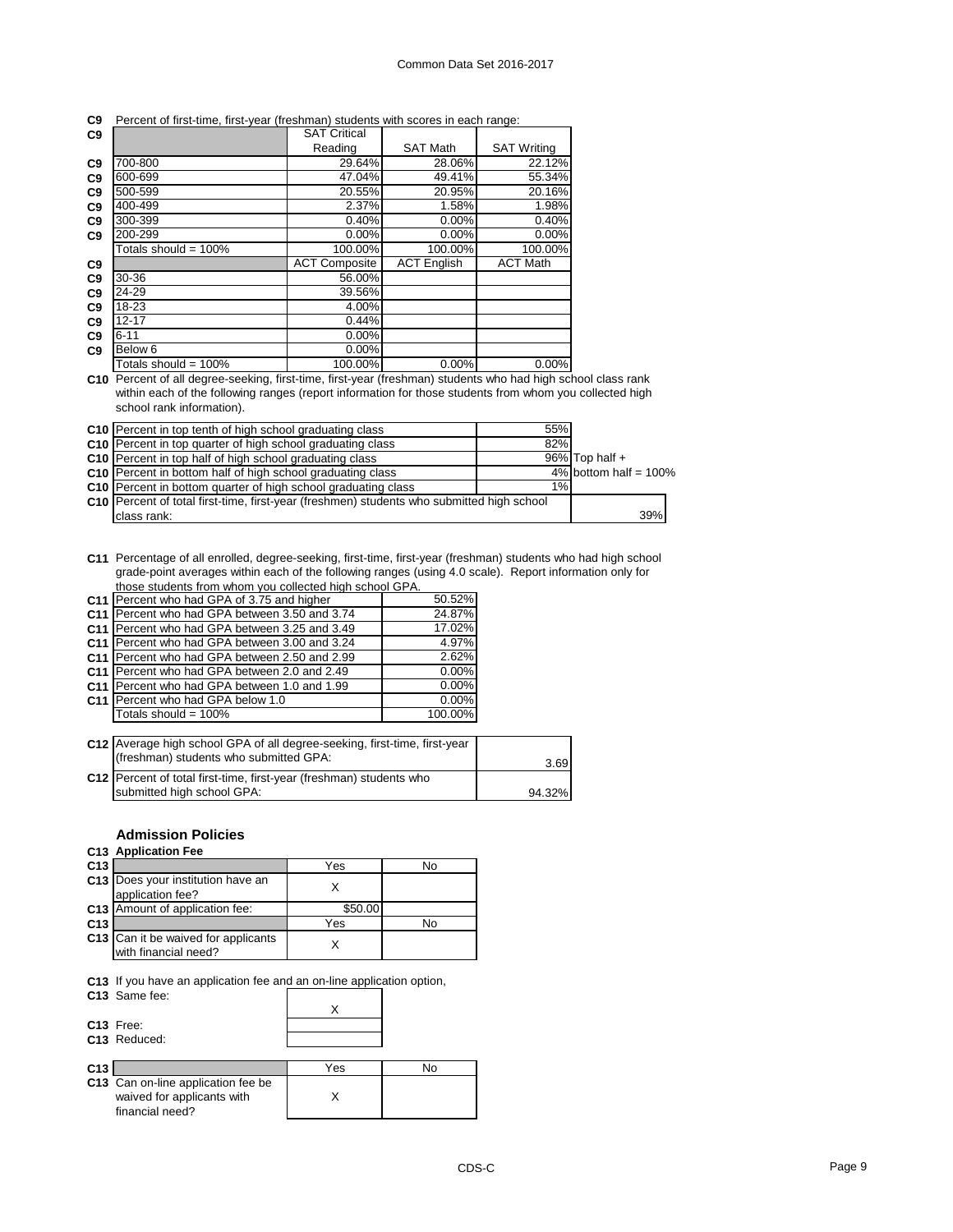# **C14 Application closing date**

|                 | C14 Application closing date                                                 |                            |        |                                    |    |
|-----------------|------------------------------------------------------------------------------|----------------------------|--------|------------------------------------|----|
| C <sub>14</sub> |                                                                              | Yes                        | No     |                                    |    |
|                 | C14 Does your institution have an                                            |                            |        |                                    |    |
|                 | application closing date?                                                    | X                          |        |                                    |    |
|                 |                                                                              |                            |        |                                    |    |
|                 | <b>C14</b> Application closing date (fall):                                  | 1/15                       |        |                                    |    |
|                 | C14 Priority date:                                                           | 11/15                      |        |                                    |    |
|                 |                                                                              |                            |        |                                    |    |
| C <sub>15</sub> |                                                                              |                            |        | Yes                                | No |
|                 | C15 Are first-time, first-year students accepted for terms other than        |                            |        |                                    | X  |
|                 |                                                                              |                            |        |                                    |    |
|                 |                                                                              |                            |        |                                    |    |
|                 |                                                                              |                            |        |                                    |    |
|                 | C16 Notification to applicants of admission decision sent (fill in one only) |                            |        |                                    |    |
|                 | C16 On a rolling basis beginning                                             |                            |        |                                    |    |
|                 |                                                                              |                            |        |                                    |    |
|                 | (date):                                                                      |                            |        |                                    |    |
|                 | $C16$ By (date):                                                             | 4/1                        |        |                                    |    |
|                 | C16 Other:                                                                   |                            |        |                                    |    |
|                 |                                                                              |                            |        |                                    |    |
|                 |                                                                              |                            |        |                                    |    |
|                 |                                                                              |                            |        |                                    |    |
|                 | C17 Reply policy for admitted applicants (fill in one only)                  |                            |        |                                    |    |
|                 | C17 Must reply by (date):                                                    | 5/1                        |        |                                    |    |
|                 | C17 No set date:                                                             |                            |        |                                    |    |
|                 | C17 Must reply by May 1 or within                                            |                            |        |                                    |    |
|                 | weeks if notified                                                            |                            |        |                                    |    |
|                 |                                                                              |                            |        |                                    |    |
|                 | thereafter                                                                   |                            |        |                                    |    |
|                 | C17 Other:                                                                   |                            |        |                                    |    |
|                 |                                                                              |                            |        |                                    |    |
|                 | <b>C17</b> Deadline for housing deposit (MM/DD):                             |                            | 5/1    |                                    |    |
|                 | C17 Amount of housing deposit:                                               |                            | 300    |                                    |    |
|                 | C17 Refundable if student does not enroll?                                   |                            |        |                                    |    |
|                 |                                                                              |                            |        |                                    |    |
| C <sub>17</sub> | Yes, in full                                                                 |                            |        |                                    |    |
| C <sub>17</sub> | Yes, in part                                                                 |                            |        |                                    |    |
| C17             | No                                                                           | Χ                          |        |                                    |    |
|                 |                                                                              |                            |        |                                    |    |
|                 | C18 Deferred admission                                                       |                            |        |                                    |    |
|                 |                                                                              |                            |        |                                    |    |
| C <sub>18</sub> |                                                                              |                            |        | Yes                                | No |
|                 | C18 Does your institution allow students to postpone enrollment after        |                            |        | X                                  |    |
|                 | admission?                                                                   |                            |        |                                    |    |
|                 | C18 If yes, maximum period of postponement:                                  |                            | 1 year |                                    |    |
|                 |                                                                              |                            |        |                                    |    |
|                 |                                                                              |                            |        |                                    |    |
|                 | C19 Early admission of high school students                                  |                            |        |                                    |    |
| C <sub>19</sub> |                                                                              |                            |        | Yes                                | No |
|                 | C19 Does your institution allow high school students to enroll as full-time, |                            |        |                                    |    |
|                 | first-time, first-year (freshman) students one year or more before           |                            |        |                                    |    |
|                 | high school graduation?                                                      |                            |        | X                                  |    |
|                 |                                                                              |                            |        |                                    |    |
|                 |                                                                              |                            |        |                                    |    |
|                 |                                                                              |                            |        |                                    |    |
|                 |                                                                              |                            |        |                                    |    |
|                 |                                                                              |                            |        |                                    |    |
|                 | C <sub>20</sub> Common Application                                           | Question removed from CDS. |        | (Initiated during 2006-2007 cycle) |    |

### **Early Decision and Early Action Plans**

|                 | C21 Early Decision                                                                                                                                                                                                                                                                                                                           |       |    |
|-----------------|----------------------------------------------------------------------------------------------------------------------------------------------------------------------------------------------------------------------------------------------------------------------------------------------------------------------------------------------|-------|----|
| C <sub>21</sub> |                                                                                                                                                                                                                                                                                                                                              | Yes   | No |
| C <sub>21</sub> | Does your institution offer an early decision plan (an admission plan<br>that permits students to apply and be notified of an admission<br>decision well in advance of the regular notification date and that<br>asks students to commit to attending if accepted) for first-time, first-<br>year (freshman) applicants for fall enrollment? | X     |    |
| C <sub>21</sub> | If "yes," please complete the following:                                                                                                                                                                                                                                                                                                     |       |    |
|                 | C21   First or only early decision plan closing date                                                                                                                                                                                                                                                                                         | 11/15 |    |
|                 | C21 First or only early decision plan notification date                                                                                                                                                                                                                                                                                      | 12/20 |    |
|                 | C <sub>21</sub> Other early decision plan closing date                                                                                                                                                                                                                                                                                       | 1/1   |    |
|                 | C21 Other early decision plan notification date                                                                                                                                                                                                                                                                                              | 2/1   |    |
|                 | C21 For the Fall 2016 entering class:                                                                                                                                                                                                                                                                                                        |       |    |
|                 | C21 Number of early decision applications received by your institution                                                                                                                                                                                                                                                                       | 149   |    |
|                 | C <sub>21</sub> Number of applicants admitted under early decision plan                                                                                                                                                                                                                                                                      | 121   |    |

**C21** Please provide significant details about your early decision plan: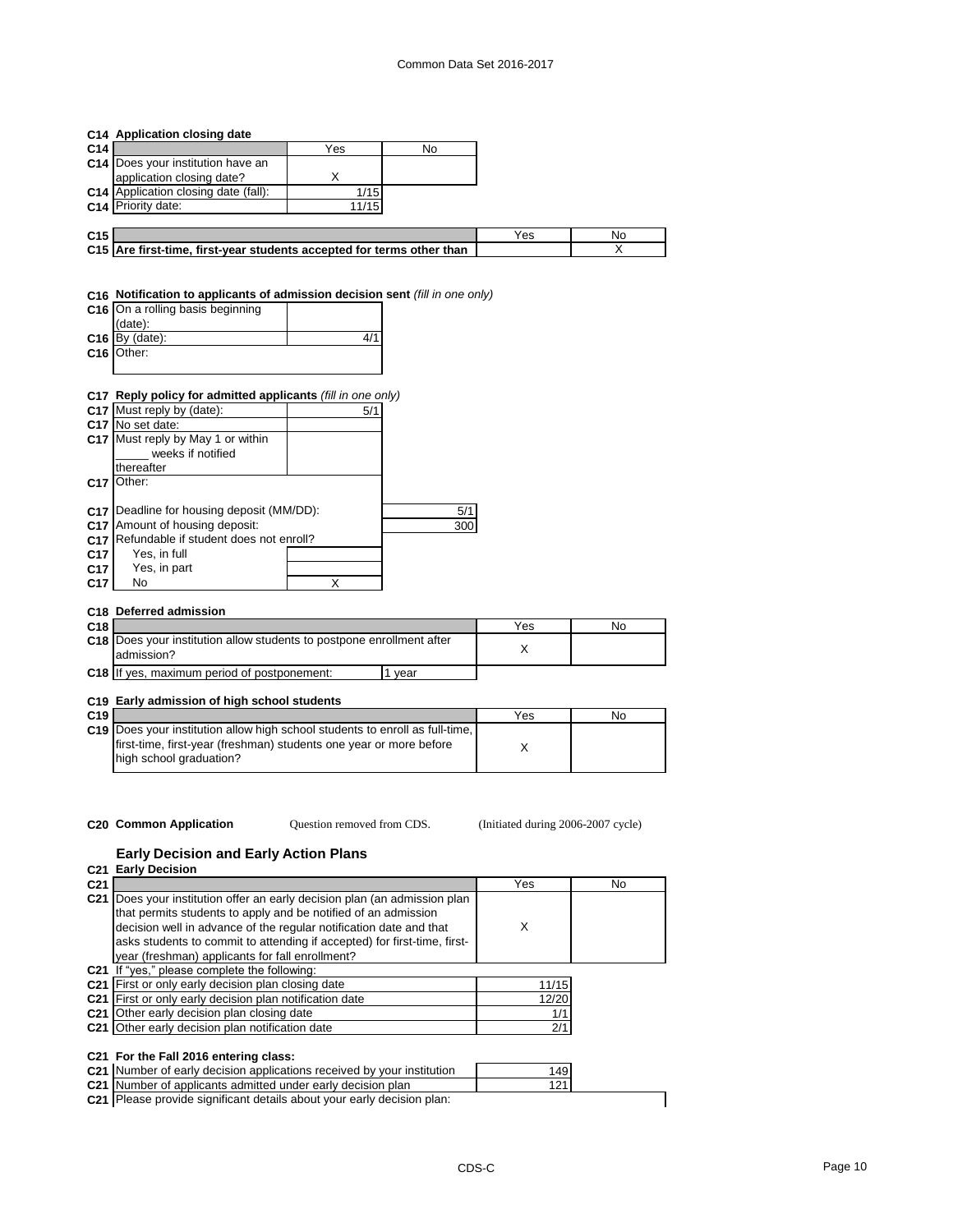| C <sub>22</sub> Early action                                                                                                                                                                                         |     |    |
|----------------------------------------------------------------------------------------------------------------------------------------------------------------------------------------------------------------------|-----|----|
| C <sub>22</sub>                                                                                                                                                                                                      | Yes | No |
| C22 Do you have a nonbinding early action plan whereby students are<br>notified of an admission decision well in advance of the regular<br>notification date but do not have to commit to attending your<br>college? |     | X  |
| C22 If "yes," please complete the following:                                                                                                                                                                         |     |    |
| <b>C22</b> Early action closing date                                                                                                                                                                                 |     |    |
| C22 Early action notification date                                                                                                                                                                                   |     |    |

| C22 | 'es |  |
|-----|-----|--|
| C22 |     |  |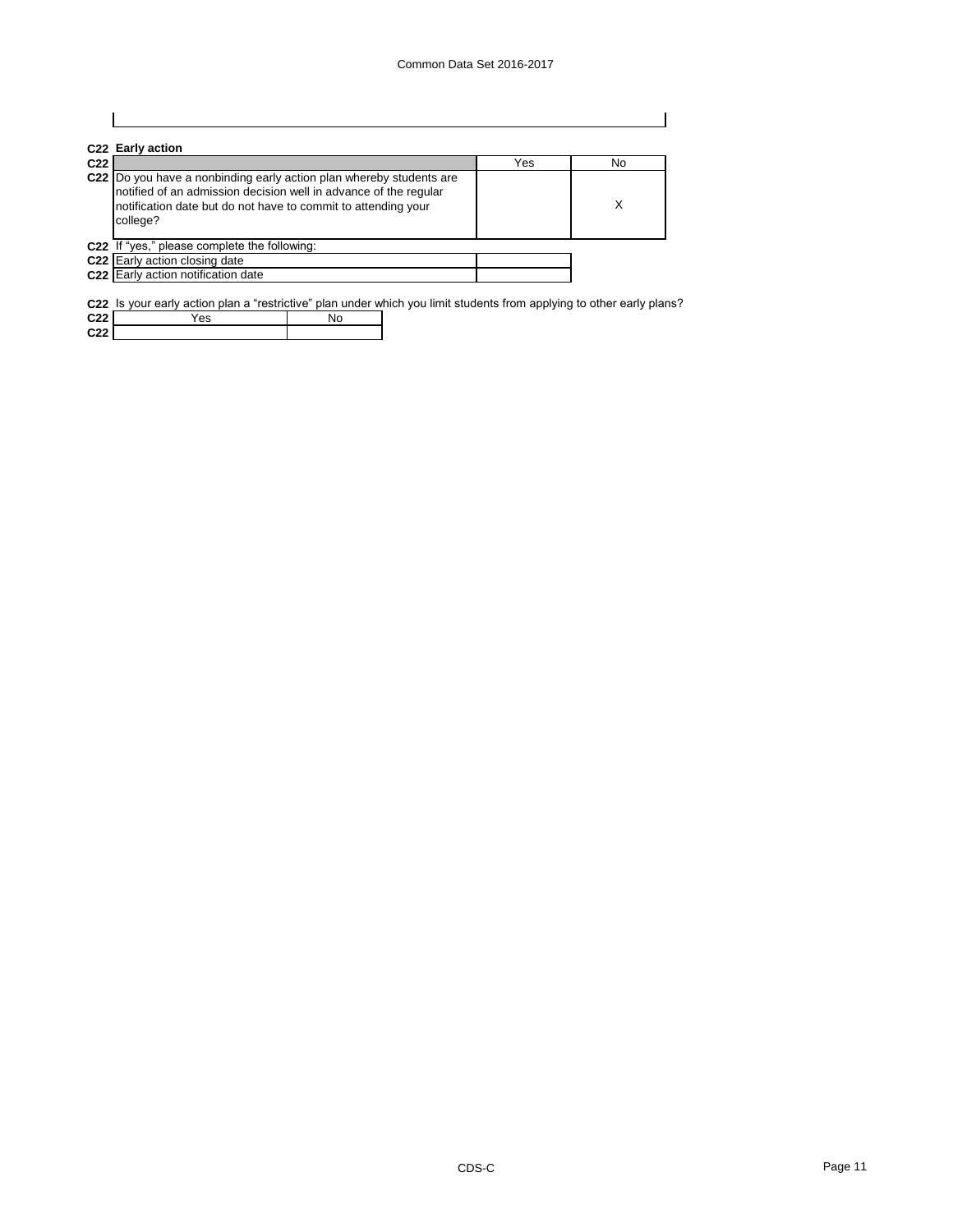# **D. TRANSFER ADMISSION**

# **Fall Applicants**

| D <sub>1</sub> |                                                                                                                                                             | Yes | No |
|----------------|-------------------------------------------------------------------------------------------------------------------------------------------------------------|-----|----|
| D <sub>1</sub> | Does your institution enroll transfer students? (If no,<br>please skip to Section E)                                                                        |     |    |
| D <sub>1</sub> | If yes, may transfer students earn advanced standing<br>credit by transferring credits earned from course work<br>completed at other colleges/universities? |     |    |

**D2** Provide the number of students who applied, were admitted, and enrolled as degree-seeking transfer students in Fall 2016.

| D <sub>2</sub> |       | Applicants | Admitted   | Enrolled   |
|----------------|-------|------------|------------|------------|
|                |       |            | Applicants | Applicants |
| D <sub>2</sub> | Men   | 79         | 25         |            |
| D <sub>2</sub> | Women | 103        | 39         |            |
| D <sub>2</sub> | otal  | 182        | 64         | 20         |

### **Application for Admission**

| D3.            | Indicate terms for which transfers may enroll: |  |  |  |
|----------------|------------------------------------------------|--|--|--|
| D <sub>3</sub> | <b>IFall</b>                                   |  |  |  |
|                | D3 Winter                                      |  |  |  |
| D <sub>2</sub> | <b>Spring</b>                                  |  |  |  |

| ້              | ,,,,,,,,,,, |  |
|----------------|-------------|--|
| D <sub>3</sub> | Summer      |  |
|                |             |  |

| D <sub>4</sub> |                                                                                                                        | Yes | No |
|----------------|------------------------------------------------------------------------------------------------------------------------|-----|----|
| D <sub>4</sub> | Must a transfer applicant have a minimum number of<br>credits completed or else must apply as an entering<br>freshman? |     |    |
| D <sub>4</sub> | If yes, what is the minimum number of credits and the unit<br>of measure?                                              |     |    |

#### **D5** Indicate all items required of transfer students to apply for admission:

| D <sub>5</sub> |                          | Required of All | Recommended<br>of All | Recommended<br>of Some | Required of Some | Not Required |
|----------------|--------------------------|-----------------|-----------------------|------------------------|------------------|--------------|
| D <sub>5</sub> | High school transcript   |                 |                       |                        |                  |              |
| D <sub>5</sub> | College transcript(s)    |                 |                       |                        |                  |              |
| D <sub>5</sub> | Essay or personal        |                 |                       |                        |                  |              |
|                | statement                |                 |                       |                        |                  |              |
| D <sub>5</sub> | Interview                |                 | ⋏                     |                        |                  |              |
| D <sub>5</sub> | Standardized test scores |                 |                       |                        |                  |              |
| D <sub>5</sub> | Statement of good        |                 |                       |                        |                  |              |
|                | standing from prior      |                 |                       |                        | ⋏                |              |
|                | institution(s)           |                 |                       |                        |                  |              |

**D6** If a minimum high school grade point average is required of transfer applicants, specify (on a 4.0 scale):

**D7** If a minimum college grade point average is required of transfer applicants, specify (on a 4.0 scale):

**D8** List any other application requirements specific to transfer applicants:

**D9** List application priority, closing, notification, and candidate reply dates for transfer students. If applications are reviewed on a continuous or rolling basis, place a check mark in the "Rolling admission" column.

| D <sub>9</sub> |        | <b>Priority Date</b> | <b>Closing Date</b> | <b>Notification Date</b> | <b>Reply Date</b> | Rolling<br><b>Admission</b> |
|----------------|--------|----------------------|---------------------|--------------------------|-------------------|-----------------------------|
| D <sub>9</sub> | Fall   |                      | 3/1                 | 4/20                     | 5/20              |                             |
| D <sub>9</sub> | Winter |                      |                     |                          |                   |                             |
| D <sub>9</sub> | Spring |                      | 11/15               | 12/10                    | 12/15             |                             |
| D9             | Summer |                      |                     |                          |                   |                             |
|                |        |                      |                     |                          |                   |                             |

| D <sub>10</sub> |                                                                 | Yes | Nο |  |
|-----------------|-----------------------------------------------------------------|-----|----|--|
|                 | <b>D10</b> Does an open admission policy, if reported, apply to |     |    |  |
|                 | Itransfer students?                                             |     |    |  |

**D11** Describe additional requirements for transfer admission, if applicable: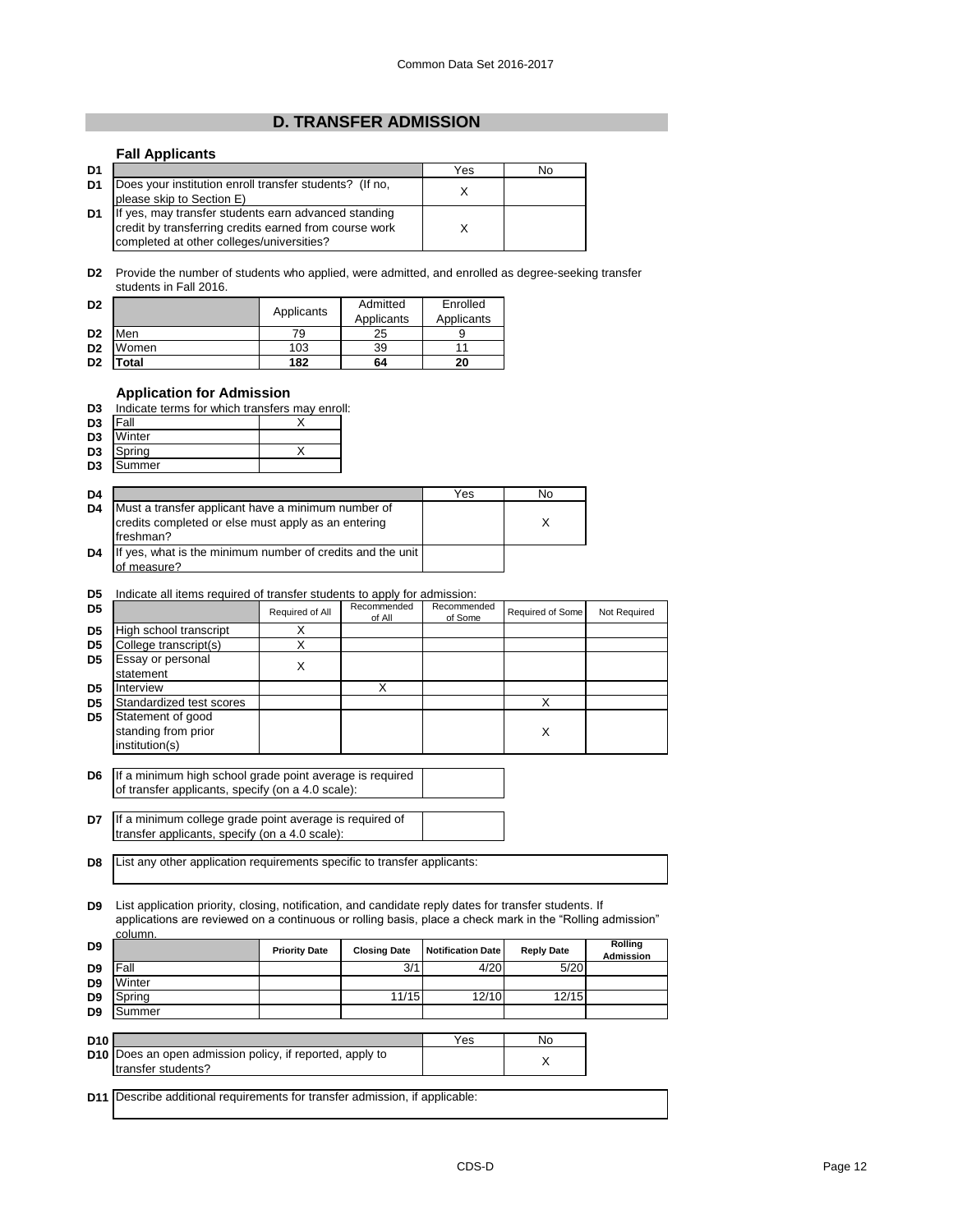### **Transfer Credit Policies**

|                 | D12 Report the lowest grade earned for any course that may                                                  |           |           |
|-----------------|-------------------------------------------------------------------------------------------------------------|-----------|-----------|
|                 | be transferred for credit:                                                                                  | C- or 1.7 |           |
|                 |                                                                                                             |           |           |
| D <sub>13</sub> |                                                                                                             | Number    | Unit Type |
|                 | <b>D13</b> Maximum number of credits or courses that may be<br>transferred from a two-year institution:     | 62        | Semester  |
|                 |                                                                                                             |           |           |
| D <sub>14</sub> |                                                                                                             | Number    | Unit Type |
|                 | <b>D14</b> Maximum number of credits or courses that may be                                                 | 70        | Semester  |
|                 | transferred from a four-year institution:                                                                   |           |           |
|                 |                                                                                                             |           |           |
|                 | <b>D15</b> Minimum number of credits that transfers must complete                                           |           |           |
|                 | at your institution to earn an associate degree:                                                            | NA        |           |
|                 |                                                                                                             |           |           |
|                 | D16 Minimum number of credits that transfers must complete                                                  |           |           |
|                 | at your institution to earn a bachelor's degree:                                                            | 54.00     |           |
|                 |                                                                                                             |           |           |
|                 | <b>D47</b> Deparition other transfer are dit policies: Un to ano year (20 compater bours) of aredit quarded |           |           |

**D17** Describe other transfer credit policies: Up to one year (30 semester hours) of credit awarded for AP and IB exams depending on department and exam score. No credit for college classes completed in high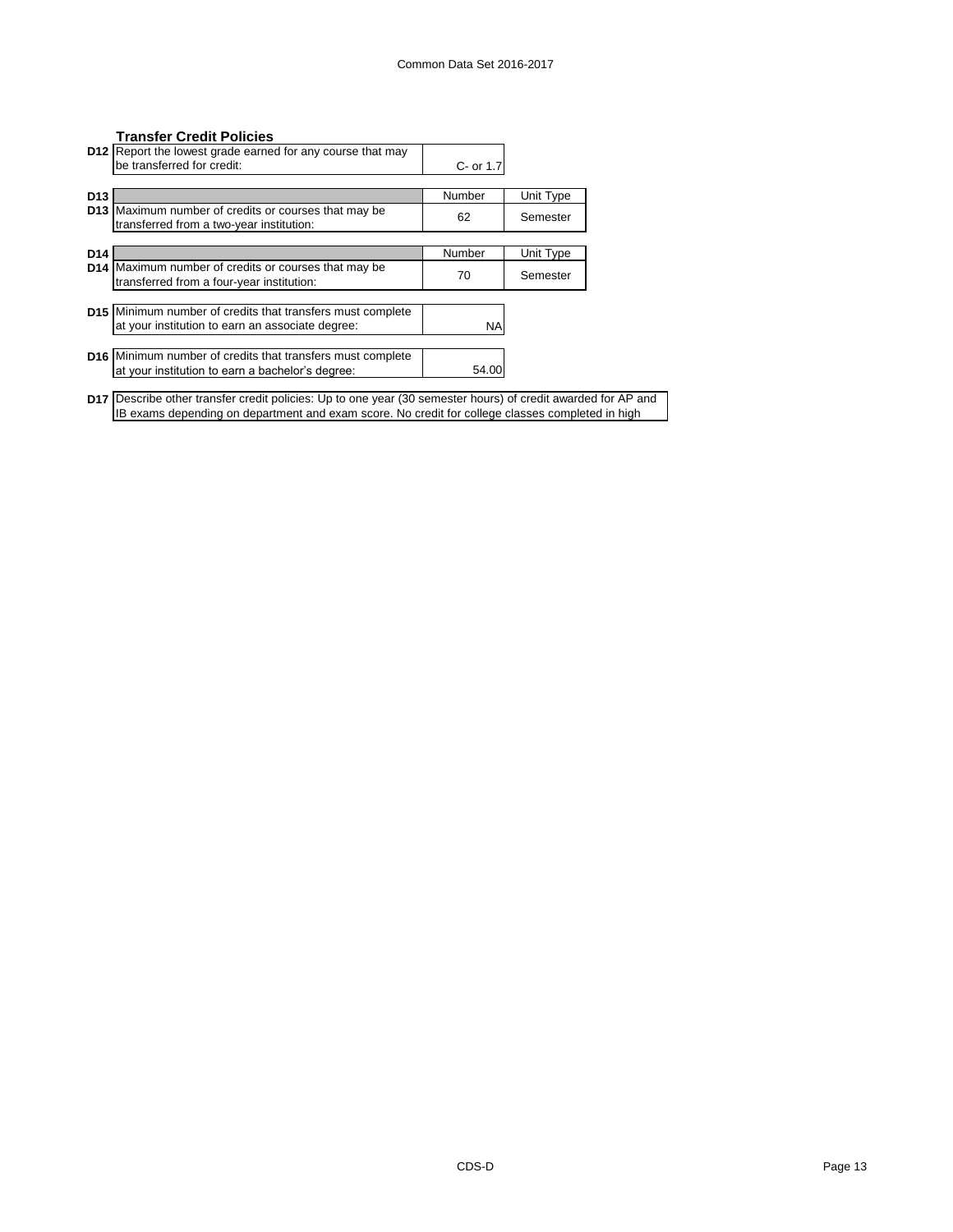# **E. ACADEMIC OFFERINGS AND POLICIES**

# **E1 Special study options:** Identify those programs available at your institution. Refer to the

| glossary for definitions.<br>E1 Accelerated program<br>E1 Cooperative education program<br>E1 Cross-registration<br>E1 Dual enrolment<br>E1 Dual enrolment<br>E1 English as a Second Language (ESL)<br>E1 Exchange student program (domestic |  |  |  |
|----------------------------------------------------------------------------------------------------------------------------------------------------------------------------------------------------------------------------------------------|--|--|--|
|                                                                                                                                                                                                                                              |  |  |  |
| Study abroad opportunities in over 20 countries; Whitman in China allows recent graduates to sp                                                                                                                                              |  |  |  |

### **E2 This question has been removed from the Common Data Set.**

# **E3 Areas in which all or most students are required to complete some course**

|                | work prior to graduation:                 |   |
|----------------|-------------------------------------------|---|
| E3             | Arts/fine arts                            | Χ |
| E <sub>3</sub> | Computer literacy                         |   |
| E <sub>3</sub> | English (including composition)           |   |
| E <sub>3</sub> | Foreign languages                         |   |
| E <sub>3</sub> | History                                   |   |
| E <sub>3</sub> | <b>Humanities</b>                         | Χ |
| E <sub>3</sub> | <b>Mathematics</b>                        |   |
| E <sub>3</sub> | Philosophy                                |   |
| E <sub>3</sub> | Sciences (biological or physical)         |   |
| E <sub>3</sub> | Social science                            | X |
| E <sub>3</sub> | Other (describe):                         | X |
|                | Quantitative Analysis, Cultural Pluralism |   |

### **Library Collections: The CDS Publishers will collect library data again when a new Academic Libraries Survey is in place.**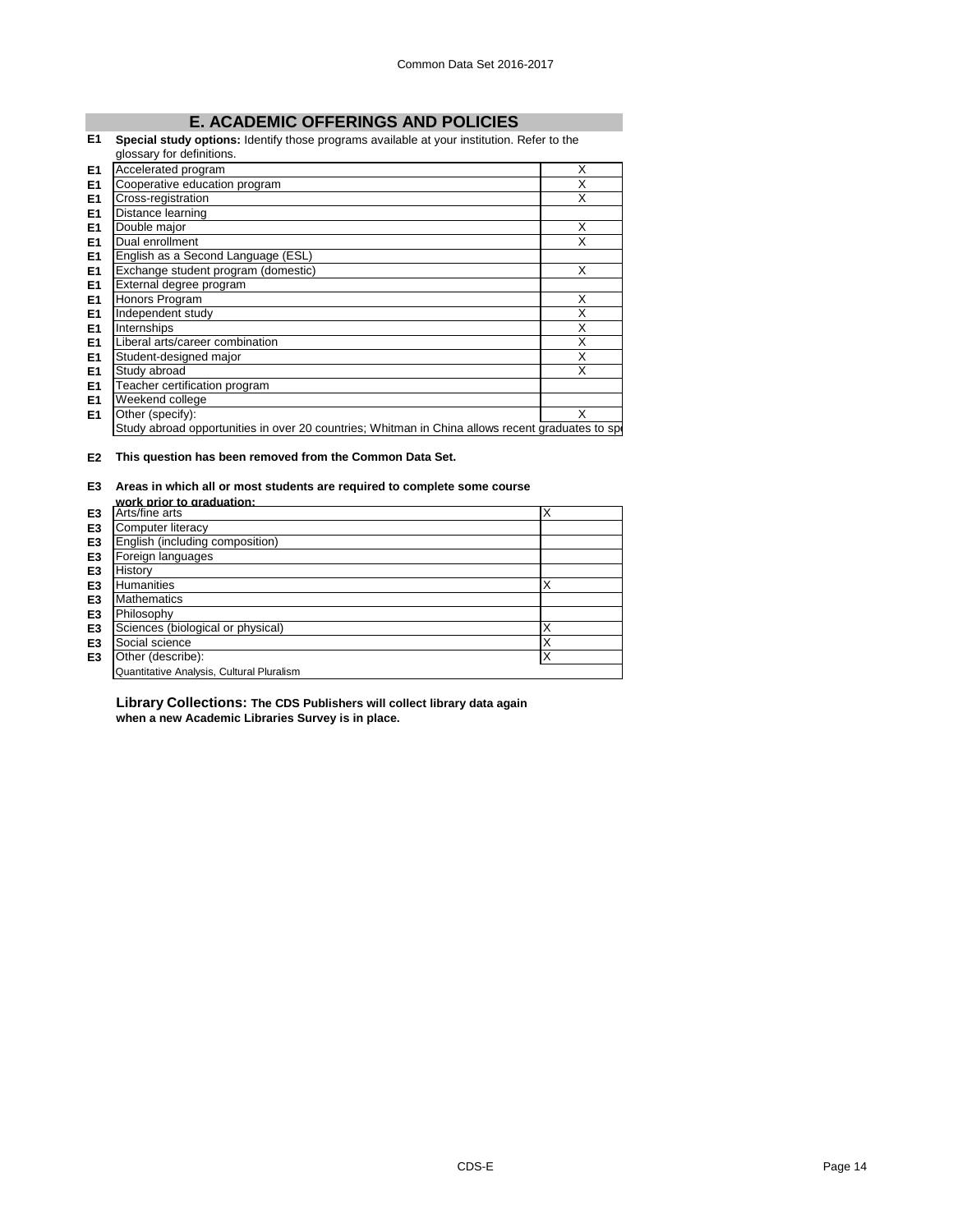# **F. STUDENT LIFE**

**F1** Percentages of first-time, first-year (freshman) degree-seeking students and degree-seeking undergraduates enrolled in Fall 2016 who fit the following categories:

| F <sub>1</sub> |                                                     | First-time, first-year |                |
|----------------|-----------------------------------------------------|------------------------|----------------|
|                |                                                     | (freshman)             | Undergraduates |
|                |                                                     | students               |                |
| F1             | Percent who are from out of state (exclude          |                        |                |
|                | international/nonresident aliens from the numerator |                        |                |
|                | and denominator)                                    | 71%                    | 65%            |
| F <sub>1</sub> | Percent of men who join fraternities                | 35%                    | 39%            |
| F <sub>1</sub> | Percent of women who join sororities                | 48%                    | 43%            |
| F <sub>1</sub> | Percent who live in college-owned, -operated, or -  |                        |                |
|                | affiliated housing                                  | 100%                   | 64%            |
| F <sub>1</sub> | Percent who live off campus or commute              | 0%                     | 36%            |
| F <sub>1</sub> | Percent of students age 25 and older                | 0%                     | 1%             |
| F <sub>1</sub> | Average age of full-time students                   | 18                     | 20             |
| F <sub>1</sub> | Average age of all students (full- and part-time)   | 18                     | 20             |

**F2 Activities offered** Identify those programs available at your institution.

| F <sub>2</sub> | <b>Campus Ministries</b>     | X                       |
|----------------|------------------------------|-------------------------|
| F <sub>2</sub> | Choral groups                | $\overline{\mathsf{x}}$ |
| F <sub>2</sub> | Concert band                 | X                       |
| F <sub>2</sub> | Dance                        | X                       |
| F <sub>2</sub> | Drama/theater                | $\overline{\mathsf{x}}$ |
| F <sub>2</sub> | <b>International Student</b> | X                       |
|                | Organization                 |                         |
| F <sub>2</sub> | Jazz band                    | Χ                       |
| F <sub>2</sub> | Literary magazine            | $\overline{\mathsf{x}}$ |
| F <sub>2</sub> | Marching band                |                         |
| F <sub>2</sub> | Model UN                     | X                       |
| F <sub>2</sub> | Music ensembles              | Χ                       |
| F <sub>2</sub> | Musical theater              | X                       |
| F <sub>2</sub> | Opera                        |                         |
| F <sub>2</sub> | Pep band                     |                         |
| F <sub>2</sub> | Radio station                | Χ                       |
| F <sub>2</sub> | Student government           | $\overline{\mathsf{x}}$ |
| F <sub>2</sub> | Student newspaper            | X                       |
| F <sub>2</sub> | Student-run film society     | Χ                       |
| F <sub>2</sub> | Symphony orchestra           | X                       |
| F <sub>2</sub> | <b>Television station</b>    |                         |
|                |                              |                         |

**F2** Yearbook X

**F3 ROTC** (program offered in cooperation with Reserve Officers' Training Corps)

| F <sub>3</sub> |                                      | On Campus | At Cooperating<br>Institution | Name of Cooperating<br>Institution |
|----------------|--------------------------------------|-----------|-------------------------------|------------------------------------|
|                | <b>F3</b> Army ROTC is offered:      |           |                               |                                    |
|                | <b>F3</b> Naval ROTC is offered:     |           |                               |                                    |
|                | <b>F3</b> Air Force ROTC is offered: |           |                               |                                    |

**F4 Housing:** Check all types of college-owned, -operated, or -affiliated housing available for undergraduates at your institution.

| F4 | Coed dorms                        | x |
|----|-----------------------------------|---|
| F4 | Men's dorms                       |   |
| F4 | Women's dorms                     | x |
| F4 | Apartments for married students   |   |
|    |                                   |   |
| F4 | Apartments for single students    |   |
| F4 | Special housing for disabled      |   |
|    | students                          |   |
| F4 | Special housing for international |   |
|    | students                          |   |
| F4 | Fraternity/sorority housing       | X |
| F4 | Cooperative housing               |   |
| F4 | Theme housing                     | x |
| F4 | Wellness housing                  |   |
| F4 | Other housing options (specify):  |   |
|    |                                   |   |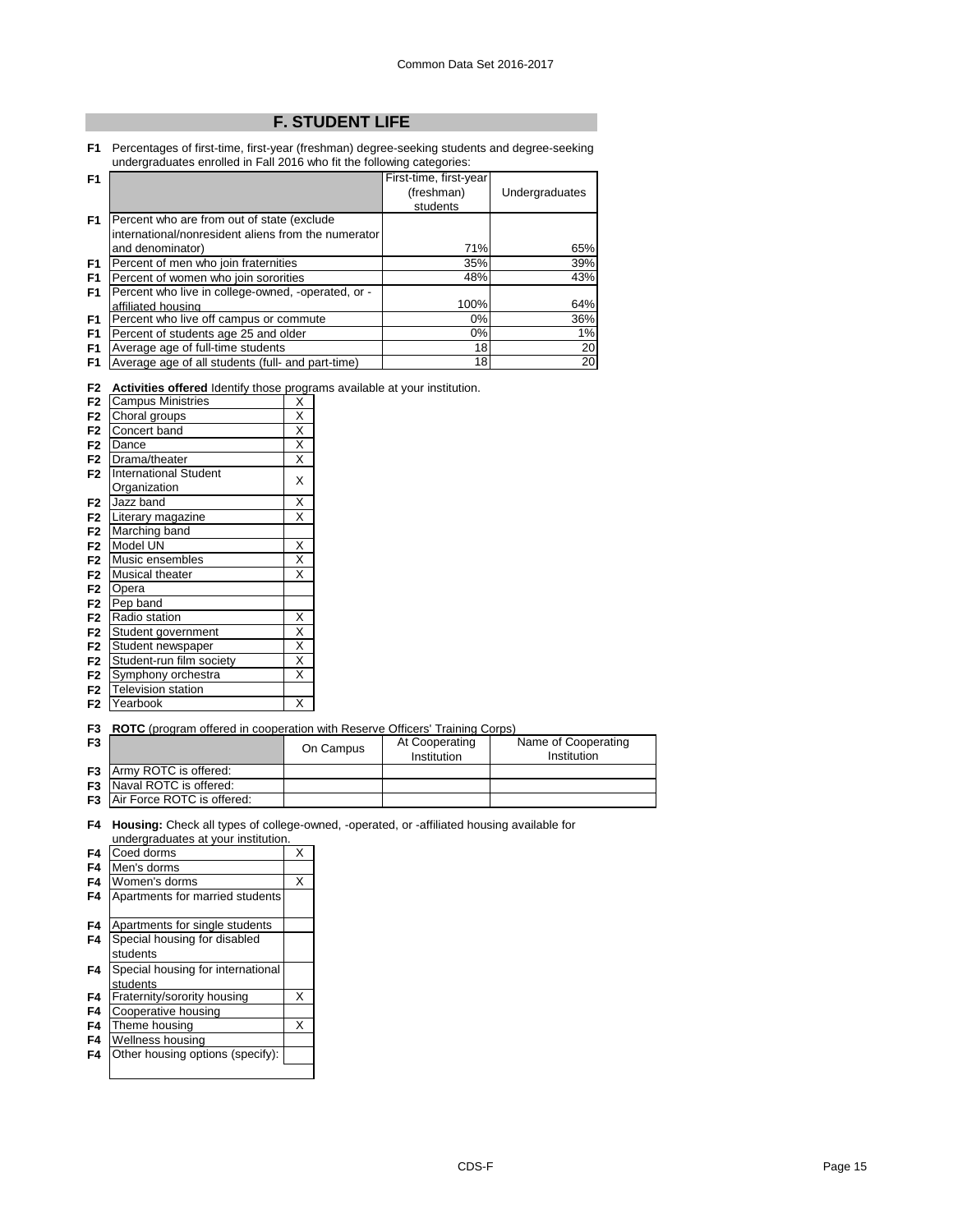# **G. ANNUAL EXPENSES**

**G0** Please provide the URL of your institution's net price calculator:

#### **Provide 2017-2018 academic year costs of attendance for the following categories that are applicable to your institution.**

X 1-Mar-16 Check here if your institution's 2017-2018 academic year costs of attendance are not available at this time and provide an approximate date (i.e., month/day) when your institution's final 2017-2018 academic year costs of attendance will be available:

**G1 Undergraduate full-time tuition, required fees, room and board List the typical tuition, required fees, and room and board for a full-time undergraduate student for the FULL 2017-2018 academic year (30 semester or 45 quarter hours for institutions that derive annual tuition by multiplying credit hour cost by number of credits). A full academic year refers to the period of time generally extending from September to June; usually equated to two semesters, two trimesters, three quarters, or the period covered by a four-one-four plan. Room and board is defined as double occupancy and 19 meals per week or the maximum meal plan. Required fees include only charges that all full-time students must pay that are not included in tuition (e.g., registration, health, or activity fees.) Do not include optional fees (e.g., parking, laboratory use).**

| G <sub>1</sub> |                                                            | First-Year | Undergraduates |         |
|----------------|------------------------------------------------------------|------------|----------------|---------|
| G1             | <b>PRIVATE INSTITUTIONS</b>                                |            |                |         |
|                | Tuition:                                                   |            |                |         |
| G1             | <b>PUBLIC INSTITUTIONS</b>                                 |            |                |         |
|                | Tuition:                                                   |            |                |         |
|                | In-district                                                |            |                |         |
| G1             | <b>PUBLIC INSTITUTIONS</b>                                 |            |                |         |
|                | In-state (out-of-district):                                |            |                |         |
| G <sub>1</sub> | <b>PUBLIC INSTITUTIONS</b>                                 |            |                |         |
|                | Out-of-state:                                              |            |                |         |
| G1             | NONRESIDENT ALIENS                                         |            |                |         |
|                | Tuition:                                                   |            |                |         |
|                |                                                            |            |                |         |
|                | <b>G1 REQUIRED FEES:</b>                                   |            |                |         |
|                |                                                            |            |                |         |
| G1             | <b>ROOM AND BOARD:</b>                                     |            |                |         |
|                | (on-campus)                                                |            |                |         |
| G1             | <b>ROOM ONLY:</b>                                          |            |                |         |
|                | (on-campus)                                                |            |                |         |
|                | <b>G1 BOARD ONLY:</b>                                      |            |                |         |
|                | (on-campus meal plan)                                      |            |                |         |
|                |                                                            |            |                |         |
|                | G1 Comprehensive tuition and room and board fee (if your   |            |                |         |
|                | college cannot provide separate tuition and room and       |            |                |         |
|                | board fees):                                               |            |                |         |
|                |                                                            |            |                |         |
| G1             | Other:                                                     |            |                |         |
|                |                                                            |            |                |         |
|                |                                                            |            |                |         |
| G <sub>2</sub> |                                                            |            | Minimum        | Maximum |
|                | G2 Number of credits per term a student can take for the   |            |                |         |
|                | stated full-time tuition                                   |            |                |         |
|                |                                                            |            |                |         |
| G <sub>3</sub> |                                                            |            | Yes            | No      |
|                | G3 Do tuition and fees vary by year of study (e.g.,        |            |                |         |
|                | sophomore, junior, senior)?                                |            |                |         |
|                |                                                            |            |                |         |
| G4             |                                                            |            | Yes            | No      |
| G4             | Do tuition and fees vary by undergraduate instructional    |            |                |         |
|                | program?                                                   |            |                |         |
| G4             |                                                            |            |                |         |
|                |                                                            |            | %              |         |
|                | G4 If yes, what percentage of full-time undergraduates pay |            |                |         |
|                | more than the tuition and fees reported in G1?             |            |                |         |
|                |                                                            |            |                |         |
|                |                                                            |            |                |         |

**G5** Provide the estimated expenses for a typical full-time undergraduate student: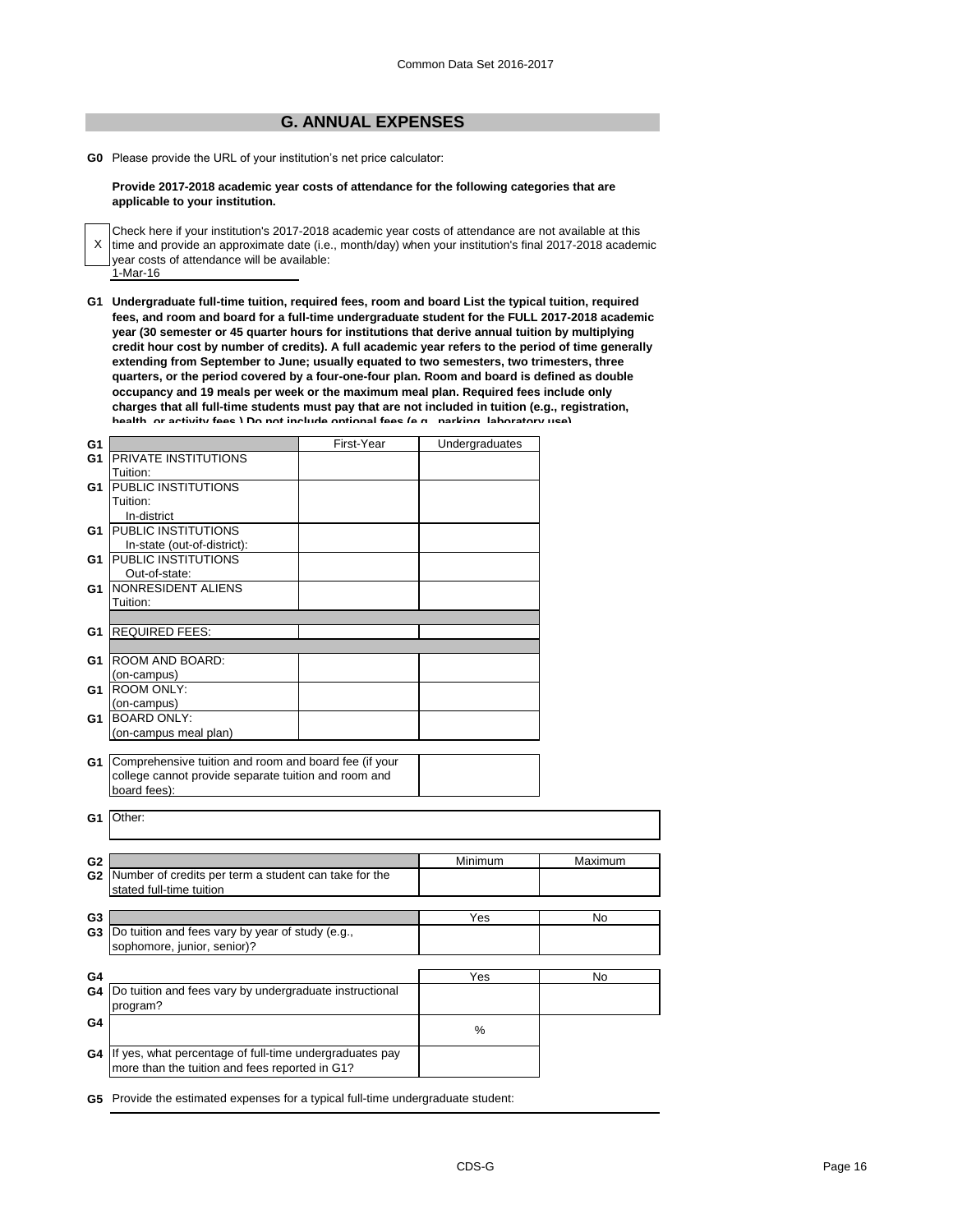| G5 |                                 | <b>Residents</b> | Commuters<br>(living at home) | Commuters<br>(not living at home) |
|----|---------------------------------|------------------|-------------------------------|-----------------------------------|
| G5 | Books and supplies              |                  |                               |                                   |
| G5 | Room only                       |                  |                               |                                   |
| G5 | Board only                      |                  |                               |                                   |
| G5 | Room and board total (if your   |                  |                               |                                   |
|    | college cannot provide separate |                  |                               |                                   |
|    | room and board figures for      |                  |                               |                                   |
|    | commuters not living at home):  |                  |                               |                                   |
| G5 | ransportation                   |                  |                               |                                   |
| G5 | Other expenses                  |                  |                               |                                   |

**G6** Undergraduate per-credit-hour charges (tuition only)

| G <sub>6</sub> | <b>PRIVATE INSTITUTIONS:</b>                              |  |
|----------------|-----------------------------------------------------------|--|
| G <sub>6</sub> | <b>PUBLIC INSTITUTIONS</b><br>In-district:                |  |
| G6             | <b>PUBLIC INSTITUTIONS</b><br>In-state (out-of-district): |  |
| G6             | <b>PUBLIC INSTITUTIONS</b><br>Out-of-state:               |  |
| G6             | <b>INONRESIDENT ALIENS:</b>                               |  |
|                |                                                           |  |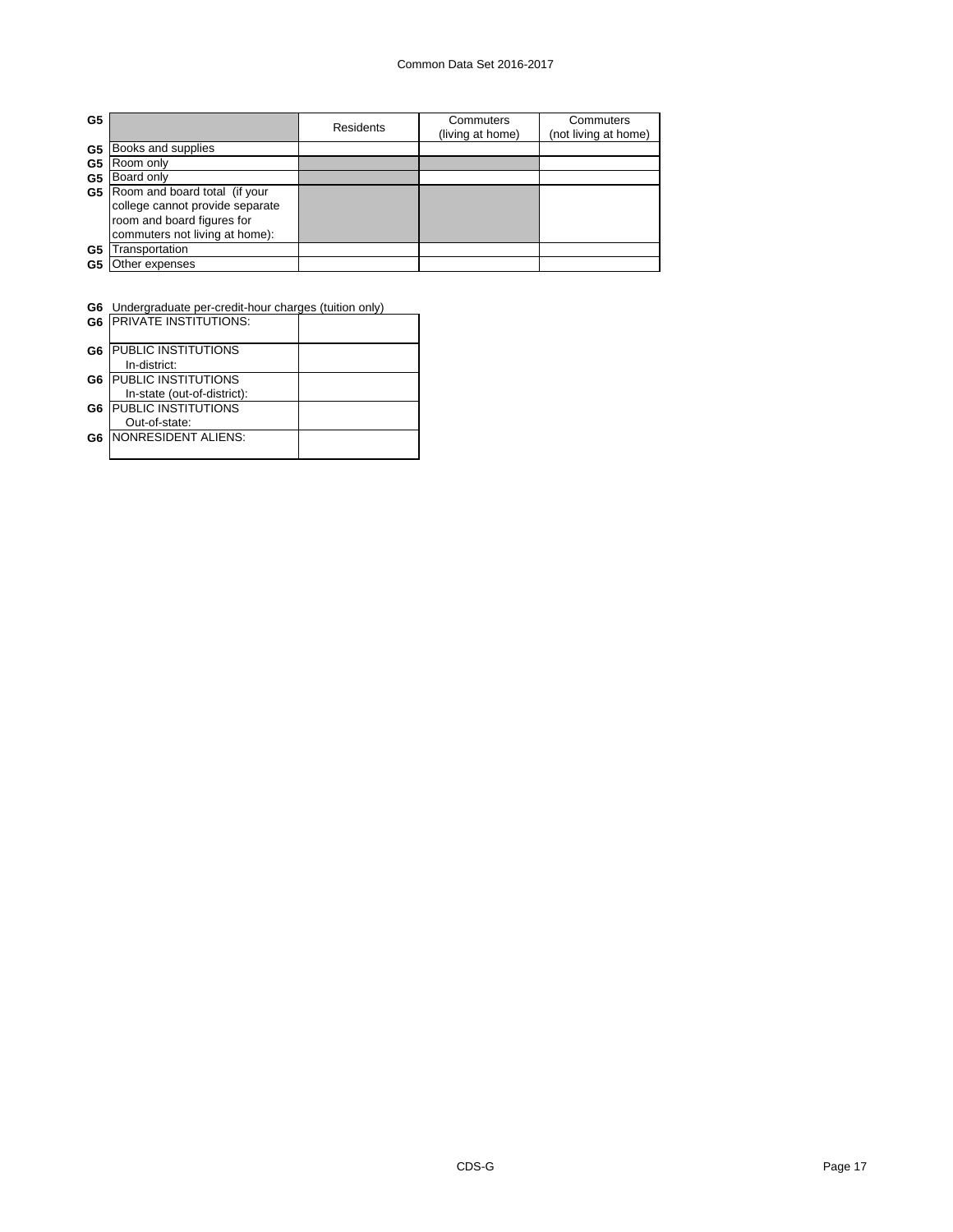# **H. FINANCIAL AID**

# **Aid Awarded to Enrolled Undergraduates**

Enter total dollar amounts awarded to enrolled full-time and less than full-time degree-seeking undergraduates (using the same cohort reported in CDS Question B1, "total degree-seeking" undergraduates) in the following categories. (Note: If the data being reported are final figures for the 2015- 2016 academic year (see the next item below), use the 2015-2016 academic year's CDS Question B1 cohort.) Include aid awarded to international students (i.e., those not qualifying for federal aid). Aid that is non-need-based but that was used to meet need should be reported in the need-based aid columns. (For a suggested order of precedence in assigning categories of aid to cover need, see the entry for "nonneed-based scholarship or grant aid" on the last page of the definitions section.)

| H <sub>1</sub> |                                                                                                                                      | 2016-2017<br>estimated | 2015-2016<br>final |
|----------------|--------------------------------------------------------------------------------------------------------------------------------------|------------------------|--------------------|
| H1             | Indicate the academic year for which data are reported for items H1,<br>H <sub>2</sub> . H <sub>2</sub> A, and H <sub>6</sub> below: |                        |                    |

|  | H3 Which needs-analysis methodology does your institution use in awarding institutional aid? |  |  |  |  |  |  |  |
|--|----------------------------------------------------------------------------------------------|--|--|--|--|--|--|--|
|--|----------------------------------------------------------------------------------------------|--|--|--|--|--|--|--|

**H3** Federal methodology (FM)

- **H3** Institutional methodology (IM)
- **H3** Both FM and IM  $\overline{X}$

| H1             |                                                                                                                                                                                   | Need-based \$<br>(Include non-need-<br>based aid used to | Non-need-<br>based \$<br>(Exclude non-need-<br>based aid used to |
|----------------|-----------------------------------------------------------------------------------------------------------------------------------------------------------------------------------|----------------------------------------------------------|------------------------------------------------------------------|
|                |                                                                                                                                                                                   | meet need.)                                              | meet need.)                                                      |
| H1             | <b>Scholarships/Grants</b>                                                                                                                                                        |                                                          |                                                                  |
| H <sub>1</sub> | Federal                                                                                                                                                                           | \$901,275                                                | \$0                                                              |
| H1             | State (i.e., all states, not only the state in which your institution is<br>located)                                                                                              | \$317,786                                                | \$0                                                              |
| H <sub>1</sub> | Institutional: Endowed scholarships, annual gifts and tuition funded<br>grants, awarded by the college, excluding athletic aid and tuition<br>waivers (which are reported below). | \$20,899,102                                             | \$4,596,542                                                      |
| H1             | Scholarships/grants from external sources (e.g., Kiwanis, National<br>Merit) not awarded by the college                                                                           | \$676,475                                                | \$186,142                                                        |
| H <sub>1</sub> | <b>Total Scholarships/Grants</b>                                                                                                                                                  | \$22,794,638                                             | \$4,782,684                                                      |
| <b>H1</b>      | Self-Help                                                                                                                                                                         |                                                          |                                                                  |
| H1             | Student loans from all sources (excluding parent loans)                                                                                                                           | \$2,555,344                                              | \$1,788,007                                                      |
| H <sub>1</sub> | Federal Work-Study                                                                                                                                                                | \$604,725                                                |                                                                  |
| H <sub>1</sub> | State and other (e.g., institutional) work-study/employment (Note:                                                                                                                |                                                          |                                                                  |
|                | Excludes Federal Work-Study captured above.)                                                                                                                                      | \$356,855                                                | \$0                                                              |
| <b>H1</b>      | <b>Total Self-Help</b>                                                                                                                                                            | \$3,516,924                                              | \$1,788,007                                                      |
| H1             | Other                                                                                                                                                                             |                                                          |                                                                  |
| H <sub>1</sub> | Parent Loans                                                                                                                                                                      | \$0                                                      | \$1,477,758                                                      |
| H1             | <b>Tuition Waivers</b>                                                                                                                                                            |                                                          |                                                                  |
|                | Reporting is optional. Report tuition waivers in this row if you choose                                                                                                           |                                                          |                                                                  |
|                | to report them. Do not report tuition waivers elsewhere.                                                                                                                          |                                                          |                                                                  |
| H1             | <b>Athletic Awards</b>                                                                                                                                                            | \$0                                                      | \$0                                                              |

**H2 Number of Enrolled Students Awarded Aid:** List the number of degree-seeking full-time and less-thanfull-time undergraduates who applied for and were awarded financial aid from any source. **Aid that is nonneed-based but that was used to meet need should be counted as need-based aid.** Numbers should reflect the cohort awarded the dollars reported in H1. Note: In the chart below, students may be counted in more than one row, and full-time freshmen should also be counted as full-time undergraduates.

| H <sub>2</sub> |                                                                                                         | <b>First-time</b><br><b>Full-time</b><br><b>Freshmen</b> | <b>Full-time</b><br>Undergraduate<br>(Incl. Fresh.) | <b>Less Than</b><br><b>Full-time</b><br>Undergraduate |
|----------------|---------------------------------------------------------------------------------------------------------|----------------------------------------------------------|-----------------------------------------------------|-------------------------------------------------------|
| H <sub>2</sub> | Number of degree-seeking undergraduate students<br>a)<br>(CDS Item B1 if reporting on Fall 2016 cohort) | 405                                                      | 1503                                                | 14                                                    |
| H <sub>2</sub> | Number of students in line a who applied for need-<br>based financial aid                               | 311                                                      | 1173                                                | 14                                                    |
| H <sub>2</sub> | Number of students in line <b>b</b> who were determined to<br>have financial need                       | 168                                                      | 668                                                 | 6                                                     |
| H <sub>2</sub> | Number of students in line c who were awarded any<br>d)<br>financial aid                                | 168                                                      | 668                                                 | 6                                                     |
| H <sub>2</sub> | Number of students in line d who were awarded any<br>e)<br>need-based scholarship or grant aid          | 168                                                      | 668                                                 | 6                                                     |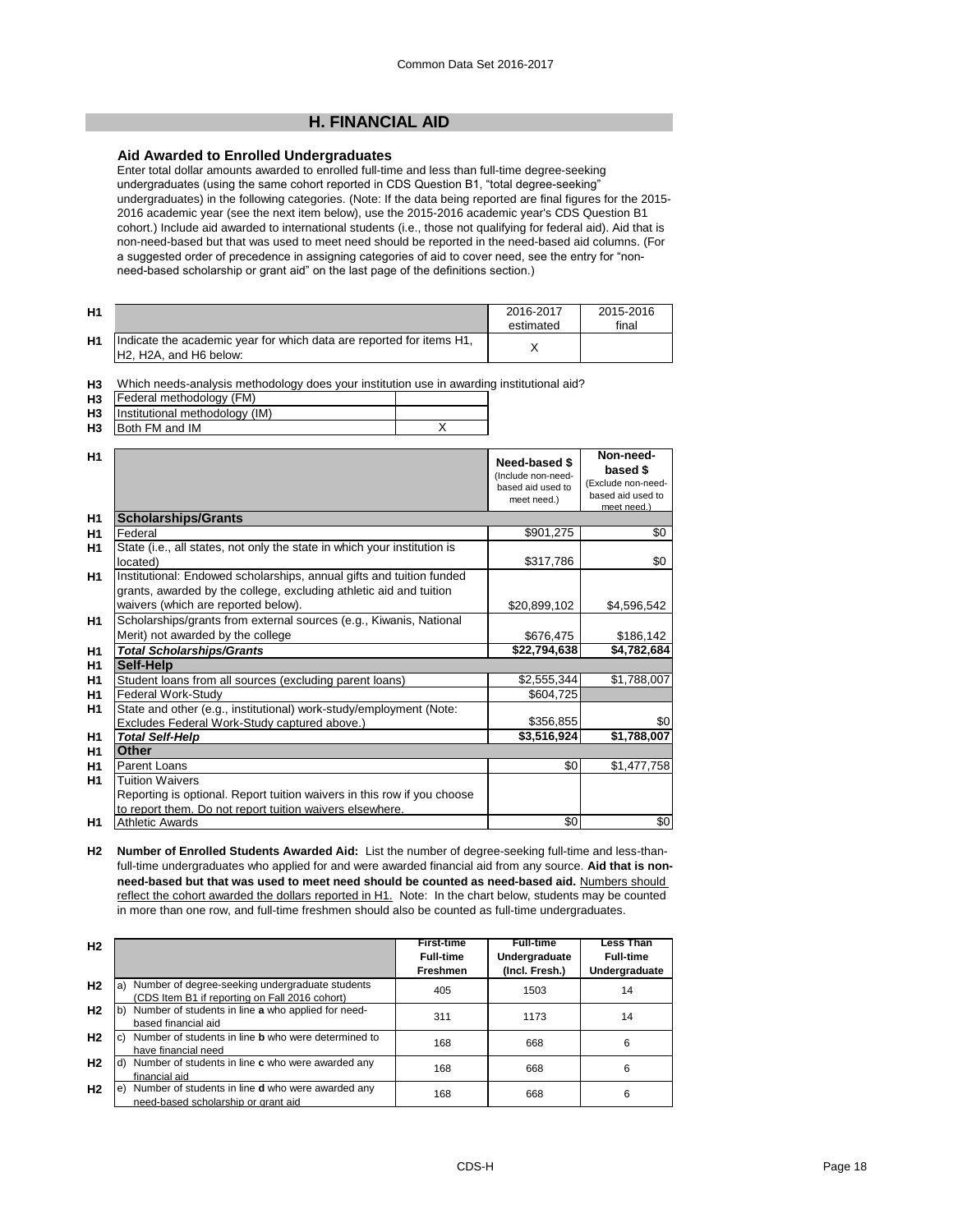| H <sub>2</sub> |      | Number of students in line <b>d</b> who were awarded any<br>need-based self-help aid                                                                                                                                                                                                         | 123          | 541          | 4             |
|----------------|------|----------------------------------------------------------------------------------------------------------------------------------------------------------------------------------------------------------------------------------------------------------------------------------------------|--------------|--------------|---------------|
| H <sub>2</sub> | l a) | Number of students in line d who were awarded any<br>non-need-based scholarship or grant aid                                                                                                                                                                                                 | 54           | 244          |               |
| H <sub>2</sub> | lh)  | Number of students in line <b>d</b> whose need was fully met<br>(exclude PLUS loans, unsubsidized loans, and private<br>alternative loans)                                                                                                                                                   | 34           | 201          |               |
| H2             |      | On average, the percentage of need that was met of<br>students who were awarded any need-based aid.<br>Exclude any aid that was awarded in excess of need as<br>well as any resources that were awarded to replace<br>EFC (PLUS loans, unsubsidized loans, and private<br>alternative loans) | 90.3%        | 92.6%        | 38.7%         |
| H <sub>2</sub> |      | The average financial aid package of those in line d.<br>Exclude any resources that were awarded to replace<br>EFC (PLUS loans, unsubsidized loans, and private<br>alternative loans)                                                                                                        | 36,324<br>\$ | 37,926<br>\$ | 15,653<br>\$. |
| H <sub>2</sub> | Ik)  | Average need-based scholarship and grant award of<br>those in line e                                                                                                                                                                                                                         | 32,417<br>\$ | \$<br>32,952 | \$<br>14,650  |
| H <sub>2</sub> |      | Average need-based self-help award (excluding PLUS<br>loans, unsubsidized loans, and private alternative loans)<br>of those in line f                                                                                                                                                        | \$3,907      | \$4,974      | 1,003<br>S    |
| H <sub>2</sub> |      | m) Average need-based loan (excluding PLUS loans,<br>unsubsidized loans, and private alternative loans) of<br>those in line f who were awarded a need-based loan                                                                                                                             | 2,443<br>\$. | 3,658<br>S.  | \$<br>628     |

**H2A Number of Enrolled Students Awarded Non-need-based Scholarships and Grants**: List the number of degree-seeking full-time and less-than-full-time undergraduates who had no financial need and who were awarded institutional non-need-based scholarship or grant aid. Numbers should reflect the cohort awarded the dollars reported in H1. Note: In the chart below, students may be counted in more than one row, and full-time freshmen should also be counted as full-time undergraduates.

| H2A               |                                                                                                                                                                                                                  | <b>First-time</b><br><b>Full-time</b><br><b>Freshmen</b> | <b>Full-time</b><br>Undergrad<br>(Incl. Fresh.) | <b>Less Than</b><br><b>Full-time</b><br>Undergrad |
|-------------------|------------------------------------------------------------------------------------------------------------------------------------------------------------------------------------------------------------------|----------------------------------------------------------|-------------------------------------------------|---------------------------------------------------|
| $H2A$ In)         | Number of students in line a who had no financial need<br>and who were awarded institutional non-need-based<br>scholarship or grant aid (exclude those who were<br>awarded athletic awards and tuition benefits) | 119                                                      | 441                                             |                                                   |
| $H2A$ (o)         | Average dollar amount of institutional non-need-based<br>scholarship and grant aid awarded to students in line n                                                                                                 | 11.561<br>\$                                             | \$10.314                                        | \$6,893                                           |
| $H2A$ $ p\rangle$ | Number of students in line a who were awarded an<br>institutional non-need-based athletic scholarship or<br>arant                                                                                                | <sup>0</sup>                                             | $\Omega$                                        | $\Omega$                                          |
| H2A  q            | Average dollar amount of institutional non-need-based<br>athletic scholarships and grants awarded to students in<br>line <b>p</b>                                                                                | \$0                                                      | \$0                                             | \$0                                               |

**H3** Incorporated into H1 above.

**Note:** These are the graduates and loan types to include and exclude in order to fill out CDS H4 and H5.

Include: \* 2016 undergraduate class: all

students who started at your institution as first-

time students and received a bachelor's degree

between July 1, 2015 and June 30, 2016.

\* only loans made to students who borrowed

- while enrolled at your institution.
- \* co-signed loans.

Exclude: \* students who transferred in.

- \* money borrowed at other institutions.
- \* parent loans

```
 * students who did not graduate or who graduated with another degree or certificate (but no bachelor's degree)
```
**H4** Provide the number of students in the 2016 undergraduate class who started at your institution as first-time students and received a bachelor's degree between July 1, 2015 and June 30, 2016. Exclude students who transferred into your institution

**H5** Number and percent of students in class (defined in H4 above) borrowing from federal, non-federal, and any loan sources, and the average (or mean) amount borrowed. NOTE: The "Average per-undergraduate-borrower cumulative principal borrowed," is designed to provide better information about student borrowing from federal and nonfederal (institutional, state, commercial) sources. The numbers, percentages, and averages for each row should be based only on the loan source specified for the particular row. For example, the federal loans average (row b) should only be the cumulative average of federal loans and the private loans average (row e) should only be the cumulative average of private loans.

**350**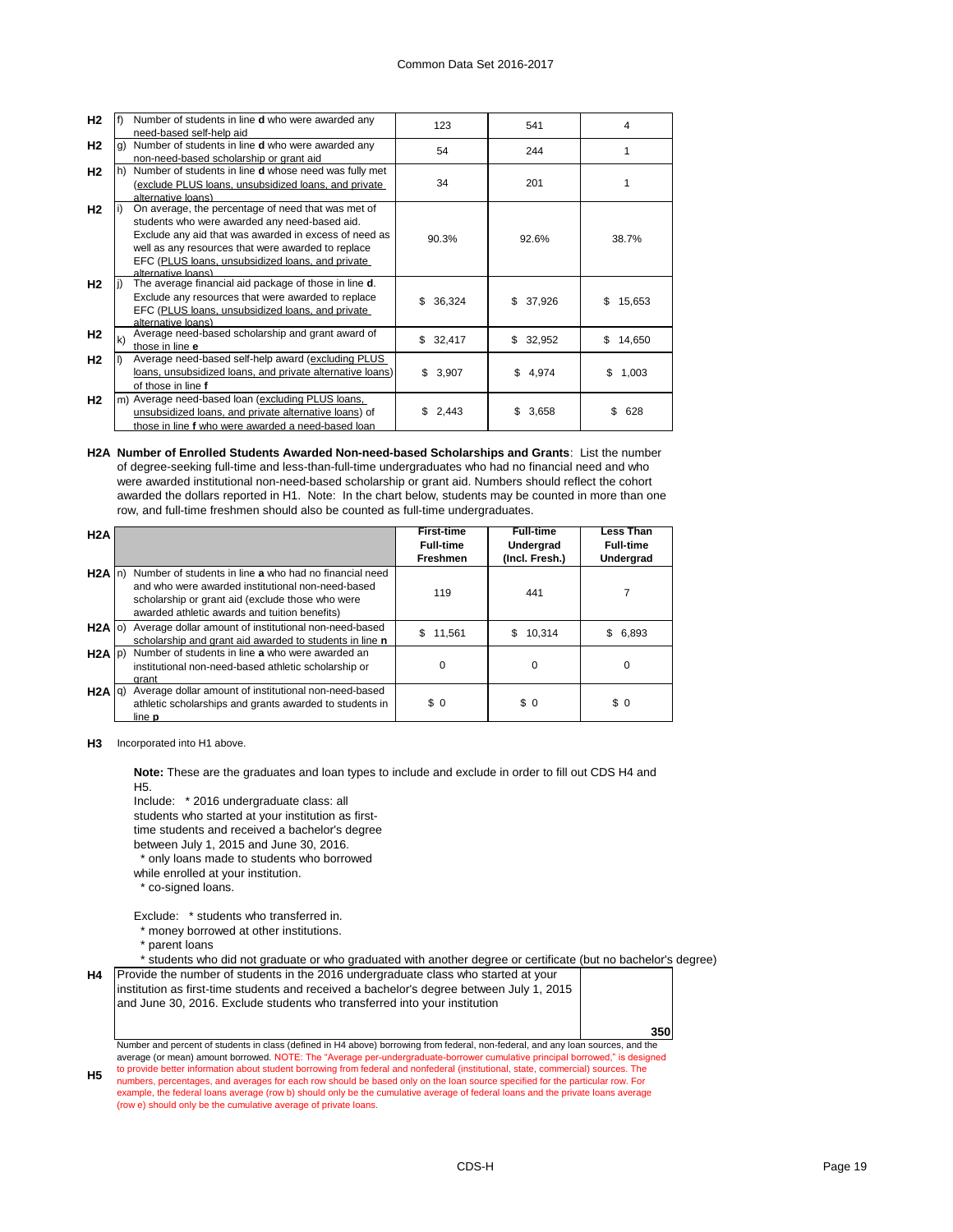|  | ۰, |
|--|----|
|  | ٦  |
|  | ۰, |

| <b>Source/Type of Loan</b>                                                                                                                                                                                                                                | Number in the<br>class (defined in<br>H <sub>4</sub> above) who<br>borrowed from<br>specified in the<br>first column | Percent of the<br>class (defined<br>above) who<br>borrowed from<br>the types of<br>the types of loans loans specified in<br>the first column<br>$(nearest 1\%)$ | Average per-<br>undergraduate-<br>borrower<br>cumulative<br>principal<br>borrowed from<br>the types of loans<br>specified in the<br>first column<br>(nearest \$1) |
|-----------------------------------------------------------------------------------------------------------------------------------------------------------------------------------------------------------------------------------------------------------|----------------------------------------------------------------------------------------------------------------------|-----------------------------------------------------------------------------------------------------------------------------------------------------------------|-------------------------------------------------------------------------------------------------------------------------------------------------------------------|
| a) Any loan program: Federal Perkins, Federal Stafford<br>Subsidized and Unsubsidized, institutional, state,<br>private loans that your institution is aware of, etc.<br>Include both Federal Direct Student Loans and Federal<br>Family Education Loans. | 134                                                                                                                  | 38.29%                                                                                                                                                          | \$18,089                                                                                                                                                          |
| b) Federal loan programs: Federal Perkins, Federal<br>Stafford Subsidized and Unsubsidized, Include both<br>Federal Direct Student Loans and Federal Family<br><b>Education Loans.</b>                                                                    | 134                                                                                                                  | 38.29%                                                                                                                                                          | \$16,932                                                                                                                                                          |
| c) Institutional loan programs.                                                                                                                                                                                                                           | 0                                                                                                                    | $0.00\%$                                                                                                                                                        | \$0                                                                                                                                                               |
| d) State loan programs.                                                                                                                                                                                                                                   | 0                                                                                                                    | 0.00%                                                                                                                                                           | \$0                                                                                                                                                               |
| e) Private student loans made by a bank or<br>lender.                                                                                                                                                                                                     | 6                                                                                                                    | 1.71%                                                                                                                                                           | \$25,850                                                                                                                                                          |

**Aid to Undergraduate Degree-seeking Nonresident Aliens** (Note: Report numbers and dollar amounts for the same academic year checked in item H1.)

**H6** Indicate your institution's policy regarding institutional scholarship and grant aid for undergraduate degreeseeking nonresident aliens:

| <b>H6</b>      | Institutional need-based scholarship or grant aid is available     |  |
|----------------|--------------------------------------------------------------------|--|
| H6             | Institutional non-need-based scholarship or grant aid is available |  |
| H <sub>6</sub> | Institutional scholarship or grant aid is not available            |  |
|                |                                                                    |  |

| H <sub>6</sub> | If institutional financial aid is available for undergraduate degree-seeking nonresident<br>aliens, provide the number of undergraduate degree-seeking nonresident aliens who |             |
|----------------|-------------------------------------------------------------------------------------------------------------------------------------------------------------------------------|-------------|
|                | were awarded need-based or non-need-based aid:                                                                                                                                | 48          |
|                |                                                                                                                                                                               |             |
| H <sub>6</sub> | Average dollar amount of institutional financial aid awarded to undergraduate degree-                                                                                         |             |
|                | seeking nonresident aliens:                                                                                                                                                   | \$40,916    |
|                |                                                                                                                                                                               |             |
| H <sub>6</sub> | Total dollar amount of institutional financial aid awarded to undergraduate degree-                                                                                           |             |
|                | seeking nonresident aliens:                                                                                                                                                   | \$1,963,990 |

**H7** Check off all financial aid forms nonresident alien first-year financial aid applicants must submit:

| <b>H7</b> | Ilnstitution's own financial aid form              |  |
|-----------|----------------------------------------------------|--|
| <b>H7</b> | <b>ICSS/Financial Aid PROFILE</b>                  |  |
| <b>H7</b> | International Student's Financial Aid Application  |  |
| <b>H7</b> | IInternational Student's Certification of Finances |  |
| <b>H7</b> | Other (specify):                                   |  |
|           |                                                    |  |

### **Process for First-Year/Freshman Students**

**H8** Check off all financial aid forms domestic first-year (freshman) financial aid applicants must submit:

| $\cdots$<br>.          | -- ·                                        |  |
|------------------------|---------------------------------------------|--|
| $\overline{110}$<br>по | form<br>$ -$<br>aid<br>N<br>tinani.<br>сія. |  |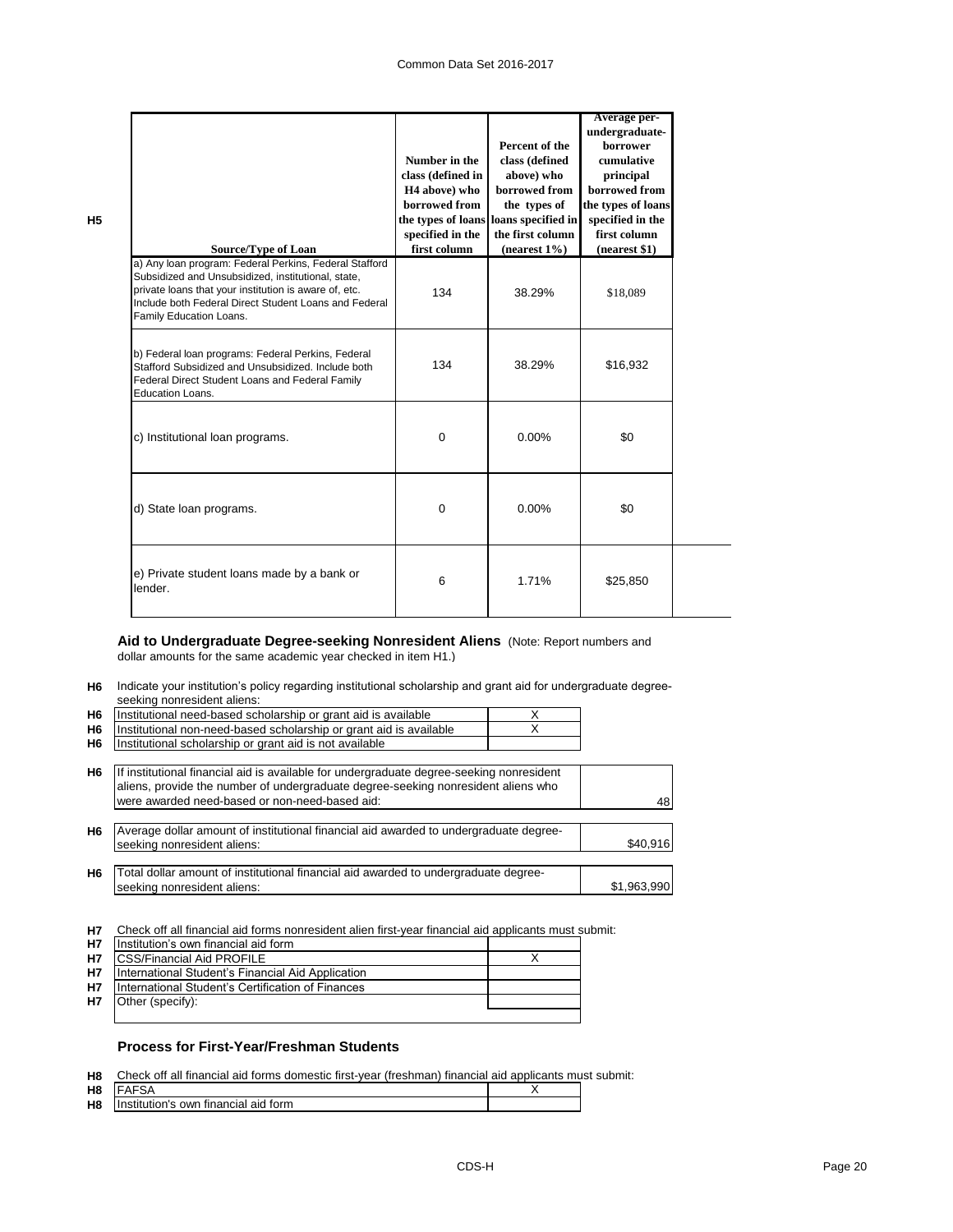| H <sub>8</sub> | ICSS/Financial Aid PROFILE      |  |
|----------------|---------------------------------|--|
| H <sub>8</sub> | State aid form                  |  |
| H <sub>8</sub> | Noncustodial PROFILE            |  |
| H <sub>8</sub> | Business/Farm Supplement        |  |
| H <sub>8</sub> | Other (specify):                |  |
|                | Tax returns from previous vear. |  |

#### **H9** Indicate filing dates for first-year (freshman) students:

| Priority date for filing required financial aid forms:             | 11/15 |
|--------------------------------------------------------------------|-------|
| Deadline for filing required financial aid forms:                  | 2/1   |
| No deadline for filing required forms (applications processed on a |       |
| rolling basis):                                                    |       |
|                                                                    |       |

### **H10** Indicate notification dates for first-year (freshman) students (answer a or b):

|      | $H10$ a) Students notified on or about (date): |  |
|------|------------------------------------------------|--|
| ---- |                                                |  |

| H <sub>10</sub> |                                              | Yes | Nα |
|-----------------|----------------------------------------------|-----|----|
|                 | H10 b) Students notified on a rolling basis: |     |    |
| H <sub>10</sub> | If yes, starting date:                       |     |    |

**H11** Indicate reply dates:

| <b>H11</b> Students must reply by (date):      |  |
|------------------------------------------------|--|
| <b>H11</b> or within<br>weeks of notification. |  |

# **Types of Aid Available**

Please check off all types of aid available to undergraduates at your institution:

**H12** Loans

| <b>H12 FEDERAL DIRECT STUDENT LOAN PROGRAM (DIRECT LOAN)</b> |  |
|--------------------------------------------------------------|--|
| <b>H12</b> Direct Subsidized Stafford Loans                  |  |
| <b>H12</b> I Direct Unsubsidized Stafford Loans              |  |
| <b>H12</b> Direct PLUS Loans                                 |  |
|                                                              |  |
| <b>H12</b> Federal Perkins Loans                             |  |
| <b>H12</b> Federal Nursing Loans                             |  |
| <b>H12</b> State Loans                                       |  |
|                                                              |  |

| <b>H12</b> State Loans                                            |  |
|-------------------------------------------------------------------|--|
| H <sub>12</sub> College/university loans from institutional funds |  |
| H <sub>12</sub> Other (specify):                                  |  |
|                                                                   |  |

|  | H13 Scholarships and Grants |  |  |
|--|-----------------------------|--|--|
|--|-----------------------------|--|--|

|                 | H <sub>13</sub> NEED-BASED:                                              |   |
|-----------------|--------------------------------------------------------------------------|---|
| H <sub>13</sub> | <b>Federal Pell</b>                                                      |   |
| H <sub>13</sub> | <b>ISEOG</b>                                                             | х |
|                 | H <sub>13</sub> State scholarships/grants                                | X |
|                 | <b>H13</b> Private scholarships                                          | X |
|                 | H13 College/university scholarship or grant aid from institutional funds |   |
|                 | <b>H13</b> United Negro College Fund                                     |   |
|                 | H13 Federal Nursing Scholarship                                          |   |
|                 | H <sub>13</sub> Other (specify):                                         |   |
|                 |                                                                          |   |

**H14** Check off criteria used in awarding institutional aid. Check all that apply.

| H <sub>14</sub> |                          | Non-Need Based | Need-Based |
|-----------------|--------------------------|----------------|------------|
| H <sub>14</sub> | Academics                | Х              | Х          |
| H <sub>14</sub> | Alumni affiliation       |                |            |
| H <sub>14</sub> | Art                      | Χ              | Χ          |
| H <sub>14</sub> | <b>Athletics</b>         |                |            |
| H <sub>14</sub> | Job skills               |                |            |
| H <sub>14</sub> | <b>ROTC</b>              |                |            |
| H <sub>14</sub> | Leadership               |                |            |
| H <sub>14</sub> | <b>Minority status</b>   | Χ              | Χ          |
| H <sub>14</sub> | Music/drama              | Χ              | Χ          |
| H <sub>14</sub> | Religious affiliation    |                |            |
| H <sub>14</sub> | State/district residency |                |            |

**H15** If your institution has recently implemented any major financial aid policy, program, or initiative to make your institution more affordable to incoming students such as replacing loans with grants, or waiving costs for families below a certain income level please provide details below: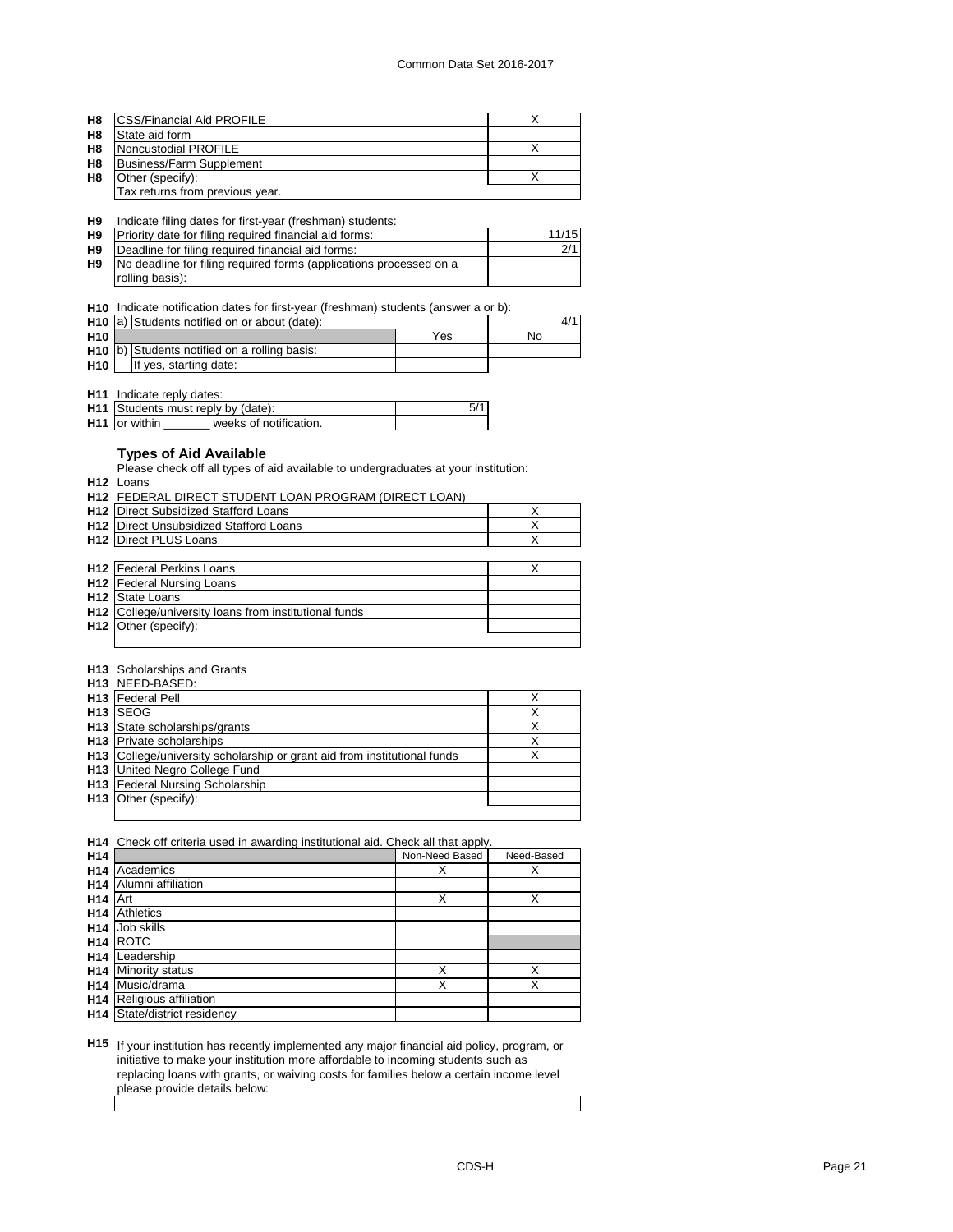Common Data Set 2016-2017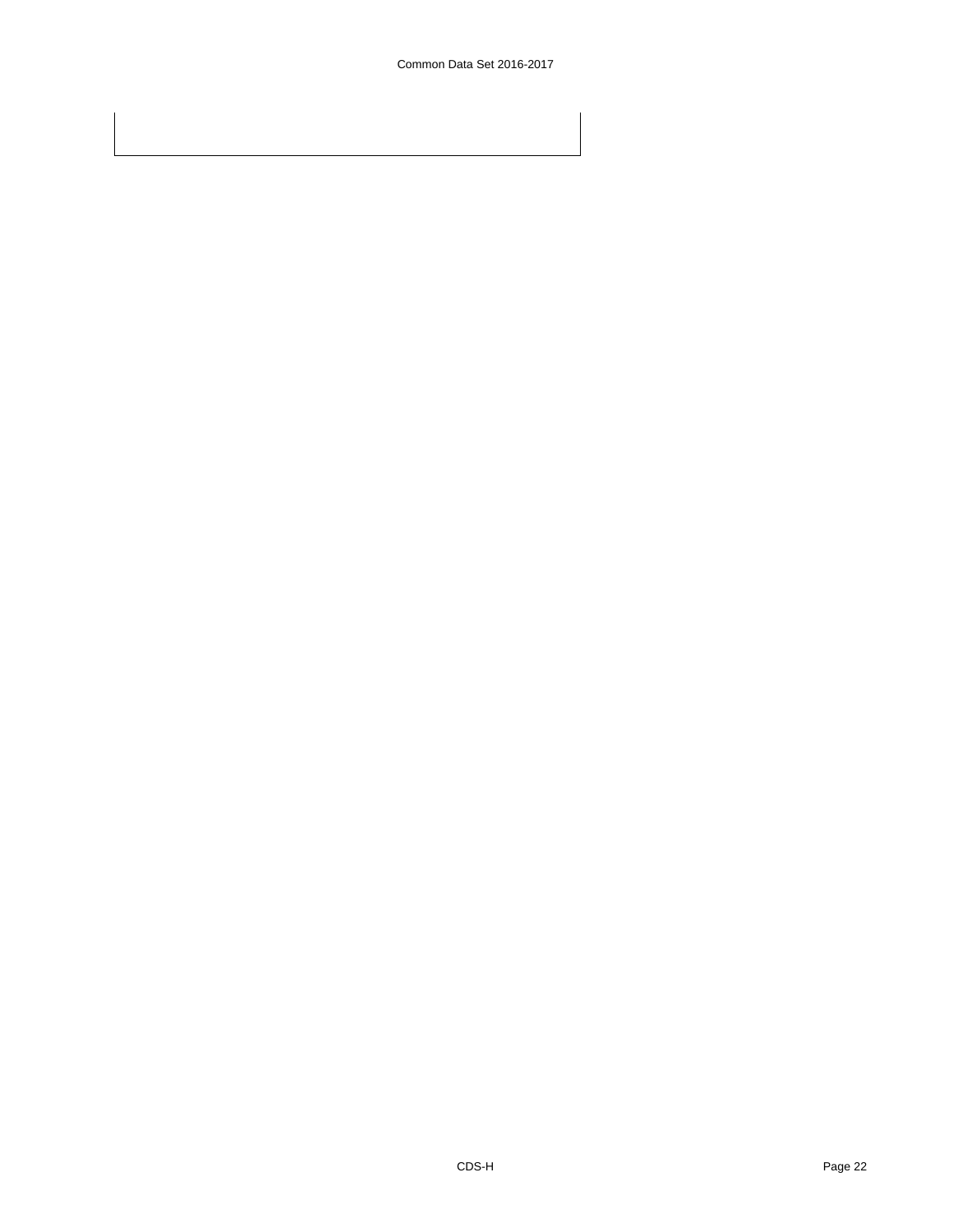# **I. INSTRUCTIONAL FACULTY AND CLASS SIZE**

**Please report the number of instructional faculty members in each category for Fall 2016. Include faculty who are on your institution's payroll on the census date your institution uses for IPEDS/AAUP.**

#### **I1**

The following definition of full-time instructional faculty is used by the American Association of University Professors (AAUP) in its annual Faculty Compensation Survey (the part time definitions are not used by AAUP). Instructional Faculty is defined as those members of the instructional-research staff whose major regular assignment is instruction, including those with released time for research. Use the chart below to determine inclusions and exclusions:

|                                                                                                                                                                                                                                          | Full-time | Part-time                                                                       |
|------------------------------------------------------------------------------------------------------------------------------------------------------------------------------------------------------------------------------------------|-----------|---------------------------------------------------------------------------------|
| (a) instructional faculty in preclinical and clinical medicine, faculty who are not paid (e.g.,<br>those who donate their services or are in the military), or research-only faculty, post-<br>doctoral fellows, or pre-doctoral fellows | Exclude   | Include only if<br>they teach one<br>or more non-<br>clinical credit<br>courses |
| (b) administrative officers with titles such as dean of students, librarian, registrar, coach,<br>and the like, even though they may devote part of their time to classroom instruction and<br>may have faculty status                   | Exclude   | Include if they<br>teach one or<br>more non-<br>clinical credit<br>courses      |
| (c) other administrators/staff who teach one or more non-clinical credit courses even<br>though they do not have faculty status                                                                                                          | Exclude   | Include                                                                         |
| (d) undergraduate or graduate students who assist in the instruction of courses, but have Exclude<br>titles such as teaching assistant, teaching fellow, and the like                                                                    |           | Exclude                                                                         |
| (e) faculty on sabbatical or leave with pay                                                                                                                                                                                              | Include   | Exclude                                                                         |
| (f) faculty on leave without pay                                                                                                                                                                                                         | Exclude   | Exclude                                                                         |
| (g) replacement faculty for faculty on sabbatical leave or leave with pay                                                                                                                                                                | Exclude   | Include                                                                         |

*Full-time instructional faculty:* faculty employed on a full-time basis for instruction (including those with released time for research)

*Part-time instructional faculty:* Adjuncts and other instructors being paid solely for part-time classroom instruction. Also includes full-time faculty teaching less than two semesters, three quarters, two trimesters, or two four-month sessions. Employees who are not considered full-time instructional faculty but who teach one or more non-clinical credit courses may be counted as part-time faculty.

*Minority faculty: includes faculty who designate themselves as Black, non-Hispanic; American Indian or Alaska Native; Asian, Native Hawaiian or other Pacific Islander, or Hispanic.* 

*Doctorate: includes such degrees as Doctor of Philosophy, Doctor of Education, Doctor of Juridical Science, and Doctor of Public Health in any field such as arts, sciences, education, engineering, business, and public administration. Also includes terminal degrees formerly designated as "first professional," including dentistry (DDS or DMD), medicine (MD), optometry (OD), osteopathic medicine (DO), pharmacy (DPharm or BPharm), podiatric medicine (DPM), veterinary medicine (DVM), chiropractic (DC or DCM), or law (JD).*

*Terminal degree:* the highest degree in a field: example, M. Arch (architecture) and MFA (master of fine arts).

| $\mathbf{I}$ |    |                                                                    | Full-Time | Part-Time | Total |
|--------------|----|--------------------------------------------------------------------|-----------|-----------|-------|
| 11           | a) | Total number of instructional faculty                              | 140       | 65        | 205   |
| $\mathsf{I}$ | b  | Total number who are members of minority groups                    | 13        | 5         | 18    |
| $\mathsf{I}$ | c  | Total number who are women                                         | 70        | 28        | 98    |
| $\mathsf{I}$ | ď  | Total number who are men                                           | 70        | 37        | 107   |
| $\mathsf{I}$ | e  | Total number who are nonresident aliens (international)            | 10        | 3         | 13    |
|              |    | Total number with doctorate, or other terminal degree              |           |           |       |
| $\mathbf{I}$ |    |                                                                    | 130       | 37        | 167   |
|              | g) | Total number whose highest degree is a master's but not a terminal |           |           |       |
| $\mathbf{I}$ |    | master's                                                           |           | 10        | 18    |
| $\mathbf{I}$ |    | Total number whose highest degree is a bachelor's                  |           | 12        | 14    |
|              |    | Total number whose highest degree is unknown or other (Note:       |           |           |       |
| $\mathbf{I}$ |    | Items f, g, h, and i must sum up to item a.)                       |           | 6         | 6     |
|              |    | Total number in stand-alone graduate/ professional programs in     |           |           |       |
| 11           |    | which faculty teach virtually only graduate-level students         |           | $\Omega$  |       |

#### **I2 Student to Faculty Ratio**

Report the Fall 2016 ratio of full-time equivalent students (full-time plus 1/3 part time) to full-time equivalent instructional faculty (full time plus 1/3 part time). In the ratio calculations, exclude both faculty and students in stand-alone graduate or professional programs such as medicine, law, veterinary, dentistry, social work, business, or public health in which faculty teach virtually only graduate-level students. Do not count undergraduate or graduate student teaching assistants as faculty.

| <b>12</b> Fall 2016 Student to Faculty ratio | 8.4 to | (based on | 1465.1 students |
|----------------------------------------------|--------|-----------|-----------------|
|                                              |        | and       | 174.2 faculty). |

#### **I3 Undergraduate Class Size**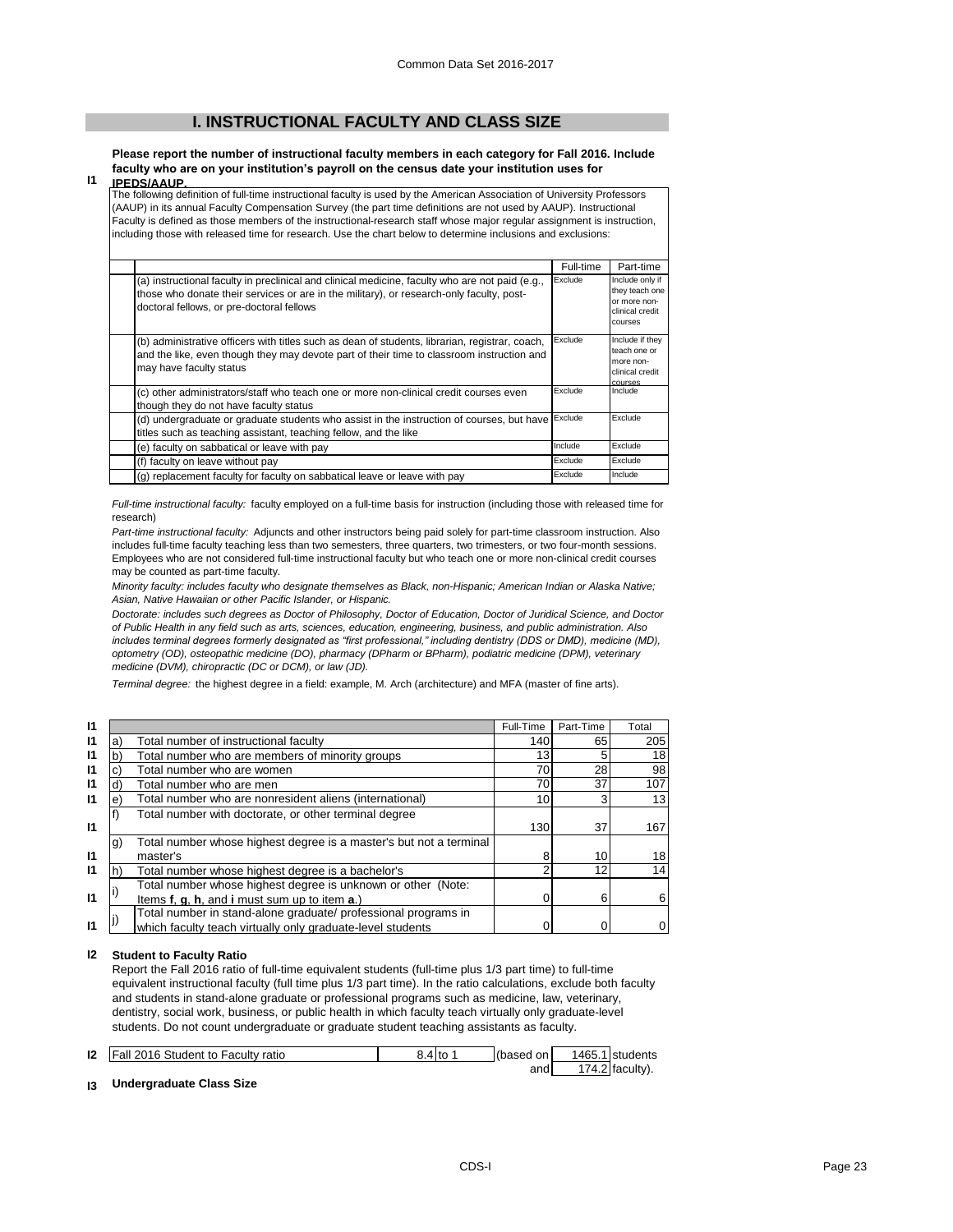In the table below, please use the following definitions to report information about the size of classes and class sections offered in the Fall 2016 term.

*Class Sections:* A class section is an organized course offered for credit, identified by discipline and number, meeting at a stated time or times in a classroom or similar setting, and not a subsection such as a laboratory or discussion session. Undergraduate class sections are defined as any sections in which at least one degree-seeking undergraduate student is enrolled for credit. Exclude distance learning classes and noncredit classes and individual instruction such as dissertation or thesis research, music instruction, or one-to-one readings. Exclude students in independent study, co-operative programs, internships, foreign language taped tutor sessions, practicums, and all students in one-on-one classes. Each class section should be counted only once and should not be duplicated because of course catalog cross-

listings. *Class Subsections:* A class subsection includes any subsection of a course, such as laboratory, recitation, and discussion subsections that are supplementary in nature and are scheduled to meet separately from the lecture portion of the course. Undergraduate subsections are defined as any subsections of courses in which degree-seeking undergraduate students enrolled for credit. As above, exclude noncredit classes and individual instruction such as dissertation or thesis research, music instruction, or one-to-one readings. Each class subsection should be counted only once and should not be duplicated because of cross-listings.

Using the above definitions, please report for each of the following class-size intervals the number of class sections and class subsections offered in Fall 2016. For example, a lecture class with 800 students who met at another time in 40 separate labs with 20 students should be counted once in the "100+" column in the class section column and 40 times under the "20-29" column of the class subsections table.

| 13 | Number of Class Sections with Undergraduates Enrolled |         |       |       |                                            |       |       |        |       |
|----|-------------------------------------------------------|---------|-------|-------|--------------------------------------------|-------|-------|--------|-------|
| 13 |                                                       |         |       |       | Undergraduate Class Size (provide numbers) |       |       |        |       |
| 13 | <b>CLASS</b>                                          | 2-9     | 10-19 | 20-29 | 30-39                                      | 40-49 | 50-99 | $100+$ | Total |
| 13 | <b>SECTIONS</b>                                       | 71      | 154   | 78    | 26                                         |       |       |        | 337   |
|    |                                                       |         |       |       |                                            |       |       |        |       |
| 13 | <b>CLASS SUB-</b>                                     | $2 - 9$ | 10-19 | 20-29 | 30-39                                      | 40-49 | 50-99 | $100+$ | Total |
| 13 | <b>SECTIONS</b>                                       | 5       | 34    | 19    |                                            |       |       |        | 58    |

**I3**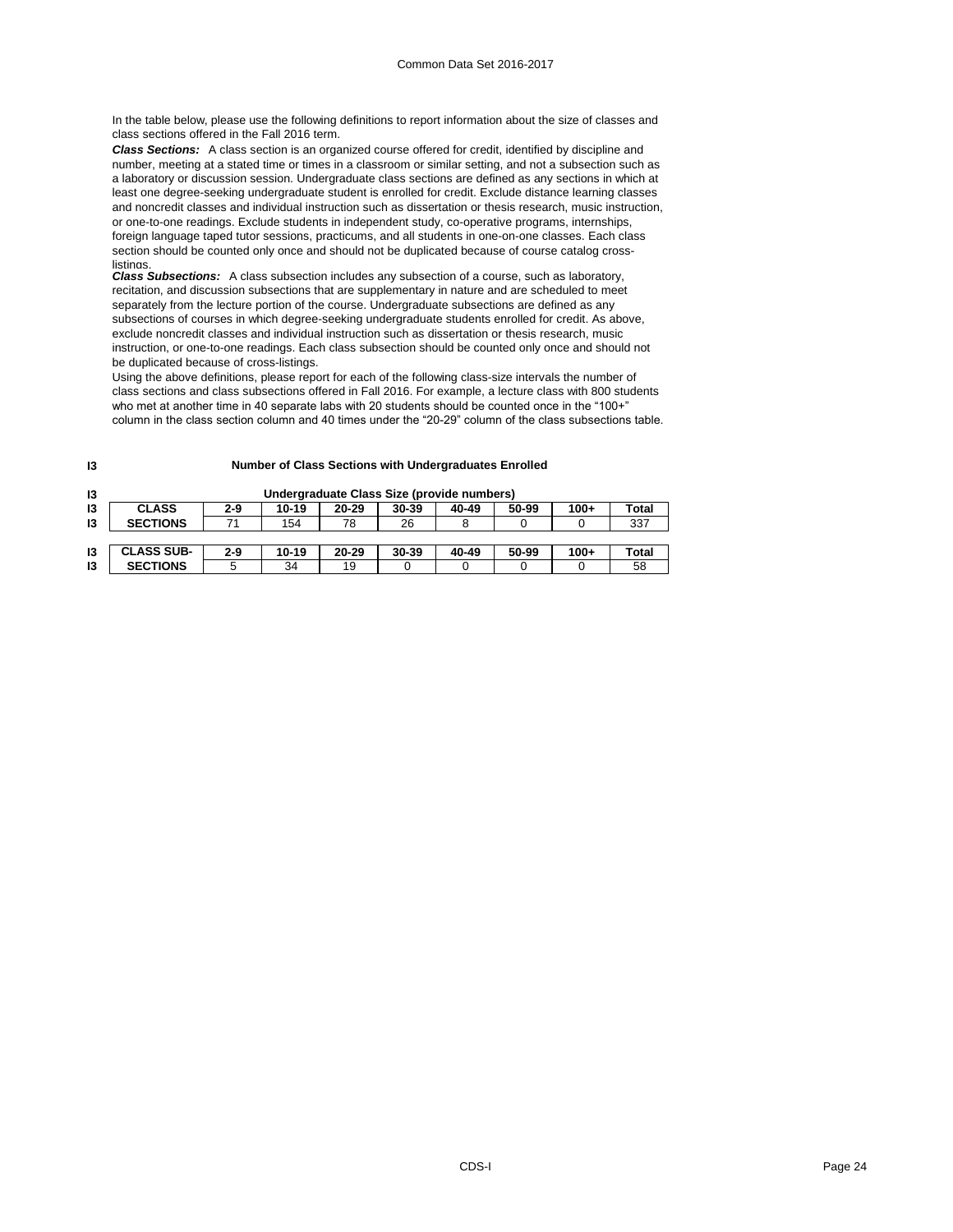# **J. DEGREES CONFERRED**

# **J1 Degrees conferred between July 1, 2015 and June 30, 2016**

J1 For each of the following discipline areas, provide the percentage of diplomas/certificates, associate, and bachelor's degrees awarded. To determine the percentage, use majors, not headcount (e.g., students with one degree but a double major will be represented twice). Calculate the percentage from your institution's IPEDS Completions by using the sum of 1st and 2nd majors for each CIP code as the numerator and the sum of the Grand Total by 1st Majors and the Grand Total by 2nd major as the denominator. If you prefer, you can compute the percentages using 1st majors only.

| J <sub>1</sub> | Category                                              | <b>Diploma/Certificates</b> | <b>Associate</b> | Bachelor's | CIP 2010 Categories<br>to Include |
|----------------|-------------------------------------------------------|-----------------------------|------------------|------------|-----------------------------------|
| J1             | Agriculture                                           |                             |                  |            | $\mathbf{1}$                      |
| J1             | Natural resources and conservation                    |                             |                  |            | 3                                 |
| J1             | Architecture                                          |                             |                  |            | $\overline{4}$                    |
| J1             | Area, ethnic, and gender studies                      |                             |                  | 0.99%      | 5                                 |
| J1             | Communication/journalism                              |                             |                  | 1.97%      | 9                                 |
| J1             | Communication technologies                            |                             |                  |            | 10                                |
| J1             | Computer and information sciences                     |                             |                  |            | 11                                |
| J1             | Personal and culinary services                        |                             |                  |            | 12                                |
| J1             | Education                                             |                             |                  |            | 13                                |
| J1             | Engineering                                           |                             |                  | 1.72%      | 14                                |
| J1             | Engineering technologies                              |                             |                  |            | 15                                |
| J1             | Foreign languages, literatures, and linguistics       |                             |                  | 2.46%      | 16                                |
| J1             | Family and consumer sciences                          |                             |                  |            | 19                                |
| J1             | Law/legal studies                                     |                             |                  |            | $\overline{22}$                   |
| J1             | English                                               |                             |                  | 4.68%      | $\overline{23}$                   |
| J1             | Liberal arts/general studies                          |                             |                  | 1.72%      | 24                                |
| J1             | Library science                                       |                             |                  |            | 25                                |
| J1             | Biological/life sciences                              |                             |                  | 18.96%     | 26                                |
| J1             | Mathematics and statistics                            |                             |                  | 6.65%      | 27                                |
| J1             | Military science and military technologies            |                             |                  |            | 28 & 29                           |
| J1             | Interdisciplinary studies                             |                             |                  |            | 30                                |
| J1             | Parks and recreation                                  |                             |                  |            | $\overline{31}$                   |
| J1             | Philosophy and religious studies                      |                             |                  | 2.96%      | 38                                |
| J1             | Theology and religious vocations                      |                             |                  |            | 39                                |
| J1             | Physical sciences                                     |                             |                  | 8.37%      | 40                                |
| J1             | Science technologies                                  |                             |                  |            | 41                                |
| J1             | Psychology                                            |                             |                  | 10.10%     | 42                                |
| J1             | Homeland Security, law enforcement, firefighting, and |                             |                  |            | 43                                |
|                | protective services                                   |                             |                  |            |                                   |
| J1             | Public administration and social services             |                             |                  |            | 44                                |
| J1             | Social sciences                                       |                             |                  | 23.64%     | 45                                |
| J1             | <b>Construction trades</b>                            |                             |                  |            | 46                                |
| J1             | Mechanic and repair technologies                      |                             |                  |            | 47                                |
| J1             | Precision production                                  |                             |                  |            | 48                                |
| J1             | Transportation and materials moving                   |                             |                  |            | 49                                |
| J1             | Visual and performing arts                            |                             |                  | 10.59%     | 50                                |
| J1             | Health professions and related programs               |                             |                  |            | 51                                |
| J1             | Business/marketing                                    |                             |                  |            | 52                                |
| J1             | History                                               |                             |                  | 5.19%      | 54                                |
| J1             | Other                                                 |                             |                  |            |                                   |
| J1             | TOTAL (should = 100%)                                 | 0.00%                       | 0.00%            | 100.00%    |                                   |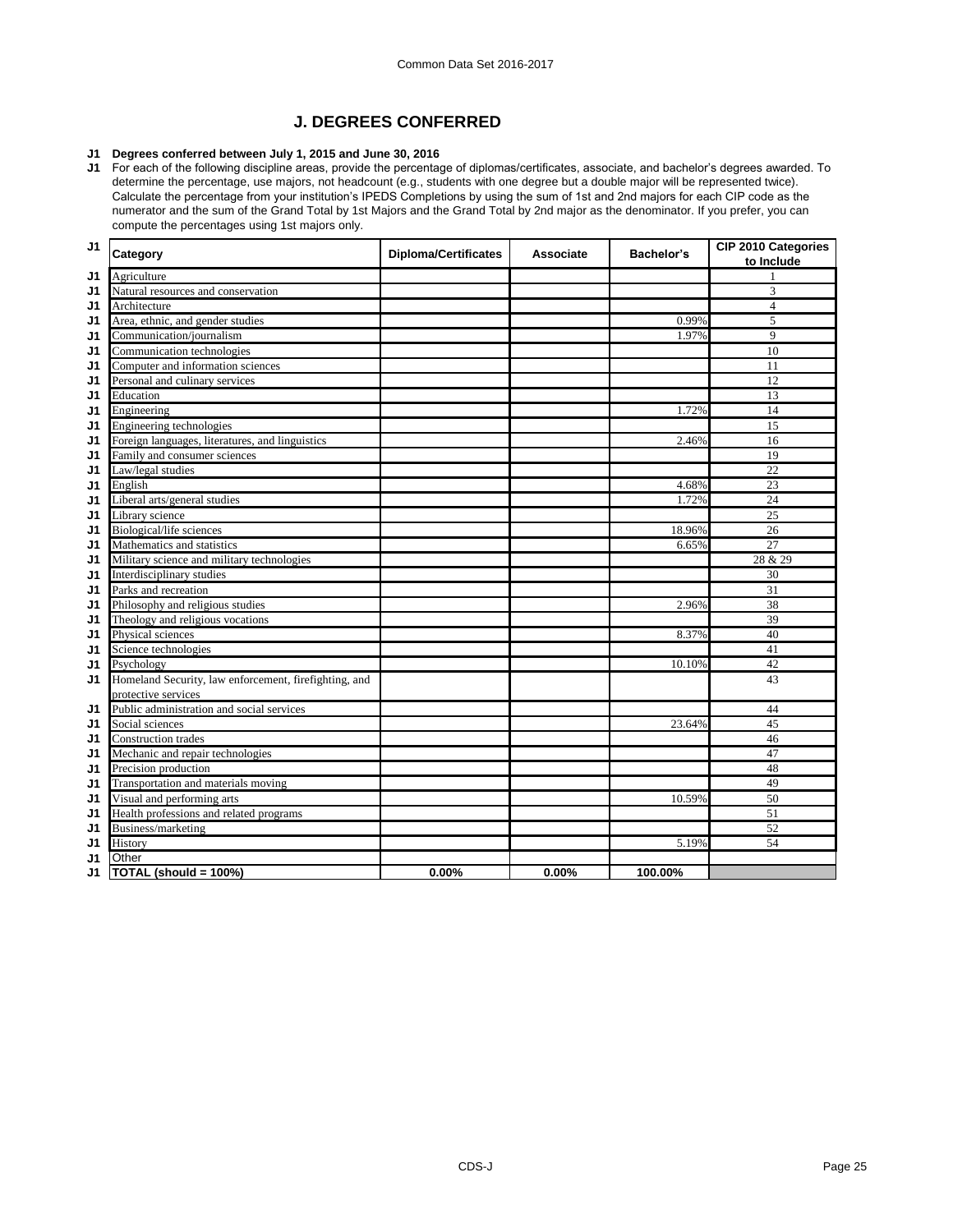| <b>Common Data Set Definitions</b>                                                                                                                                                                               |
|------------------------------------------------------------------------------------------------------------------------------------------------------------------------------------------------------------------|
| All definitions related to the financial aid section appear at the end of the Definitions document.                                                                                                              |
|                                                                                                                                                                                                                  |
| Items preceded by an asterisk (*) represent definitions agreed to among publishers which do not appear on<br>the CDS document but may be present on individual publishers' surveys.                              |
|                                                                                                                                                                                                                  |
| * Academic advisement: Plan under which each student is assigned to a faculty member or a trained                                                                                                                |
|                                                                                                                                                                                                                  |
| adviser, who, through regular meetings, helps the student plan and implement immediate and long-term                                                                                                             |
| academic and vocational goals.                                                                                                                                                                                   |
| Accelerated program: Completion of a college program of study in fewer than the usual number of years,                                                                                                           |
| most often by attending summer sessions and carrying extra courses during the regular academic term.                                                                                                             |
|                                                                                                                                                                                                                  |
| Admitted student: Applicant who is offered admission to a degree-granting program at your institution.<br>* Adult student services: Admission assistance, support, orientation, and other services expressly for |
|                                                                                                                                                                                                                  |
| adults who have started college for the first time, or who are re-entering after a lapse of a few years.                                                                                                         |
| American Indian or Alaska Native: A person having origins in any of the original peoples of North and                                                                                                            |
| South America (including Central America) and maintaining tribal affiliation or community attachment.                                                                                                            |
|                                                                                                                                                                                                                  |
| Applicant (first-time, first year): An individual who has fulfilled the institution's requirements to be                                                                                                         |
| considered for admission (including payment or waiving of the application fee, if any) and who has been                                                                                                          |
| notified of one of the following actions: admission, nonadmission, placement on waiting list, or application                                                                                                     |
| withdrawn (by applicant or institution).                                                                                                                                                                         |
| Application fee: That amount of money that an institution charges for processing a student's application for                                                                                                     |
| acceptance. This amount is not creditable toward tuition and required fees, nor is it refundable if the student                                                                                                  |
| is not admitted to the institution.                                                                                                                                                                              |
| Asian: A person having origins in any of the original peoples of the Far East, Southeast Asia, or the Indian                                                                                                     |
| subcontinent, including, for example, Cambodia, China, India, Japan, Korea, Malaysia, Pakistan, the                                                                                                              |
| Philippine Islands, Thailand, and Vietnam.                                                                                                                                                                       |
| Associate degree: An award that normally requires at least two but less than four years of full-time                                                                                                             |
| equivalent college work.                                                                                                                                                                                         |
| Bachelor's degree: An award (baccalaureate or equivalent degree, as determined by the Secretary of the                                                                                                           |
|                                                                                                                                                                                                                  |
| U.S. Department of Education) that normally requires at least four years but not more than five years of full-                                                                                                   |
| time equivalent college-level work. This includes ALL bachelor's degrees conferred in a five-year                                                                                                                |
| cooperative (work-study plan) program. (A cooperative plan provides for alternate class attendance and                                                                                                           |
| employment in business, industry, or government; thus, it allows students to combine actual work                                                                                                                 |
| experience with their college studies.) Also, it includes bachelor's degrees in which the normal four years of                                                                                                   |
| work are completed in three years.                                                                                                                                                                               |
| Black or African American: A person having origins in any of the black racial groups of Africa.                                                                                                                  |
| Board (charges): Assume average cost for 19 meals per week or the maximum meal plan.                                                                                                                             |
| Books and supplies (costs): Average cost of books and supplies. Do not include unusual costs for special                                                                                                         |
| groups of students (e.g., engineering or art majors), unless they constitute the majority of students at your                                                                                                    |
| institution.                                                                                                                                                                                                     |
| Calendar system: The method by which an institution structures most of its courses for the academic year.                                                                                                        |
|                                                                                                                                                                                                                  |
| <b>Campus Ministry:</b> Religious student organizations (denominational or nondenominational) devoted to                                                                                                         |
| fostering religious life on college campuses. May also refer to Campus Crusade for Christ, an                                                                                                                    |
| interdenominational Christian organization.                                                                                                                                                                      |
| Career and placement services: A range of services, including (often) the following: coordination of visits                                                                                                      |
| of employers to campus; aptitude and vocational testing; interest inventories, personal counseling; help in                                                                                                      |
| resume writing, interviewing, launching the job search; listings for those students desiring employment and                                                                                                      |
| those seeking permanent positions; establishment of a permanent reference folder; career resource                                                                                                                |
| materials.                                                                                                                                                                                                       |
| Carnegie units: One year of study or the equivalent in a secondary school subject.                                                                                                                               |
| Certificate: See Postsecondary award, certificate, or diploma.                                                                                                                                                   |
|                                                                                                                                                                                                                  |
| Class rank: The relative numerical position of a student in his or her graduating class, calculated by the                                                                                                       |
| high school on the basis of grade-point average, whether weighted or unweighted.                                                                                                                                 |
| College-preparatory program: Courses in academic subjects (English, history and social studies, foreign                                                                                                          |
| languages, mathematics, science, and the arts) that stress preparation for college or university study.                                                                                                          |
|                                                                                                                                                                                                                  |
| Common Application: The standard application form distributed by the National Association of Secondary                                                                                                           |
| School Principals for a large number of private colleges who are members of the Common Application                                                                                                               |
| Group.                                                                                                                                                                                                           |
| * Community service program: Referral center for students wishing to perform volunteer work in the                                                                                                               |
| community or participate in volunteer activities coordinated by academic departments.                                                                                                                            |
| <b>Commuter:</b> A student who lives off campus in housing that is not owned by, operated by, or affiliated with                                                                                                 |
| the college. This category includes students who commute from home and students who have moved to the                                                                                                            |
| area to attend college.                                                                                                                                                                                          |
| Contact hour: A unit of measure that represents an hour of scheduled instruction given to students. Also                                                                                                         |
| referred to as clock hour.                                                                                                                                                                                       |
|                                                                                                                                                                                                                  |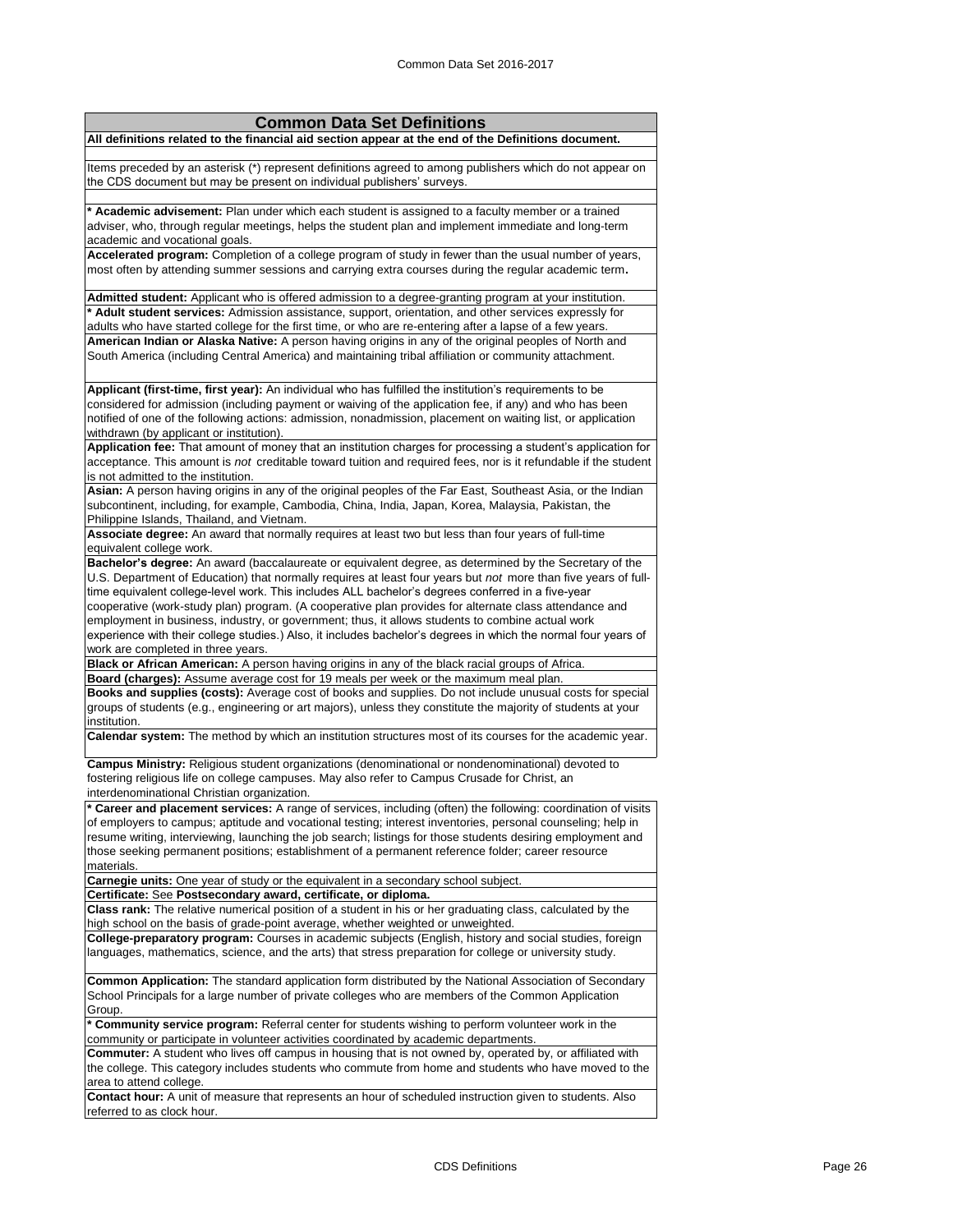**Continuous basis (for program enrollment):** A calendar system classification that is used by institutions that enroll students at any time during the academic year. For example, a cosmetology school or a word processing school might allow students to enroll and begin studies at various times, with no requirement that classes begin on a certain date.

**Cooperative education program:** A program that provides for alternate class attendance and employment in business, industry, or government.

**Cooperative housing:** College-owned, -operated, or -affiliated housing in which students share room and board expenses and participate in household chores to reduce living expenses.

**\* Counseling service:** Activities designed to assist students in making plans and decisions related to their education, career, or personal development.

**Credit:** Recognition of attendance or performance in an instructional activity (course or program) that can be applied by a recipient toward the requirements for a degree, diploma, certificate, or other formal award.

**Credit course:** A course that, if successfully completed, can be applied toward the number of courses required for achieving a degree, diploma, certificate, or other formal award.

**Credit hour:** A unit of measure representing an hour (50 minutes) of instruction over a 15-week period in a semester or trimester system or a 10-week period in a quarter system. It is applied toward the total number of hours needed for completing the requirements of a degree, diploma, certificate, or other formal award.

**Cross-registration:** A system whereby students enrolled at one institution may take courses at another institution without having to apply to the second institution.

**Deferred admission:** The practice of permitting admitted students to postpone enrollment, usually for a period of one academic term or one year.

**Degree:** An award conferred by a college, university, or other postsecondary education institution as official recognition for the successful completion of a program of studies.

**Degree-seeking students:** Students enrolled in courses for credit who are recognized by the institution as seeking a degree or formal award. At the undergraduate level, this is intended to include students enrolled in vocational or occupational programs.

**Differs by program (calendar system):** A calendar system classification that is used by institutions that have occupational/vocational programs of varying length. These schools may enroll students at specific times depending on the program desired. For example, a school might offer a two-month program in January, March, May, September, and November; and a three-month program in January, April, and October.

**Diploma:** See **Postsecondary award, certificate, or diploma.**

**Distance learning:** An option for earning course credit at off-campus locations via cable television, internet, satellite classes, videotapes, correspondence courses, or other means.

**Doctor's degree-research/scholarship:** A Ph.D. or other doctor's degree that requires advanced work beyond the master's level, including the preparation and defense of a dissertation based on original research, or the planning and execution of an original project demonstrating substantial artistic or scholarly achievement. Some examples of this type of degree may include Ed.D., D.M.A., D.B.A., D.Sc., D.A., or D.M, and others, as designated by the awarding institution.

**Doctor's degree-professional practice:** A doctor's degree that is conferred upon completion of a program providing the knowledge and skills for the recognition, credential, or license required for professional practice. The degree is awarded after a period of study such that the total time to the degree, including both pre-professional and professional preparation, equals at least six full-time equivalent academic years. Some of these degrees were formerly classified as "first-professional" and may include: Chiropractic (D.C. or D.C.M.); Dentistry (D.D.S. or D.M.D.); Law (L.L.B. or J.D.); Medicine (M.D.); Optometry (O.D.); Osteopathic Medicine (D.O); Pharmacy (Pharm.D.); Podiatry (D.P.M., Pod.D., D.P.); or, Veterinary Medicine (D.V.M.), and others, as designated by the awarding institution.

**Doctor's degree-other:** A doctor's degree that does not meet the definition of a doctor's degree research/scholarship or a doctor's degree - professional practice.

**Double major:** Program in which students may complete two undergraduate programs of study simultaneously.

**Dual enrollment:** A program through which high school students may enroll in college courses while still enrolled in high school. Students are not required to apply for admission to the college in order to participate.

**Early action plan:** An admission plan that allows students to apply and be notified of an admission decision well in advance of the regular notification dates. If admitted, the candidate is not committed to enroll; the student may reply to the offer under the college's regular reply policy.

**Early admission:** A policy under which students who have not completed high school are admitted and enroll full time in college, usually after completion of their junior year.

**Early decision plan:** A plan that permits students to apply and be notified of an admission decision (and financial aid offer if applicable) well in advance of the regular notification date. Applicants agree to accept an offer of admission and, if admitted, to withdraw their applications from other colleges. There are three possible decisions for early decision applicants: admitted, denied, or not admitted but forwarded for consideration with the regular applicant pool, without prejudice.

**English as a Second Language (ESL):** A course of study designed specifically for students whose native language is not English.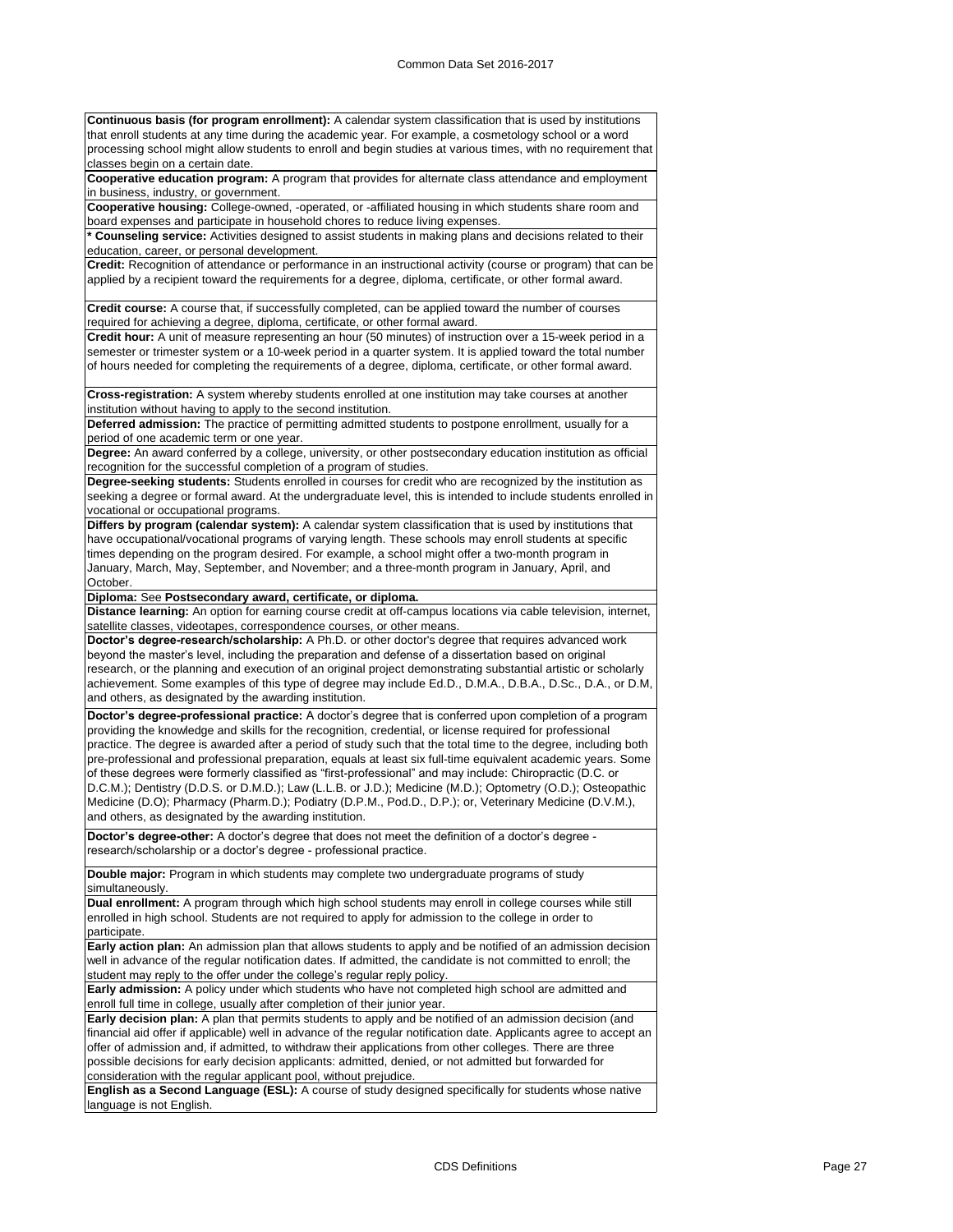**Exchange student program-domestic:** Any arrangement between a student and a college that permits study for a semester or more at another college **in the United States** without extending the amount of time required for a degree. **See also Study abroad**. **External degree program:** A program of study in which students earn credits toward a degree through independent study, college courses, proficiency examinations, and personal experience. External degree programs require minimal or no classroom attendance. **Extracurricular activities (as admission factor):** Special consideration in the admissions process given for participation in both school and nonschool-related activities of interest to the college, such as clubs, hobbies, student government, athletics, performing arts, etc. First-time student: A student attending any institution for the first time at the level enrolled. Includes students enrolled in the fall term who attended a postsecondary institution for the first time at the same level in the prior summer term. Also includes students who entered with advanced standing (college credit earned before graduation from high school). **First-time, first-year (freshman) student:** A student attending any institution for the first time at the undergraduate level. Includes students enrolled in the fall term who attended college for the first time in the prior summer term. Also includes students who entered with advanced standing (college credits earned before graduation from high school). First-year student: A student who has completed less than the equivalent of 1 full year of undergraduate work; that is, less than 30 semester hours (in a 120-hour degree program) or less than 900 contact hours. **Freshman:** A first-year undergraduate student. **\*Freshman/new student orientation:** Orientation addressing the academic, social, emotional, and intellectual issues involved in beginning college. May be a few hours or a few days in length; at some colleges, there is a fee. **Full-time student (undergraduate):** A student enrolled for 12 or more semester credits, 12 or more quarter credits, or 24 or more contact hours a week each term. **Geographical residence (as admission factor):** Special consideration in the admission process given to students from a particular region, state, or country of residence. **Grade-point average (academic high school GPA):** The sum of grade points a student has earned in secondary school divided by the number of courses taken. The most common system of assigning numbers to grades counts four points for an A, three points for a B, two points for a C, one point for a D, and no points for an E or F. Unweighted GPA's assign the same weight to each course. Weighting gives students additional points for their grades in advanced or honors courses. **Graduate student:** A student who holds a bachelor's or equivalent, and is taking courses at the postbaccalaureate level. **\* Health services:** Free or low cost on-campus primary and preventive health care available to students. **High school diploma or recognized equivalent:** A document certifying the successful completion of a prescribed secondary school program of studies, or the attainment of satisfactory scores on the Tests of General Educational Development (GED), or another state-specified examination. **Hispanic or Latino:** A person of Mexican, Puerto Rican, Cuban, South or Central American, or other Spanish culture or origin, regardless of race. **Honors program:** Any special program for very able students offering the opportunity for educational enrichment, independent study, acceleration, or some combination of these. **Independent study:** Academic work chosen or designed by the student with the approval of the department concerned, under an instructor's supervision, and usually undertaken outside of the regular classroom structure. **In-state tuition:** The tuition charged by institutions to those students who meet the state's or institution's residency requirements. **International student:** See **Nonresident alien. International student group:** Student groups that facilitate cultural dialogue, support a diverse campus, assist international students in acclimation and creating a social network. **Internship:** Any short-term, supervised work experience usually related to a student's major field, for which the student earns academic credit. The work can be full- or part-time, on- or off-campus, paid or unpaid. **\* Learning center:** Center offering assistance through tutors, workshops, computer programs, or audiovisual equipment in reading, writing, math, and skills such as taking notes, managing time, taking tests. **\* Legal services:** Free or low cost legal advice for a range of issues (personal and other). **Liberal arts/career combination:** Program in which a student earns undergraduate degrees in two separate fields, one in a liberal arts major and the other in a professional or specialized major, whether on campus or through cross-registration. **Master's degree:** An award that requires the successful completion of a program of study of generally one or two full-time equivalent academic years of work beyond the bachelor's degree. Some of these degrees, such as those in Theology (M.Div., M.H.L./Rav) that were formerly classified as "first-professional", may require more than two full-time equivalent academic years of work. **Minority affiliation (as admission factor):** Special consideration in the admission process for members of designated racial/ethnic minority groups. **\* Minority student center:** Center with programs, activities, and/or services intended to enhance the college experience of students of color.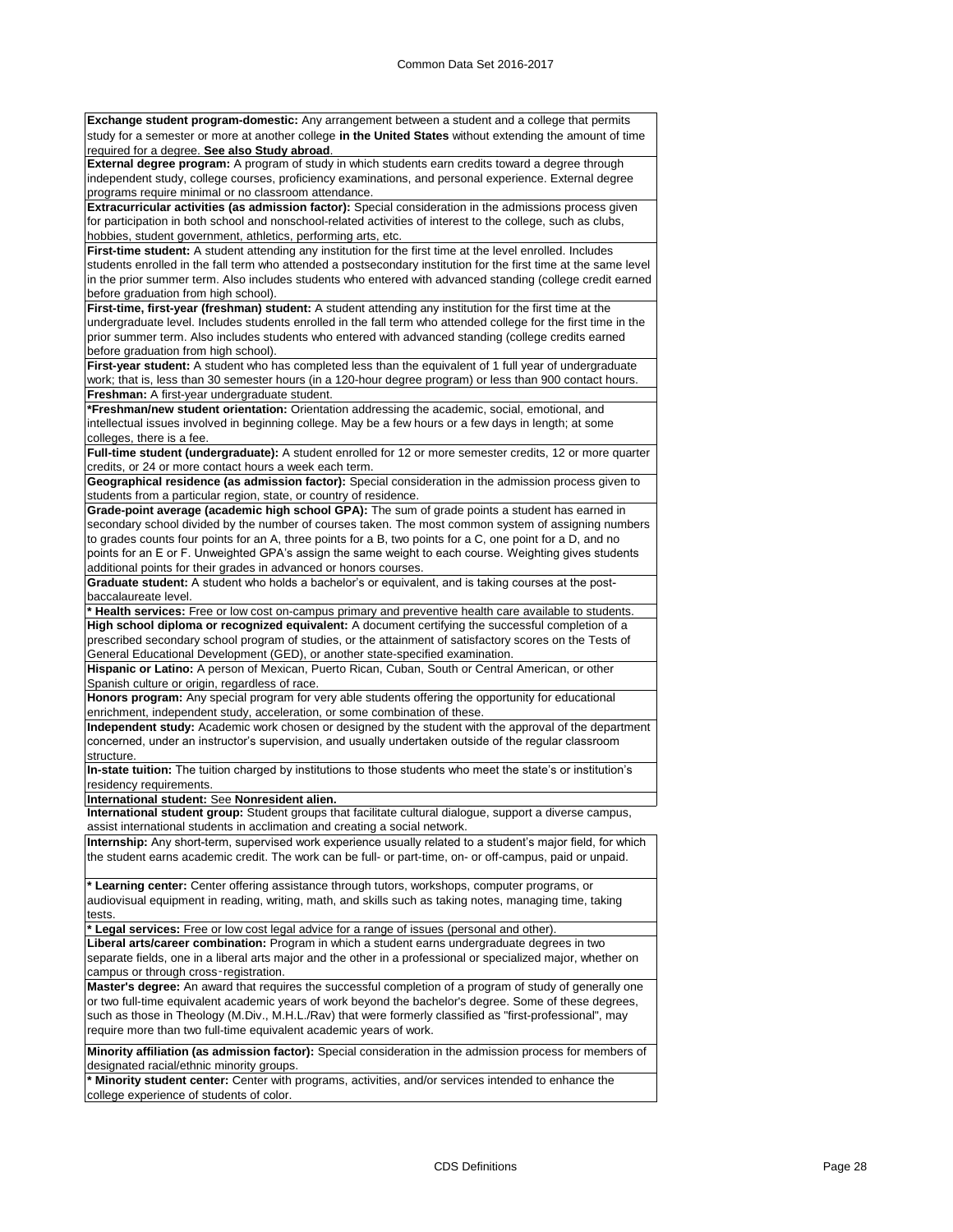**Model United Nations:** A simulation activity focusing on conflict resolution, globalization, and diplomacy. Assuming roles as foreign ambassadors and "delegates," students conduct research, engage in debate, draft resolutions, and may participate in a national Model UN conference.

**Native Hawaiian or Other Pacific Islander:** A person having origins in any of the original peoples of Hawaii, Guam, Samoa, or other Pacific Islands.

**Nonresident alien:** A person who is not a citizen or national of the United States and who is in this country on a visa or temporary basis and does not have the right to remain indefinitely. **\* On-campus day care:** Licensed day care for students' children (usually age 3 and up); usually for a fee. **Open admission:** Admission policy under which virtually all secondary school graduates or students with GED equivalency diplomas are admitted without regard to academic record, test scores, or other qualifications. **Other expenses (costs):** Include average costs for clothing, laundry, entertainment, medical (if not a required fee), and furnishings. **Out-of-state tuition:** The tuition charged by institutions to those students who do not meet the institution's or state's residency requirements. Part-time student (undergraduate): A student enrolled for fewer than 12 credits per semester or quarter, or fewer than 24 contact hours a week each term. **\* Personal counseling**: One-on-one or group counseling with trained professionals for students who want to explore personal, educational, or vocational issues. **Post-baccalaureate certificate:** An award that requires completion of an organized program of study requiring 18 credit hours beyond the bachelor's; designed for persons who have completed a baccalaureate degree but do not meet the requirements of academic degrees carrying the title of master. **Post-master's certificate:** An award that requires completion of an organized program of study of 24 credit hours beyond the master's degree but does not meet the requirements of academic degrees at the doctoral level. **Postsecondary award, certificate, or diploma:** Includes the following three IPEDS definitions for postsecondary awards, certificates, and diplomas of varying durations and credit/contact hour requirements— *Less Than 1 Academic Year:* Requires completion of an organized program of study at the postsecondary level (below the baccalaureate degree) in less than 1 academic year (2 semesters or 3 quarters) or in less than 900 contact hours by a student enrolled full-time. *At Least 1 But Less Than 2 Academic Years:* Requires completion of an organized program of study at the postsecondary level (below the baccalaureate degree) in at least 1 but less than 2 full-time equivalent academic years, or designed for completion in at least 30 but less than 60 credit hours, or in at least 900 but less than 1,800 contact hours. *At Least 2 But Less Than 4 Academic Years:* Requires completion of an organized program of study at the postsecondary level (below the baccalaureate degree) in at least 2 but less than 4 full-time equivalent academic years, or designed for completion in at least 60 but less than 120 credit hours, or in at least 1,800 but less than 3,600 contact hours. **Private institution:** An educational institution controlled by a private individual(s) or by a nongovernmental agency, usually supported primarily by other than public funds, and operated by other than publicly elected or appointed officials. **Private for-profit institution:** A private institution in which the individual(s) or agency in control receives compensation, other than wages, rent, or other expenses for the assumption of risk. **Private nonprofit institution:** A private institution in which the individual(s) or agency in control receives no compensation, other than wages, rent, or other expenses for the assumption of risk. These include both independent nonprofit schools and those affiliated with a religious organization. **Proprietary institution:** See **Private for-profit institution. Public institution:** An educational institution whose programs and activities are operated by publicly elected or appointed school officials, and which is supported primarily by public funds. **Quarter calendar system:** A calendar system in which the academic year consists of three sessions called quarters of about 12 weeks each. The range may be from 10 to 15 weeks. There may be an additional quarter in the summer. **Race/ethnicity:** Category used to describe groups to which individuals belong, identify with, or belong in the eyes of the community. The categories do not denote scientific definitions of anthropological origins. A person may be counted in only one group. **Race/ethnicity unknown:** Category used to classify students or employees whose race/ethnicity is not known and whom institutions are unable to place in one of the specified racial/ethnic categories. **Religious affiliation/commitment (as admission factor):** Special consideration given in the admission process for affiliation with a certain church or faith/religion, commitment to a religious vocation, or observance of certain religious tenets/lifestyle. **\* Religious counseling:** One-on-one or group counseling with trained professionals for students who want to explore religious problems or issues. **\* Remedial services:** Instructional courses designed for students deficient in the general competencies necessary for a regular postsecondary curriculum and educational setting. **Required fees:** Fixed sum charged to students for items not covered by tuition and required of such a large

proportion of all students that the student who does NOT pay is the exception. Do not include application fees or optional fees such as lab fees or parking fees.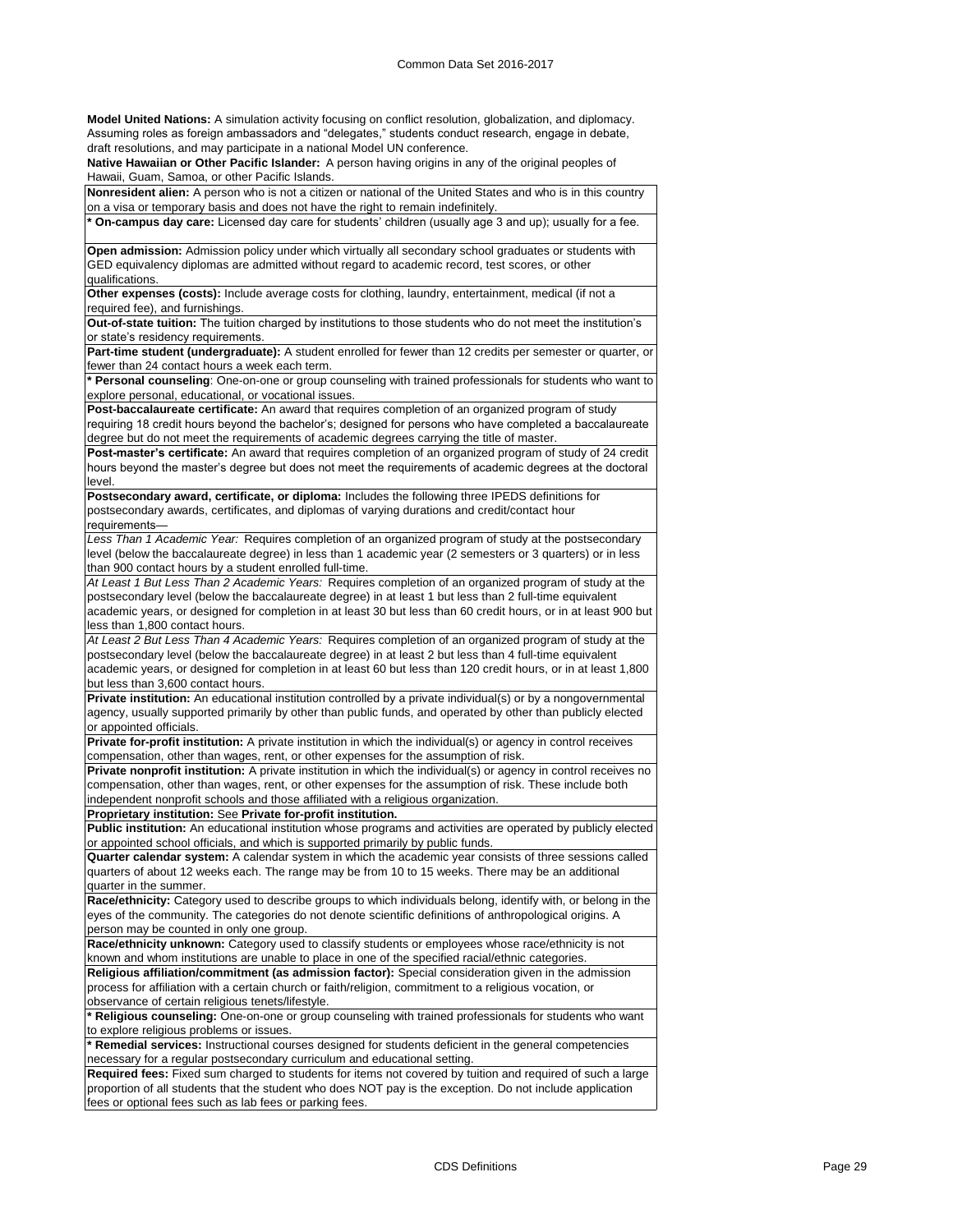**Resident alien or other eligible non-citizen:** A person who is not a citizen or national of the United States and who has been admitted as a legal immigrant for the purpose of obtaining permanent resident alien status (and who holds either an alien registration card [Form I-551 or I-151], a Temporary Resident Card [Form I-688], or an Arrival-Departure Record [Form I-94] with a notation that conveys legal immigrant status, such as Section 207 Refugee, Section 208 Asylee, Conditional Entrant Parolee or Cuban-Haitian).

**Room and board (charges)—on campus:** Assume double occupancy in institutional housing and 19 meals per week (or maximum meal plan).

**Secondary school record (as admission factor):** Information maintained by the secondary school that may include such things as the student's high school transcript, class rank, GPA, and teacher and counselor recommendations.

Semester calendar system: A calendar system that consists of two semesters during the academic year with about 16 weeks for each semester of instruction. There may be an additional summer session. **Student-designed major:** A program of study based on individual interests, designed with the assistance of an adviser.

**Study abroad:** Any arrangement by which a student completes part of the college program studying in another country. Can be at a campus abroad or through a cooperative agreement with some other U.S. college or an institution of another country.

**\* Summer session:** A summer session is shorter than a regular semester and not considered part of the academic year. It is not the third term of an institution operating on a trimester system or the fourth term of an institution operating on a quarter calendar system. The institution may have 2 or more sessions occurring in the summer months. Some schools, such as vocational and beauty schools, have year-round classes with no separate summer session.

**Talent/ability (as admission factor):** Special consideration given to students with demonstrated talent/abilities in areas of interest to the institution (e.g., sports, the arts, languages, etc.).

**Teacher certification program:** Program designed to prepare students to meet the requirements for certification as teachers in elementary, middle/junior high, and secondary schools.

**Transfer applicant:** An individual who has fulfilled the institution's requirements to be considered for admission (including payment or waiving of the application fee, if any) and who has previously attended another college or university and earned college-level credit.

**Transfer student:** A student entering the institution for the first time but known to have previously attended a postsecondary institution at the same level (e.g., undergraduate). The student may transfer with or without credit.

**Transportation (costs):** Assume two round trips to student's hometown per year for students in institutional housing or daily travel to and from your institution for commuter students.

**Trimester calendar system:** An academic year consisting of 3 terms of about 15 weeks each.

**Tuition:** Amount of money charged to students for instructional services. Tuition may be charged per term, per course, or per credit.

**\* Tutoring:** May range from one-on-one tutoring in specific subjects to tutoring in an area such as math, reading, or writing. Most tutors are college students; at some colleges, they are specially trained and certified.

**Unit:** a standard of measurement representing hours of academic instruction (e.g., semester credit, quarter credit, contact hour).

**Undergraduate:** A student enrolled in a four- or five-year bachelor's degree program, an associate degree program, or a vocational or technical program below the baccalaureate.

**\* Veteran's counseling:** Helps veterans and their dependents obtain benefits for their selected program and provides certifications to the Veteran's Administration. May also provide personal counseling on the transition from the military to a civilian life.

**\* Visually impaired:** Any person whose sight loss is not correctable and is sufficiently severe as to adversely affect educational performance.

**Volunteer work (as admission factor):** Special consideration given to students for activity done on a volunteer basis (e.g., tutoring, hospital care, working with the elderly or disabled) as a service to the community or the public in general.

**Wait list:** List of students who meet the admission requirements but will only be offered a place in the class if space becomes available.

**Weekend college:** A program that allows students to take a complete course of study and attend classes only on weekends.

**White:** A person having origins in any of the original peoples of Europe, the Middle East, or North Africa. **\* Women's center:** Center with programs, academic activities, and/or services intended to promote an understanding of the evolving roles of women.

**Work experience (as admission factor):** Special consideration given to students who have been employed prior to application, whether for relevance to major, demonstration of employment-related skills, or as explanation of student's academic and extracurricular record.

### **Financial Aid Definitions**

**Awarded aid**: The dollar amounts offered to financial aid applicants.